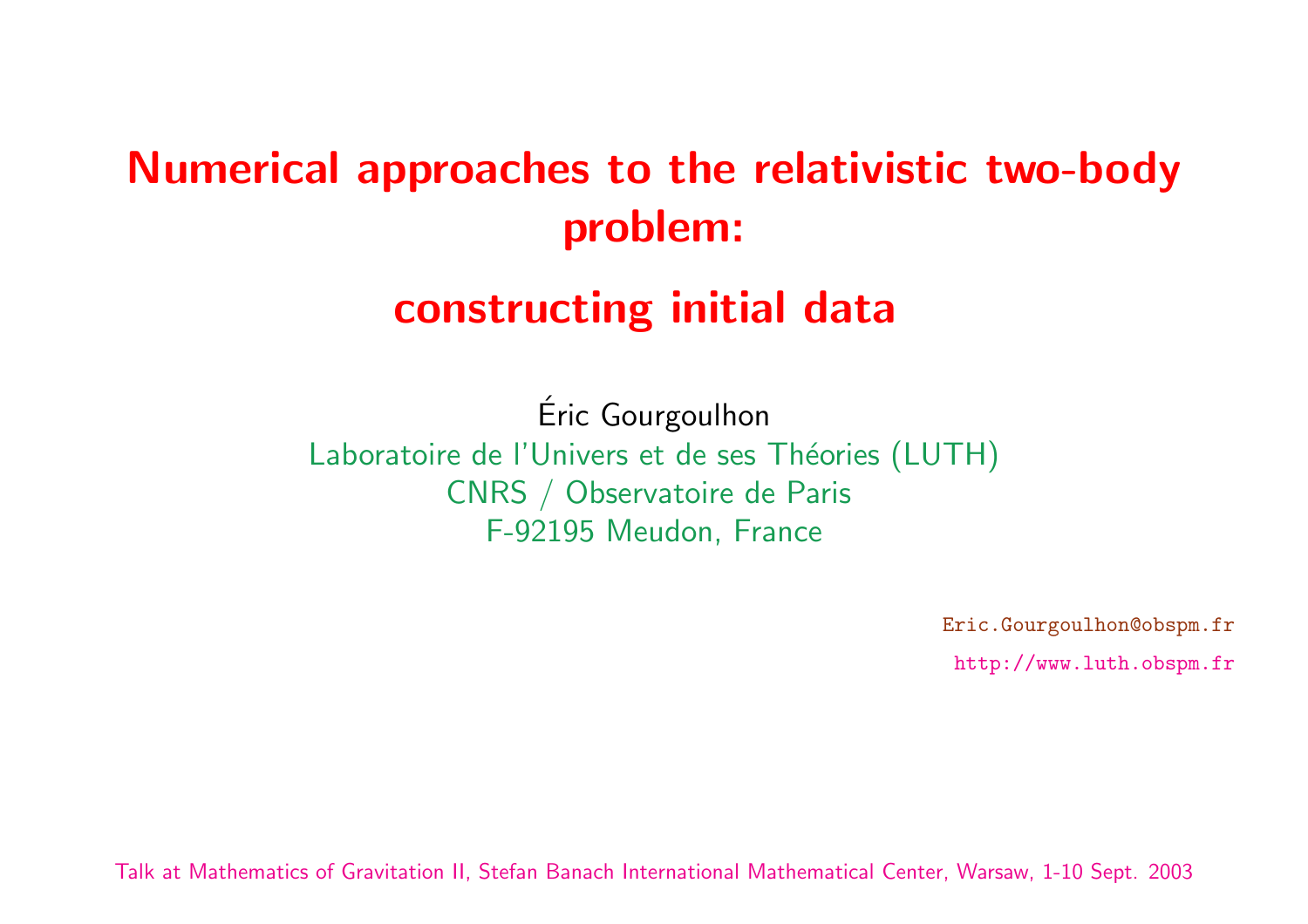### Plan

- 1. 3+1 formalism of general relativity
- 2. Solving the constraint equations
	- (a) Conformal transverse traceless method
	- (b) Conformal thin sandwich method
- 3. Compact binaries in circular orbits
	- (a) Effective potential approach
	- (b) Helical Killing vector approach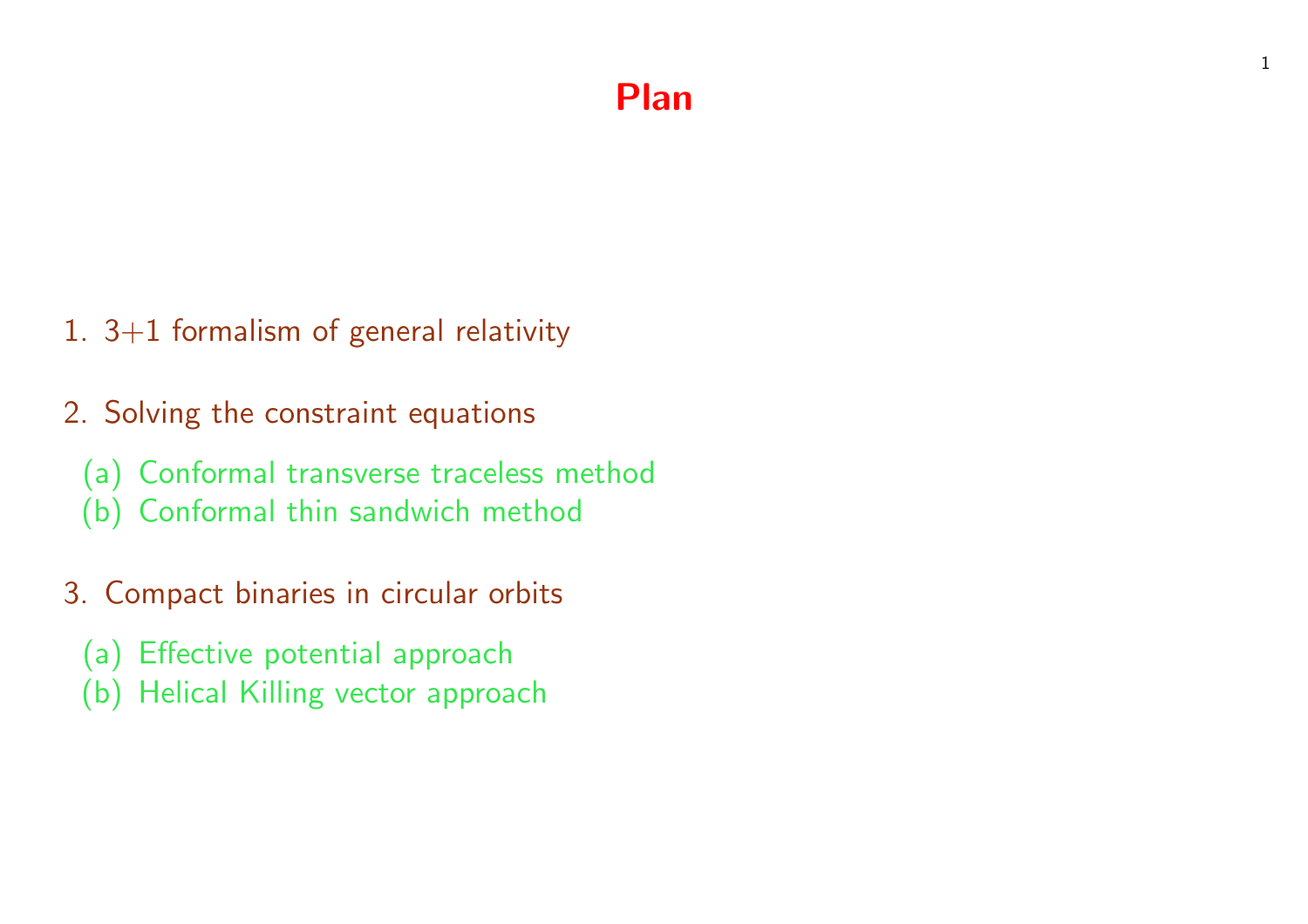# 

# The 3+1 formalism of general relativity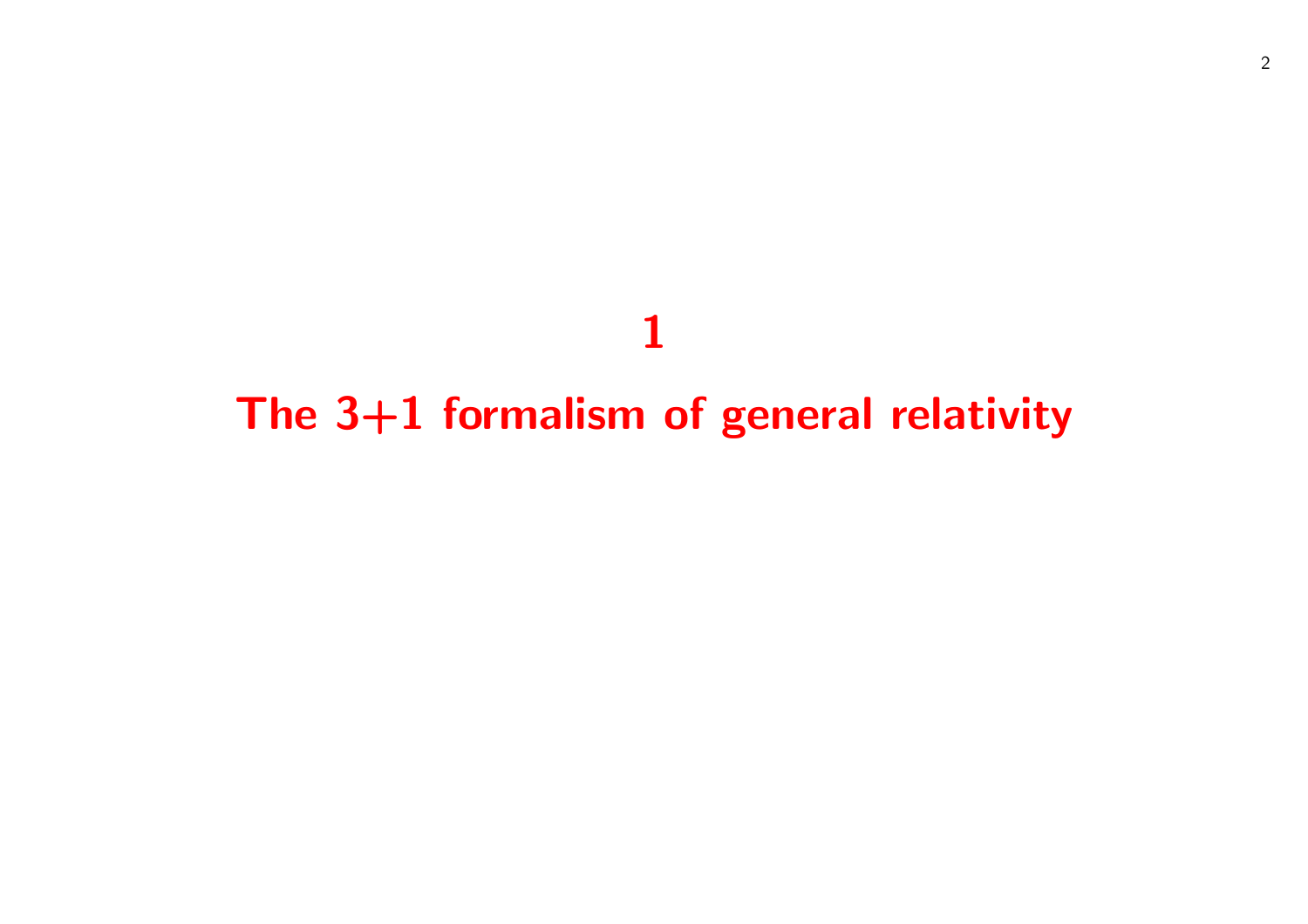# 3+1 formalism

History: Lichnerowicz (1944), Choquet-Bruhat (1952), Arnowitt, Deser & Misner (1962), York &  $\acute{O}$  Murchadha (1974), and many others...

Basics: Foliation of spacetime by a family of spacelike hypersurfaces  $(\Sigma_t)_{t\in\mathbb{R}}$  ; on each hypersurface, pick a coordinate system  $(x^i)_{i \in \{1,2,3\}}$  $\implies (x^\mu)_{\mu \in \{0,1,2,3\}} = (t,x^1,x^2,x^3) =$  coordinate system on spacetime (  $t =$  time coordinate, without any particular physical significance)



**n** : future directed unit normal to  $\Sigma_t$  :  $\mathbf{n} = -N \, \mathbf{d} t$ ,  $N$  : lapse function  ${\bf e}_t = \partial/\partial t$  : time vector of the natural basis associated with the coordinates  $(x^{\mu})$ 

$$
\begin{array}{ccc}\nN: \text{ lapse function} \\
\boldsymbol{\beta}: \text{shift vector} \\
\end{array}\n\bigg\} \mathbf{e}_t = N\mathbf{n} + \boldsymbol{\beta}
$$

Geometry of the hypersurfaces  $\Sigma_t$ :

– induced metric  $\gamma = \mathbf{g} + \mathbf{n} \otimes \mathbf{n}$ 

 $-$  extrinsic curvature :  $\,\mathsf{K}=-\,$ 1 2  $\ell$ n $\gamma$ 

 $g_{\mu\nu} dx^{\mu} dx^{\nu} = -N^2 dt^2 + \gamma_{ij} (dx^i + \beta^i dt) (dx^j + \beta^j dt)$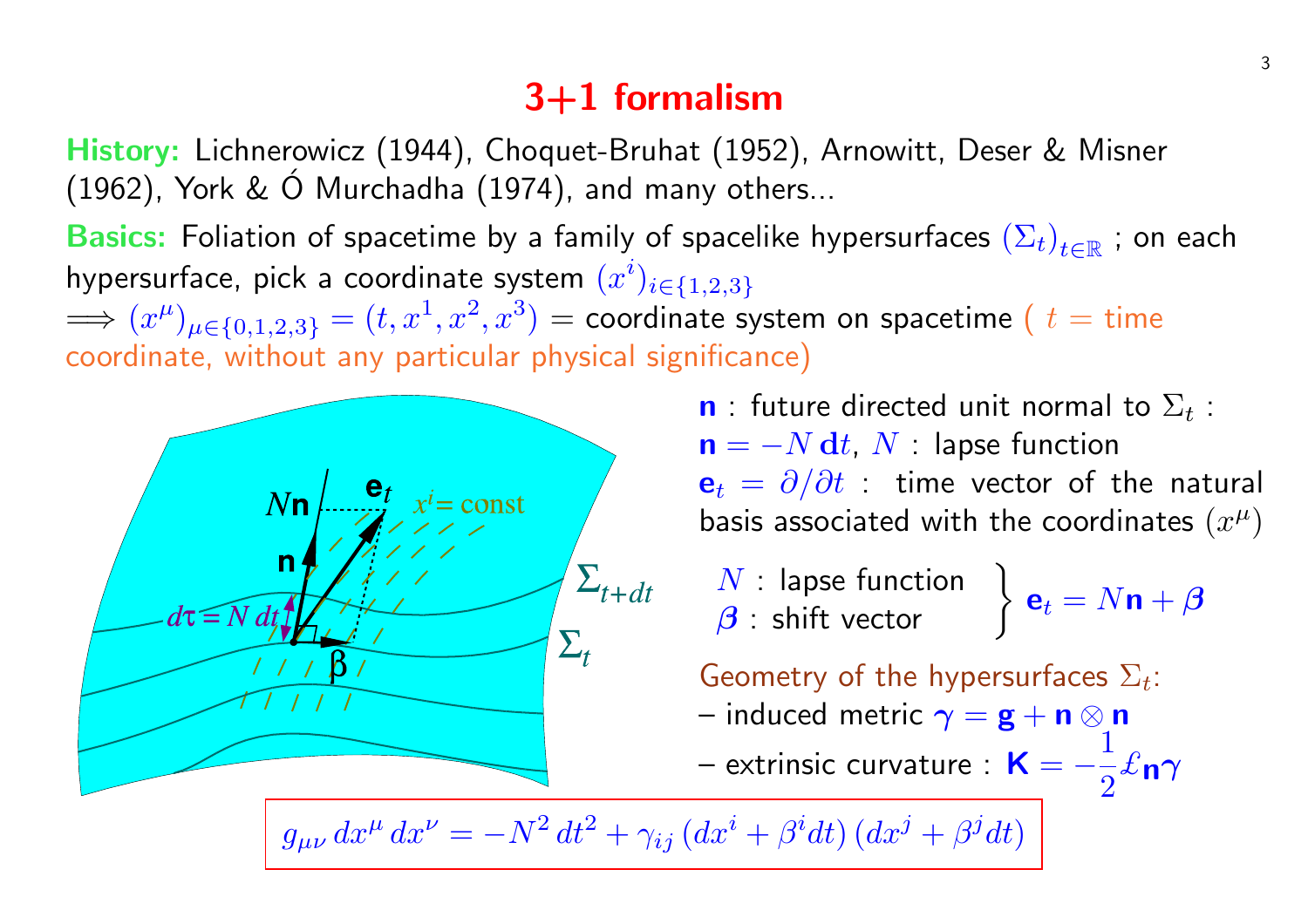### Choice of coordinates and  $3+1$  formalism

$$
(x^{\mu}) = (t, x^{i}) = (t, x^{1}, x^{2}, x^{3})
$$

Choice of lapse function  $N \iff$  choice of the slicing  $(\Sigma_t)$ 

Choice of shift vector  $\boldsymbol{\beta} \iff$  choice of spatial coordinates  $(x^i)$  in each hypersurface  $\Sigma_t$  (via the choice of  $\mathbf{e}_t$ )



A widely chosen foliation : maximal slicing :  $K := \text{tr } K = 0$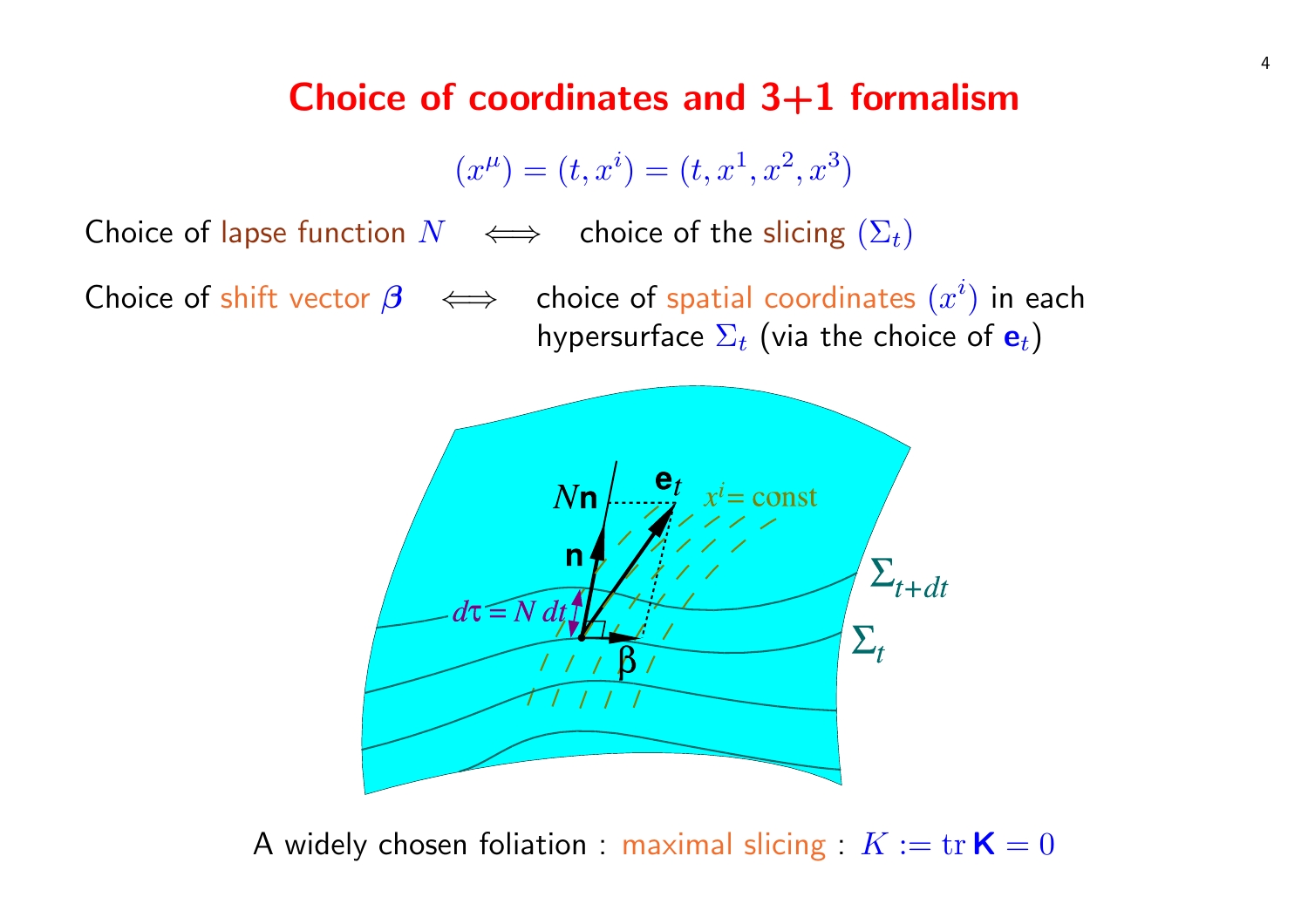### 3+1 decomposition of Einstein equat

Orthogonal projection of Einstein equation onto  $\Sigma_t$  and along the

\n- Hamiltonian constraint:\n 
$$
R + K^2 - K_{ij}K^{ij} = 16\pi E
$$
\n
\n- Monentum constraint:\n 
$$
D_j K^{ij} - D^i K = 8\pi J^i
$$
\n
\n- Dynamical equations:\n 
$$
\frac{\partial K_{ij}}{\partial t} - \pounds_{\beta} K_{ij} = -D_i D_j N + N \left[ R_{ij} - 2K_{ik} K^k{}_j + KK_{ij} + 4K_{ij} K^k{}_j + KK_{ij} + 4K_{ij} K^k{}_k - K^k{}_k \right]
$$
\n
\n- $$
E := \mathbf{T}(\mathbf{n}, \mathbf{n}) = T_{\mu\nu} n^{\mu} n^{\nu}, \qquad J_i := -\gamma_i^{\mu} T_{\mu\nu} n^{\nu}, \qquad S_{ij} := \gamma_i^{\mu} D_i
$$
\n
\n- Uariant derivative associated with  $\gamma$ ,  $R_{ij}$ : Ricci tensor of kinematical relation between  $\gamma$  and  $\mathbf{K}$ :\n 
$$
\frac{\partial \gamma^{ij}}{\partial t} + D^i \beta^j + D^j \beta^i
$$
\n
\n

Formal. 3+1  $\implies$  Resolution of Einstein equation  $\equiv$  Cauchy problem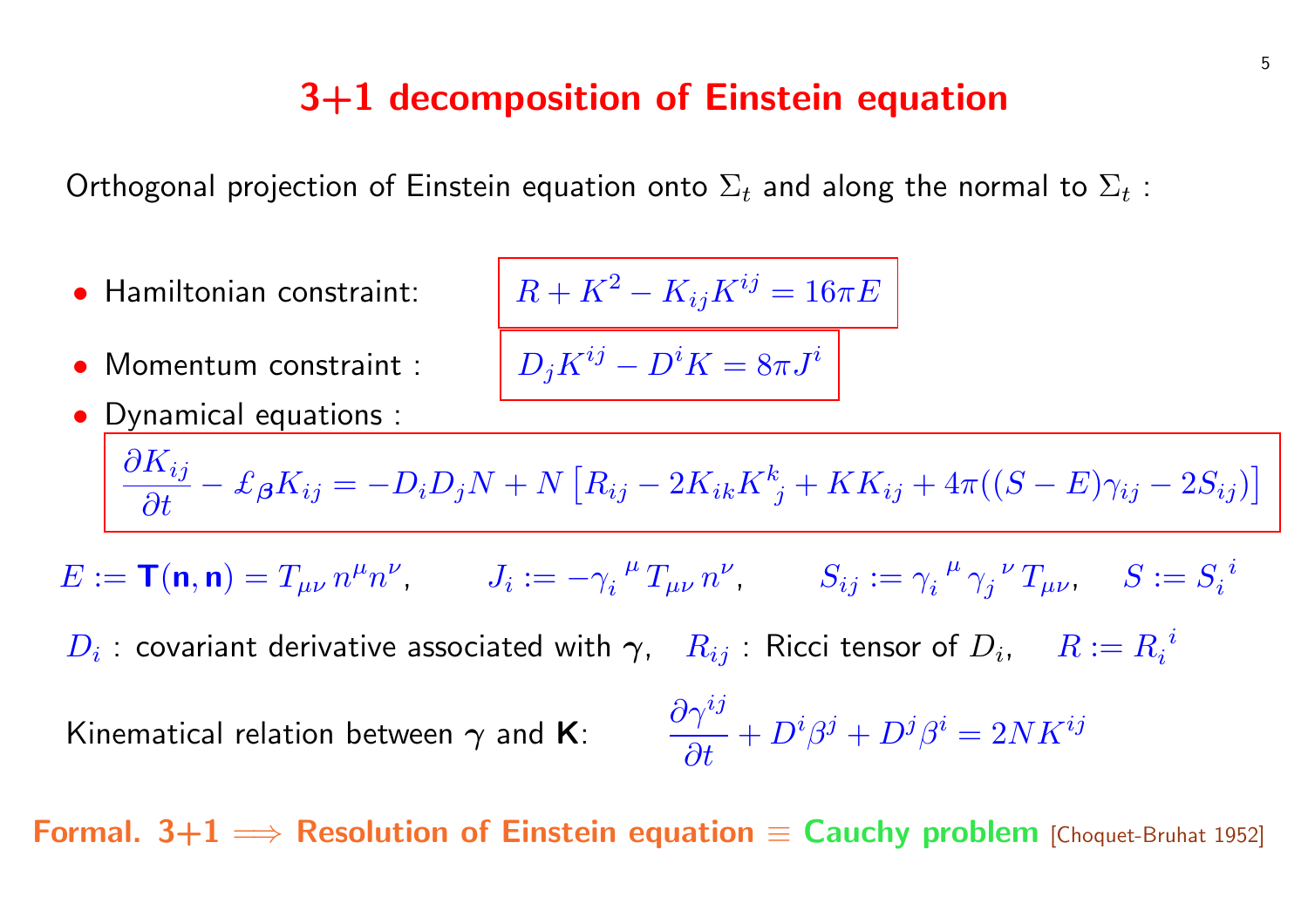#### Conformal metric

York (1972) : Dynamical degrees of freedom of the gravitational field carried by the conformal "metric"

$$
\hat{\gamma}_{ij} := \gamma^{-1/3} \gamma_{ij} \qquad \text{with } \gamma := \det \gamma_{ij}
$$

 $\hat{\gamma}_{ij}$  = tensor density of weight  $-2/3$ 

To work with tensor fields only, introduce an extra structure on  $\Sigma_t$ : a flat metric f such that  $\frac{\partial f_{ij}}{\partial x}$  $\frac{\partial^2 J_{ij}}{\partial t}=0$  and  $\gamma_{ij}\sim f_{ij}$  at spatial infinity (asymptotic flatness)

$$
\text{Define } \boxed{\tilde{\gamma}_{ij} := \Psi^{-4}\,\gamma_{ij}} \text{ or } \boxed{\gamma_{ij} =: \Psi^{4}\,\tilde{\gamma}_{ij}} \text{ with } \boxed{\Psi := \left(\frac{\gamma}{f}\right)^{1/12}}, \, f := \det f_{ij}
$$

 $\tilde{\gamma}_{ij}$  is invariant under any conformal transformation of  $\gamma_{ij}$  and verifies  $\det \tilde{\gamma}_{ij} = f$ 

Notations:  $\tilde{\gamma}^{ij}$ : inverse conformal metric :  $\tilde{\gamma}_{ik}\,\tilde{\gamma}^{kj}=\delta_i^{\;\;j}$ i  $\tilde{D}_i$  : covariant derivative associated with  $\tilde{\gamma}_{ij}$ ,  $\tilde{D}^i:=\tilde{\gamma}^{ij}\tilde{D}_j$  $\mathcal{D}_i$  : covariant derivative associated with  $f_{ij}$ ,  $\mathcal{D}^i:=f^{ij}\mathcal{D}_j$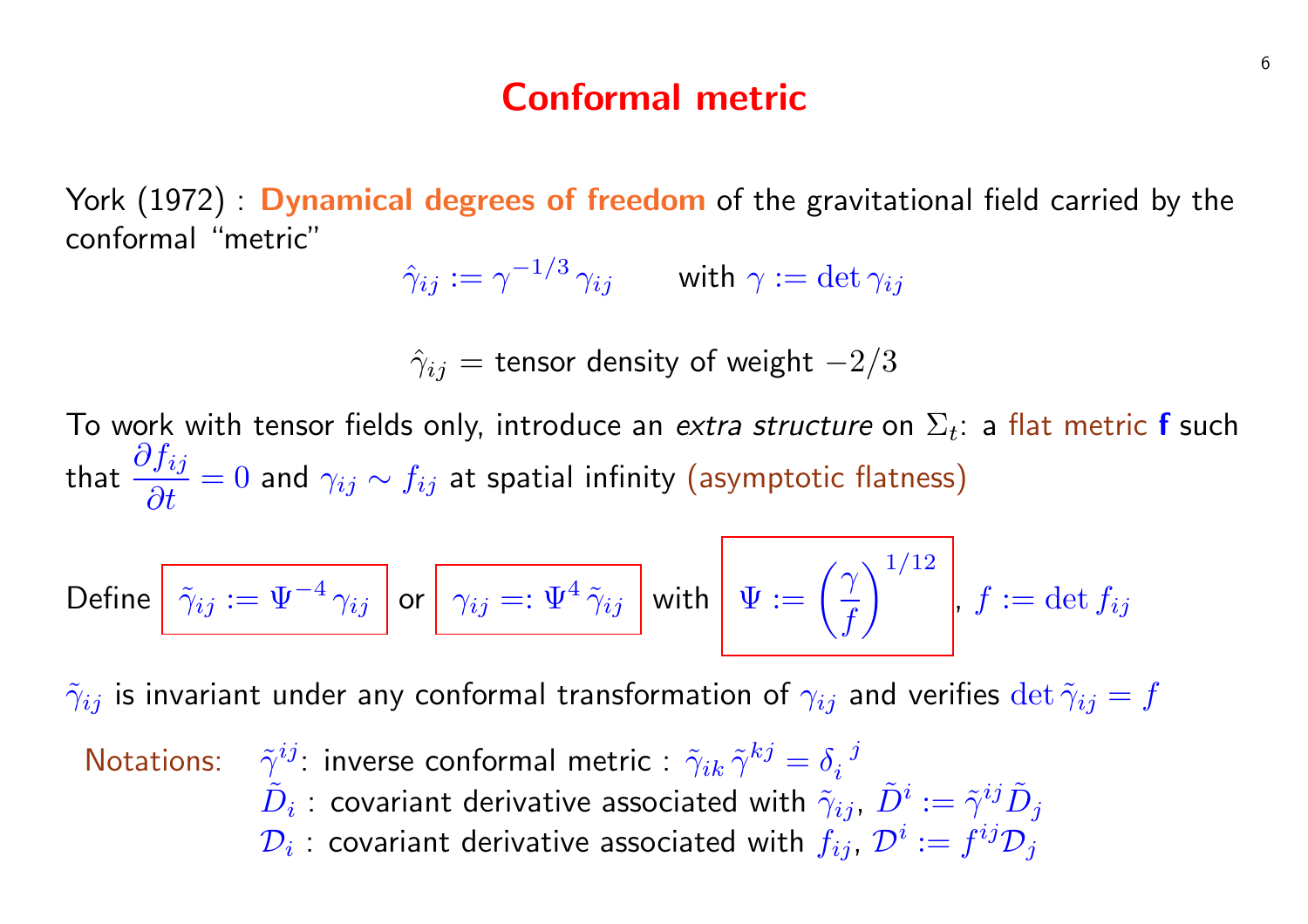#### Conformal decomposition

<span id="page-7-0"></span>Relation between the Ricci tensor **R** of  $\gamma$  at the Ricci tensor **R** of  $\tilde{\gamma}$ :

$$
R_{ij} = \tilde{R}_{ij} - 2\tilde{D}_i \tilde{D}_j \ln \Psi + 4\tilde{D}_i \ln \Psi \tilde{D}_j \ln \Psi - 2\left(\tilde{D}^k \tilde{D}_k \ln \Psi + 2\tilde{D}_k \ln \Psi \tilde{D}^k \ln \Psi\right) \tilde{\gamma}_{ij}
$$
  
Trace :  $R = \Psi^{-4} \left(\tilde{R} - 8\tilde{D}_k \tilde{D}^k \ln \Psi - 8\tilde{D}_k \ln \Psi \tilde{D}^k \ln \Psi\right)$ 

Conformal representation of the traceless part of the extrinsic curvature:

$$
A^{ij}:=\Psi^4\left(K^{ij}-\frac{1}{3}K\gamma^{ij}\right)
$$

Indices lowered with the conformal metric:  $A_{ij}:=\tilde{\gamma}_{ik}\tilde{\gamma}_{jl}A^{kl}=\Psi^{-4}$  $\overline{a}$  $K_{ij}$   $-$ 1 3  $K\gamma_{ij}$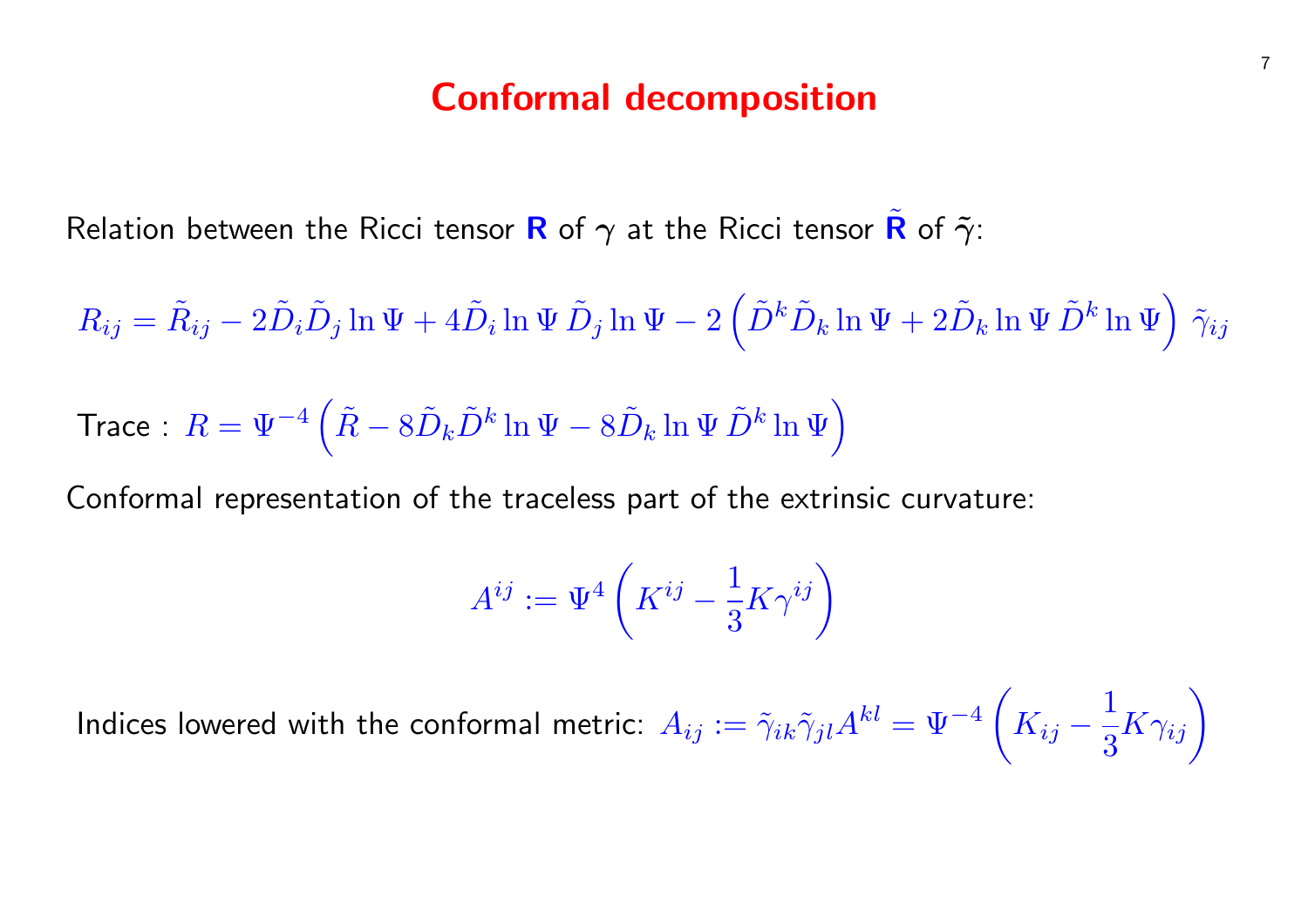#### **Conformal decomposition of Einstein equation**

<span id="page-8-0"></span>Hamiltonian constraint  $\rightarrow \qquad \tilde{D}_i \tilde{D}^i \Psi = \frac{\Psi}{\delta}$ 8  $\tilde{R}-\Psi^5$  $\mathcal{L}$  $2\pi E +$ 1 8  $A_{ij}$ Momentum constraint  $\rightarrow \qquad \tilde{D}_j A^{ij} + 6 A^{ij} \tilde{D}_j \ln \Psi -$ 2 3  $\tilde{D}^i K = 8$ Trace of the evolution equation for  $K \rightarrow$ 

$$
\frac{\partial K}{\partial t} - \beta^i \tilde{D}_i K = -\Psi^{-4} \left( \tilde{D}_i \tilde{D}^i N + 2 \tilde{D}_i \ln \Psi \tilde{D}^i N \right) + N \left[ 4\pi (E +
$$

combined with the Hamiltonian constr.  $\rightarrow$  equation for  $\boxed{Q := \Psi}$ 

$$
\tilde{D}_{i}\tilde{D}^{i}Q = \Psi^{6}\left[N\left(4\pi S + \frac{3}{4}A_{ij}A^{ij} + \frac{K^{2}}{2}\right) - \frac{\partial K}{\partial t} + \Psi^{2}\left[N\left(\frac{1}{4}\tilde{R} + 2\tilde{D}_{i}\ln\Psi\tilde{D}^{i}\ln\Psi\right) + 2\tilde{D}_{i}\right]\right]
$$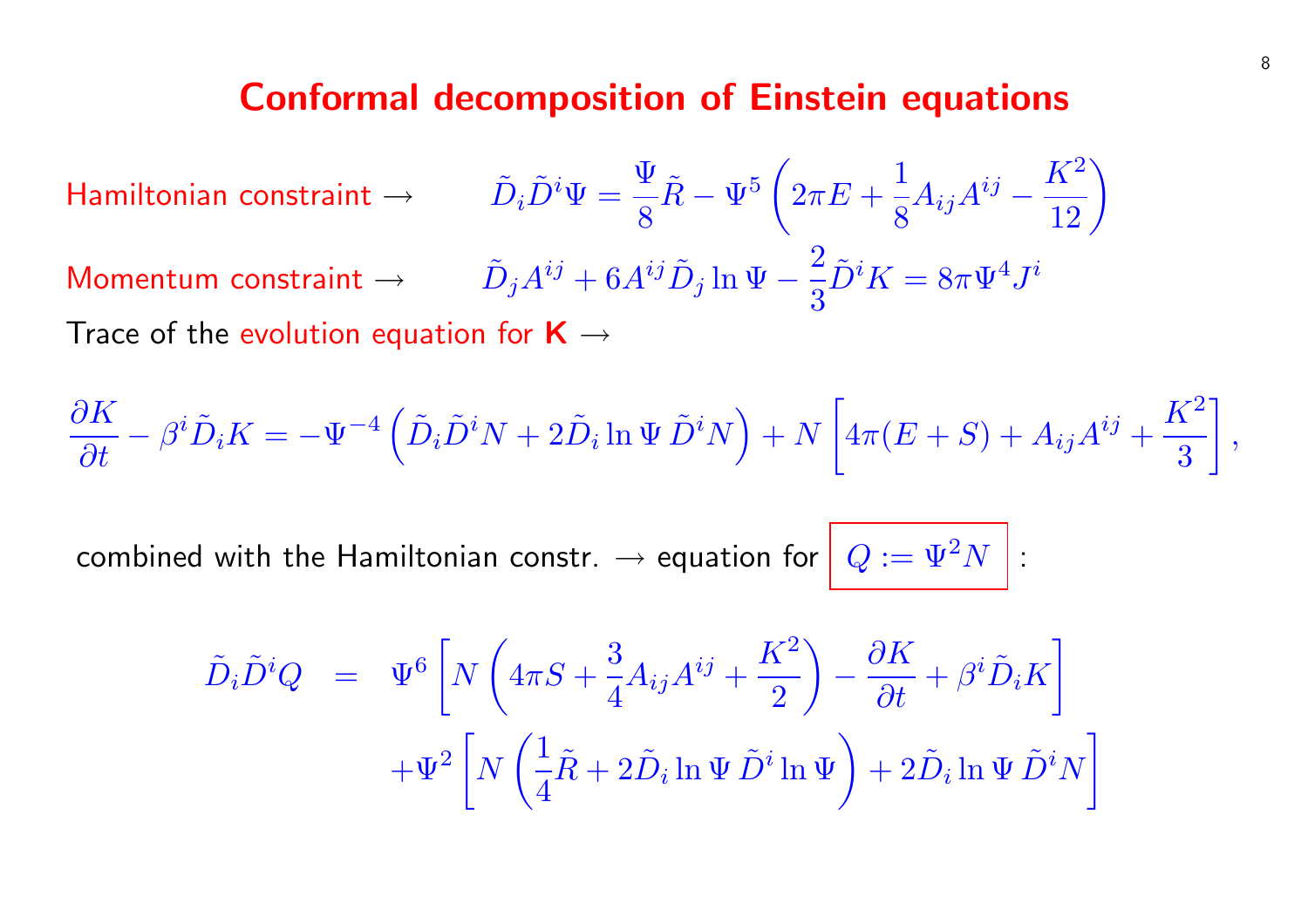# Conformal decomposition of Einstein equation

ij¶

Traceless part of the evolution equation for  $K \rightarrow$ 

$$
\frac{\partial A^{ij}}{\partial t} - \mathcal{L}_{\beta} A^{ij} - \frac{2}{3} \tilde{D}_{k} \beta^{k} A^{ij} = -\Psi^{-6} \left( \tilde{D}^{i} \tilde{D}^{j} Q - \frac{1}{3} \tilde{D}_{k} \tilde{D}^{k} Q \tilde{\gamma}^{i} \right)
$$

$$
+\Psi^{-4} \left\{ N \left( \tilde{\gamma}^{ik} \tilde{\gamma}^{jl} \tilde{R}_{kl} + 8 \tilde{D}^{i} \ln \Psi \tilde{D}^{j} \ln \Psi \right) + 4 \left( \tilde{D}^{i} \ln \Psi \right) \right\}
$$

$$
-\frac{1}{3} \left[ N \left( \tilde{R} + 8 \tilde{D}_{k} \ln \Psi \tilde{D}^{k} \ln \Psi \right) + 8 \tilde{D}_{k} \ln \Psi \tilde{D}^{k} N \right] \tilde{\gamma}^{ij}
$$

$$
+ N \left[ K A^{ij} + 2 \tilde{\gamma}_{kl} A^{ik} A^{jl} - 8 \pi \left( \Psi^{4} S^{ij} - \frac{1}{3} S \tilde{\gamma}^{ij} \right) \right]
$$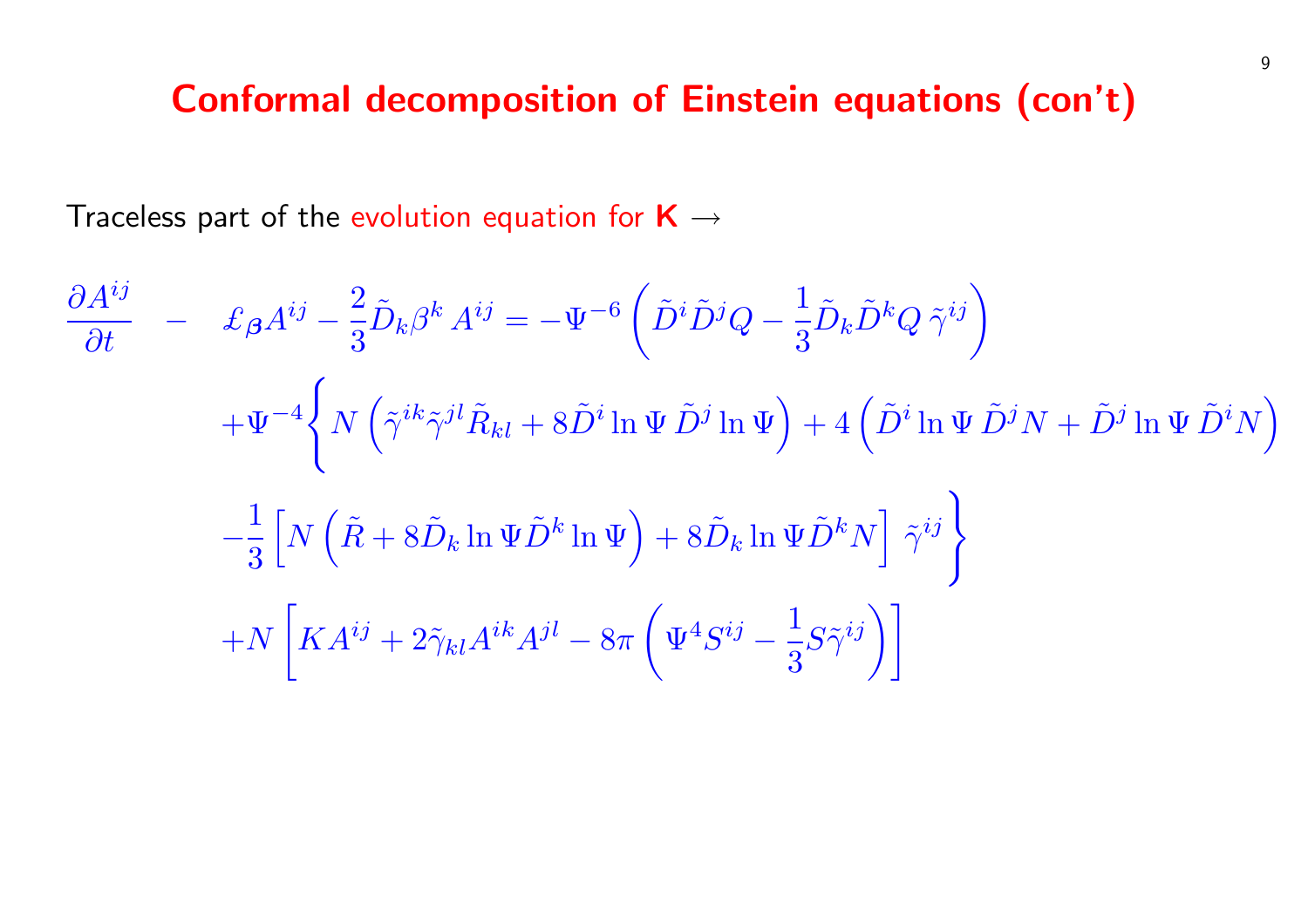# <span id="page-10-0"></span>Conformal decomposition of the kinematical rela and K

Relation between the extrinsic curvature and the time derivative of

$$
\frac{\partial \gamma^{ij}}{\partial t}+D^i\beta^j+D^j\beta^i=2NK^{ij}
$$

$$
\begin{aligned} \bullet\,\, &\text{trace part}\,\rightarrow &\frac{\partial\Psi}{\partial t}=\beta^i\tilde{D}_i\Psi+\frac{\Psi}{6}\left(\tilde{D}_i\beta^i-NK\right)\\ \bullet\,\, &\text{traceless part}\,\rightarrow &\frac{\partial\tilde{\gamma}^{ij}}{\partial t}=2NA^{ij}-(\tilde{L}\beta)^{ij} \end{aligned}
$$

with the conformal Killing operator acting on the shift vector bein

$$
(\tilde{L}\beta)^{ij}:=\tilde{D}^j\beta^i+\tilde{D}^i\beta^j-\frac{2}{3}\tilde{D}_k\beta^k\,\tilde{\gamma}^{ij}
$$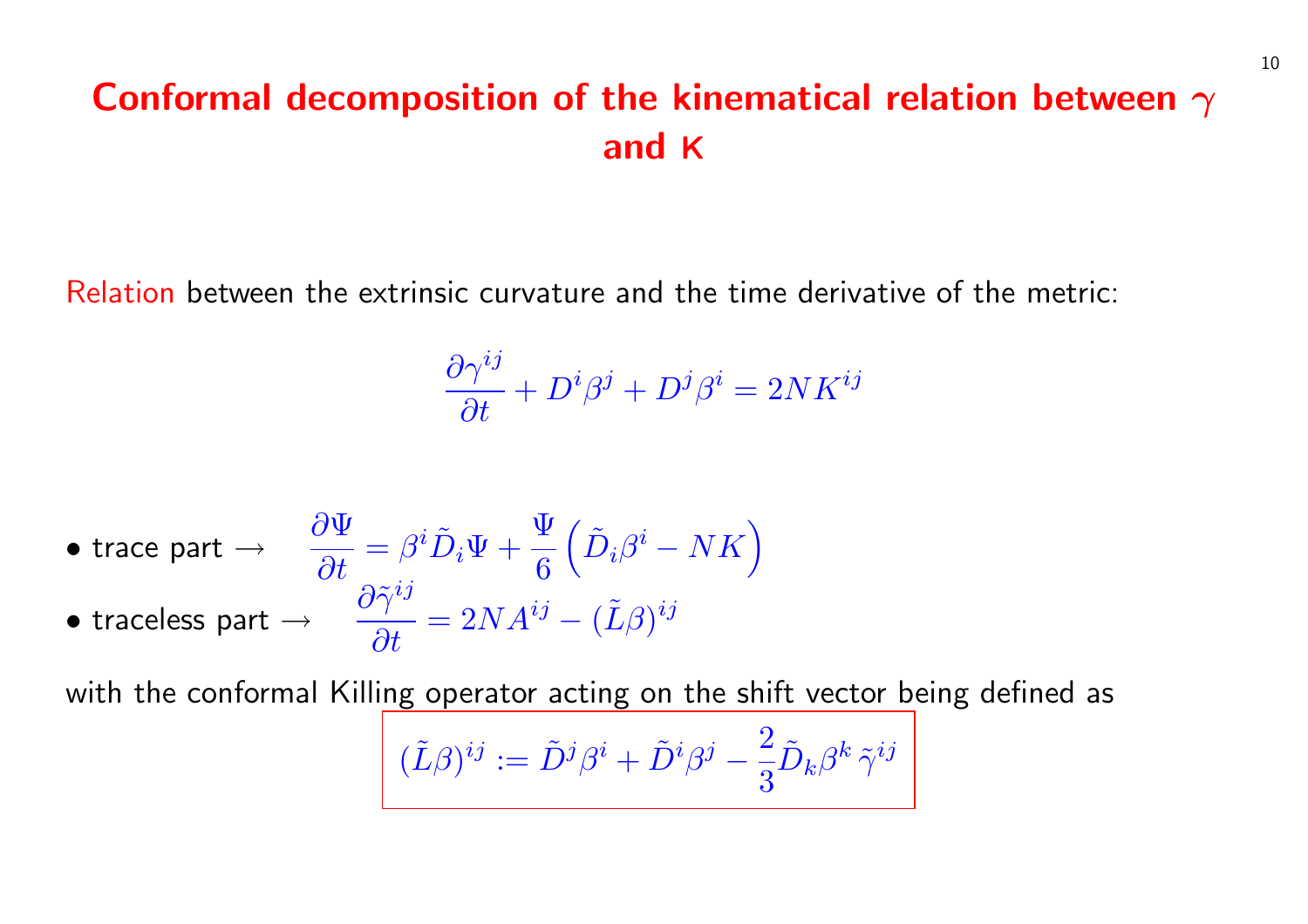# 

# Solving the constraint equations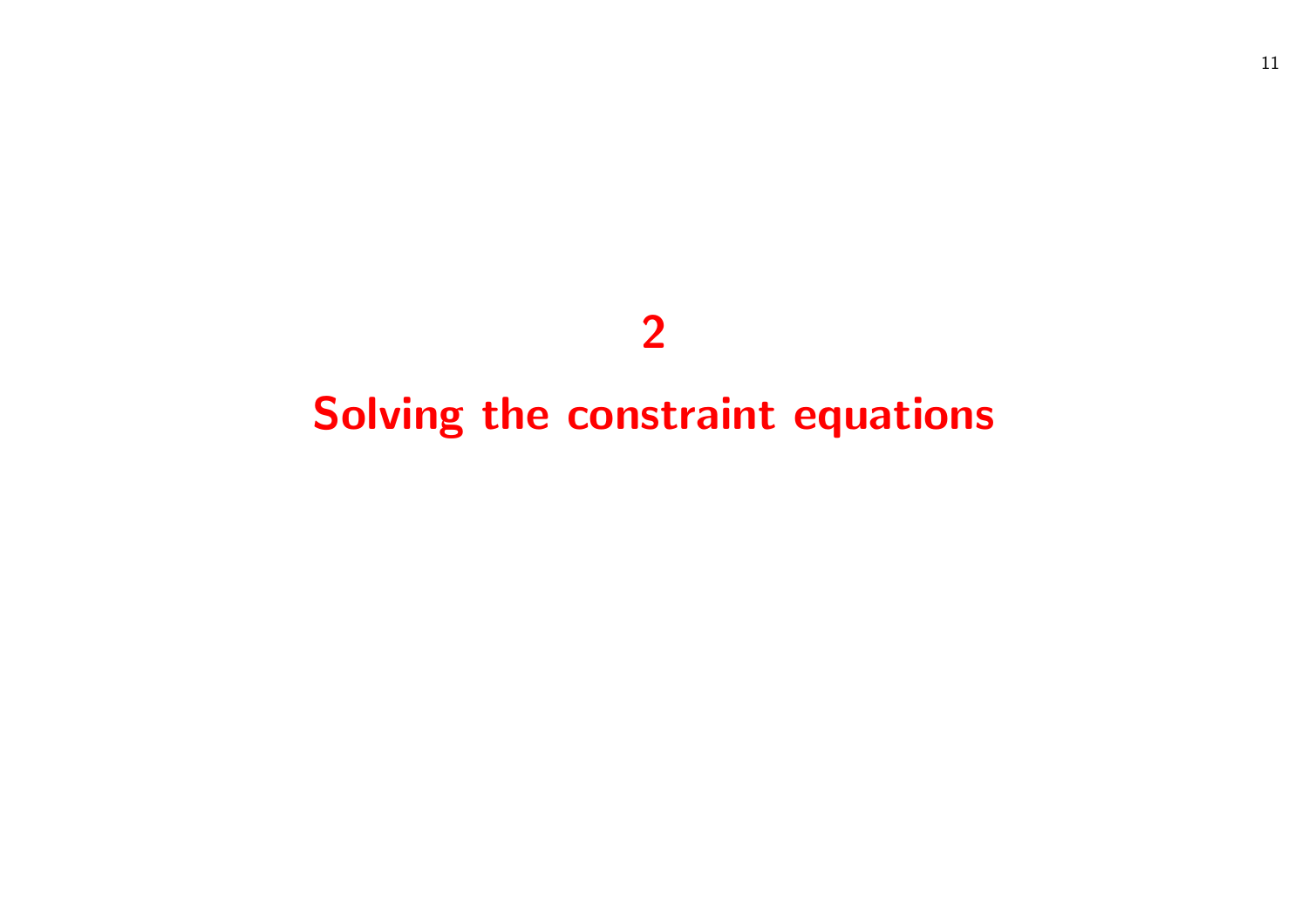## General remarks

Solving the constraint equations  $\implies$  get *initial data*  $(\gamma, K)$  for the the  $3+1$  formalism

- Hamiltonian constraint: quasilinear elliptic equation for the conformal
- Momentum constraint: fix the divergence of  $A^{ij}$  (with respect

Basic property: the constraint equations are preserved by the evolutions. Consequently one may choose between

- a free evolution schemes (constraint equations used only to solution)
- a constrained evolution schemes (solve the constraint equations

cf. T. Baumgarte's talk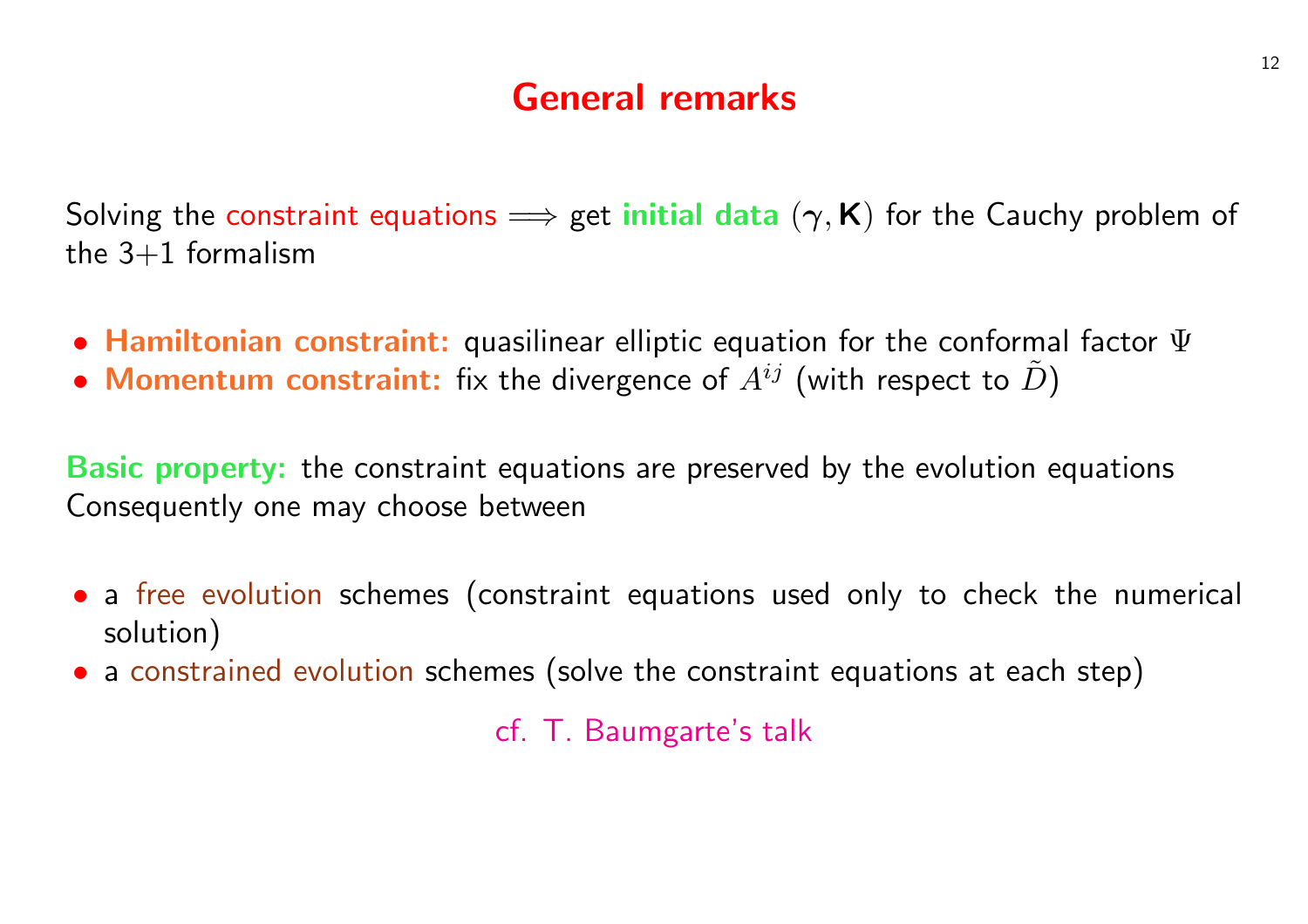#### Methods to solve the constraint equations

- Conformal transverse-traceless method (York & Ó Murchadha) [this talk]
- Conformal thin sandwich (York) [this talk]
- Gluing techniques (Isenberg, Mazzeo, Pollack, Corvino, Schoen)
- Quasi-spherical (Bartnik, Sharples)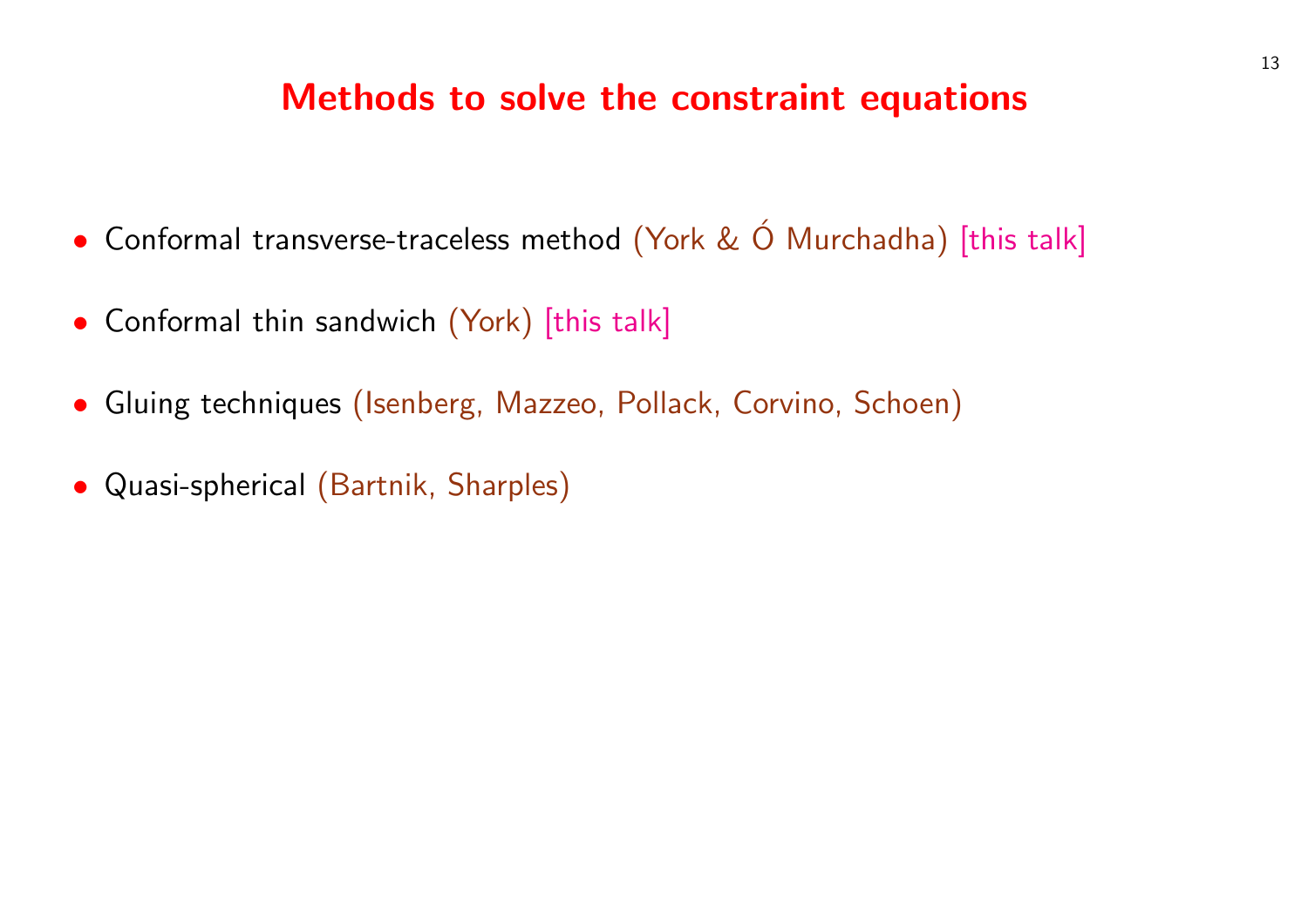# 2.1

## The conformal transverse-traceless method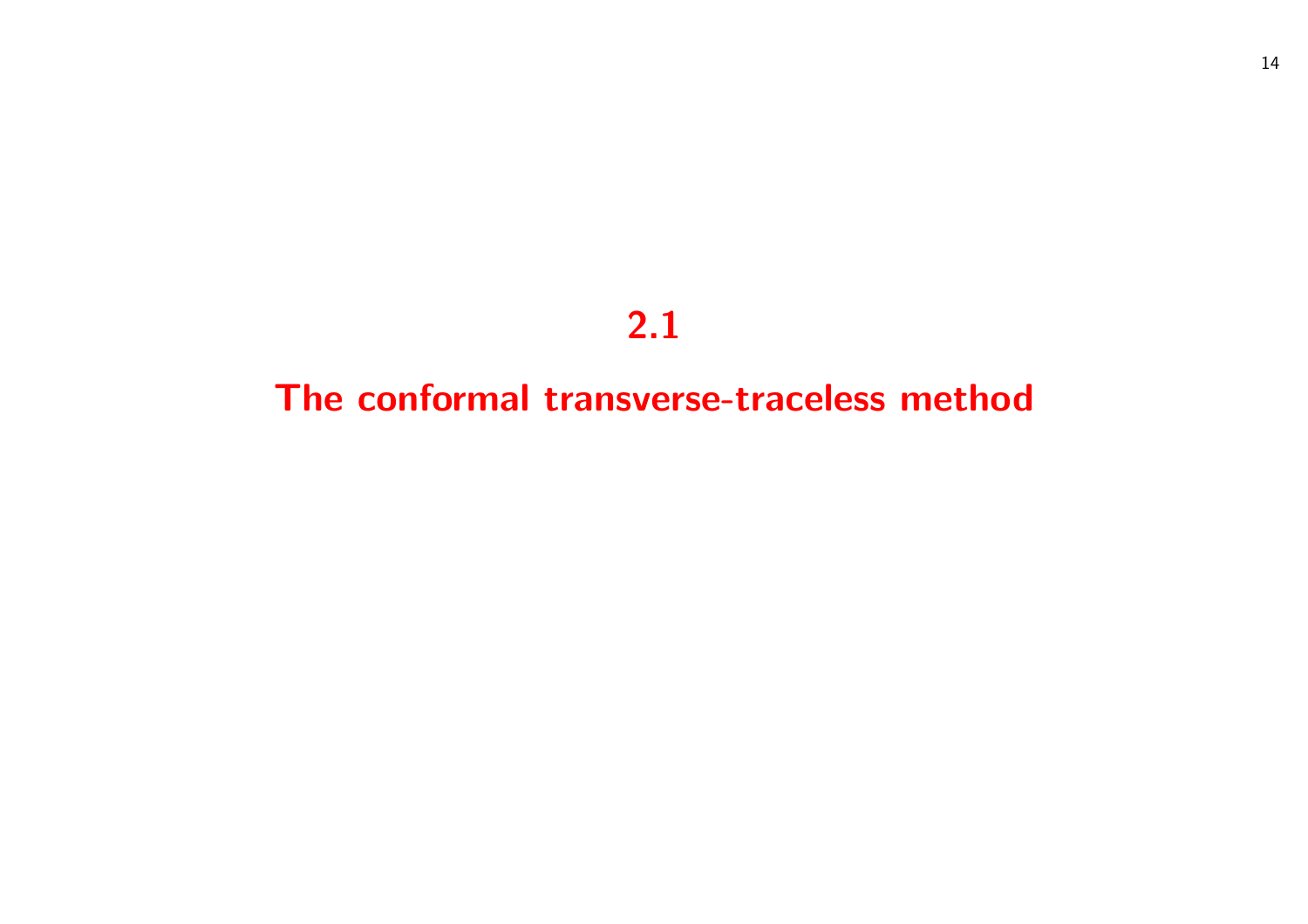### The conformal transverse-traceless (CTT)

[Orig](#page-7-0)in: York (1979), variant of Ó Murchadha & York (1974)

Split  $K^{ij}$  into a traceless part  $K^{ij}_{\rm T}$  and a trace part :  $K^{ij}=K^{ij}_{\rm T}$  -

Motivated by the identity  $D_j K^{ij}_{\rm T} = \Psi^{-10} \tilde{D}_j (\Psi^{10} K^{ij}_{\rm T}),$ introduce a conformal traceless extrinsic curvature  $\tilde{A}^{ij}$  by  $K_\mathrm{T}^{ij}=:$ NB:  $\tilde{A}^{ij} = \Psi^6 A^{ij}$ Split  $\tilde{A}^{ij}$  into a longitudinal and transverse part:  $\left|\right.\tilde{A}^{ij}=(\tilde{L}X)^{ij}$  with  $(\tilde{L}X)^{ij} := \tilde{D}^jX^i + \tilde{D}^iX^j - \tilde{D}^iX^j$ 2 3  $\tilde{D}_k X^k \, \tilde{\gamma}^{ij} \hspace{0.2in}$  (conformal Killi and  $\quad \tilde{D}_j \tilde{A}^{ij}_{\rm TT} = 0 \quad$  (transversality with respect to  $\boldsymbol{\tilde{\gamma}})$ Finally:  $\boxed{K^{ij} = \Psi^{-10} \left[ (\tilde{L} X)^{ij} + \tilde{A}^{ij}_{\rm TT} \right] + }$ K 3  $\gamma^{ij}$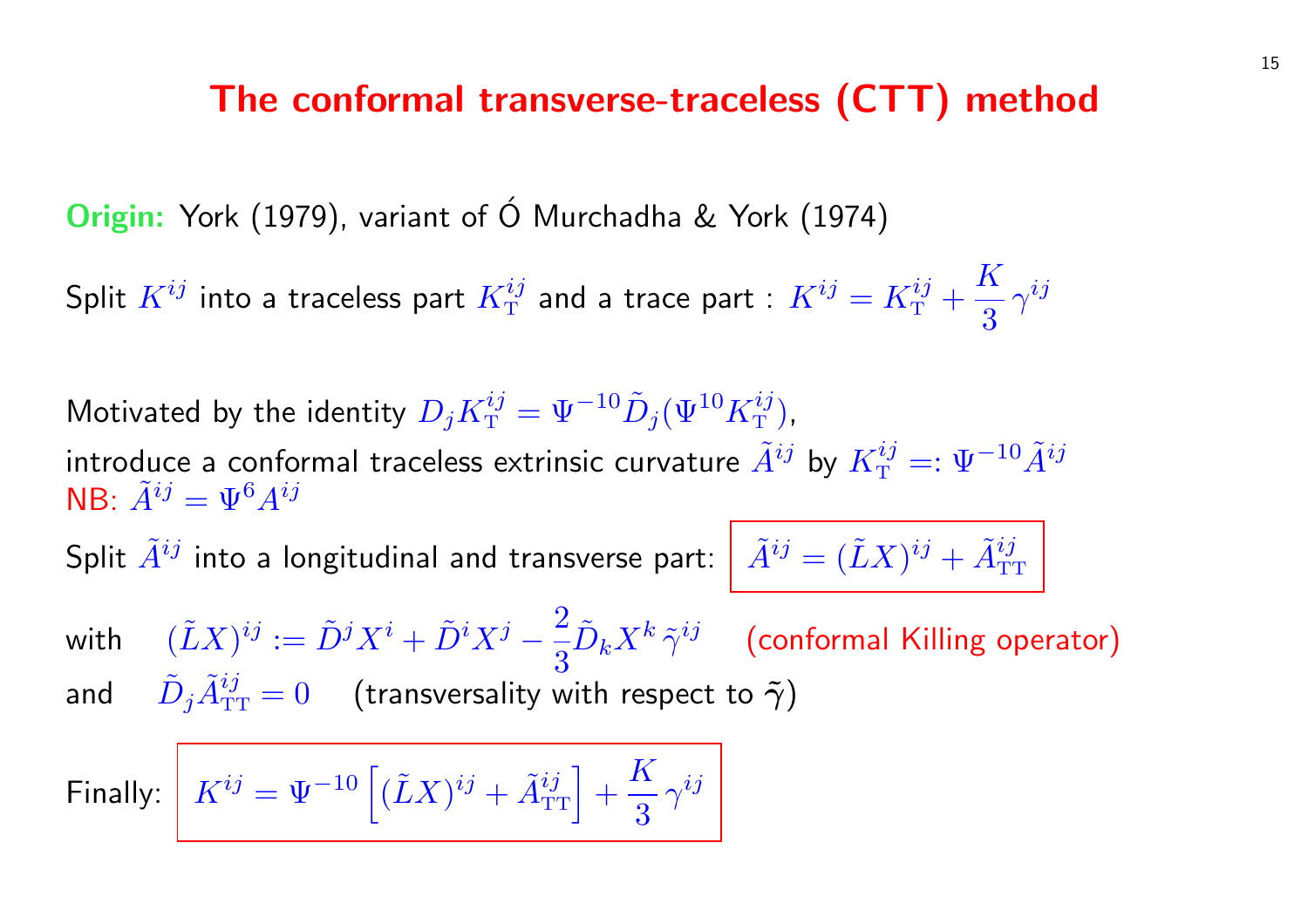### <span id="page-16-0"></span>[Constr](#page-8-0)aint equations in the CTT frame

Hamiltonian constraint  $\searrow$  (Lichnerowicz equation)

$$
\widetilde{D}_i \widetilde{D}^i \Psi = \frac{\Psi}{8} \widetilde{R} - \Psi^5 \left( 2\pi E - \frac{K^2}{12} \right) - \frac{1}{8} \widetilde{A}_{ij} \widetilde{A}^{ij} \, \Psi
$$

Momentum constraint  $\searrow$ 

$$
\tilde{D}_k \tilde{D}^k X^i + \frac{1}{3} \tilde{D}^i \tilde{D}_k X^k + \tilde{R}^i{}_j X^j = 8\pi \Psi^{10} J^i + \frac{2}{3} \Psi
$$

# Freely specifiable data:  $(\tilde{\gamma}_{ij}, K, \tilde{A}^{ij}_{\textrm{TT}})$  and  $(E, J^i)$ , with

- $\tilde{\gamma}_{ij}$  symmetric, positive definite
- $\bullet$   $\tilde{A}^{ij}_{\rm TT}$  symmetric, transverse and traceless with respect to  $\tilde{\gamma}_{ij}$

**Procedure:** solve (1) and (2) to get  $\Psi$  and  $X^i$ ; the valid initial d  $\gamma_{ij} = \Psi^4 \tilde{\gamma}_{ij}$  and  $K^{ij} = \Psi^{-10} \left[ (\tilde{L}X)^{ij} + \tilde{A}_{\text{TT}}^{ij} \right] +$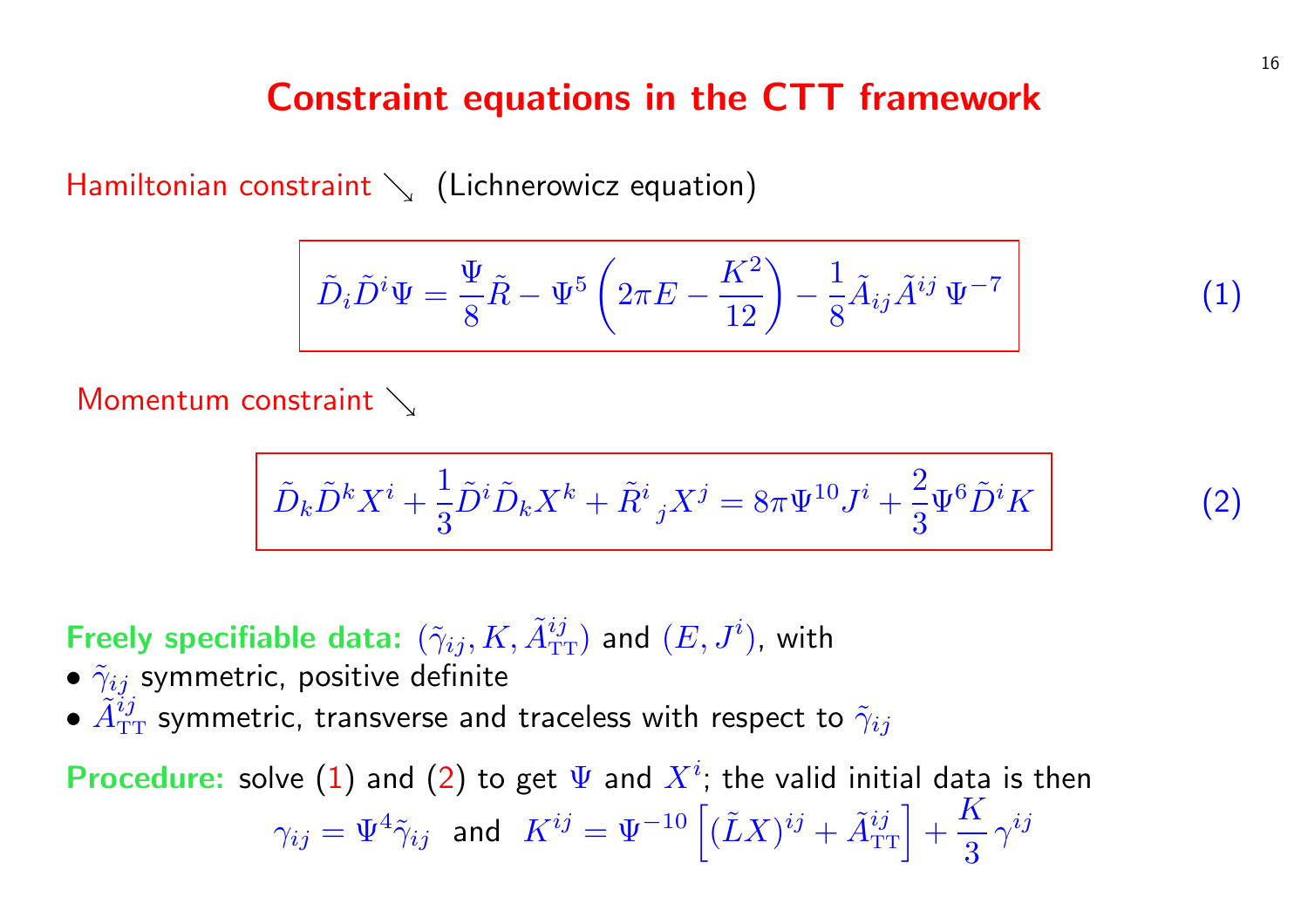#### Remarks about the CTT [co](#page-16-0)nstraint equ

- The Hamiltonian constraint  $(1)$  is a quasilinear elliptic equation
- $\bullet$  The momentum constraint  $(2)$  is a linear vector elliptic equation
- If one chooses maximal slicing,  $K = 0$  and  $(2)$  becomes indep

$$
\tilde{D}_k \tilde{D}^k X^i + \frac{1}{3} \tilde{D}^i \tilde{D}_k X^k + \tilde{R}^i_{\ j} X^j = 8\pi \tilde{J}^i
$$

(provided one selects  $\widetilde{J}^i:=\Psi^{10}J^i$  as the matter freely specifia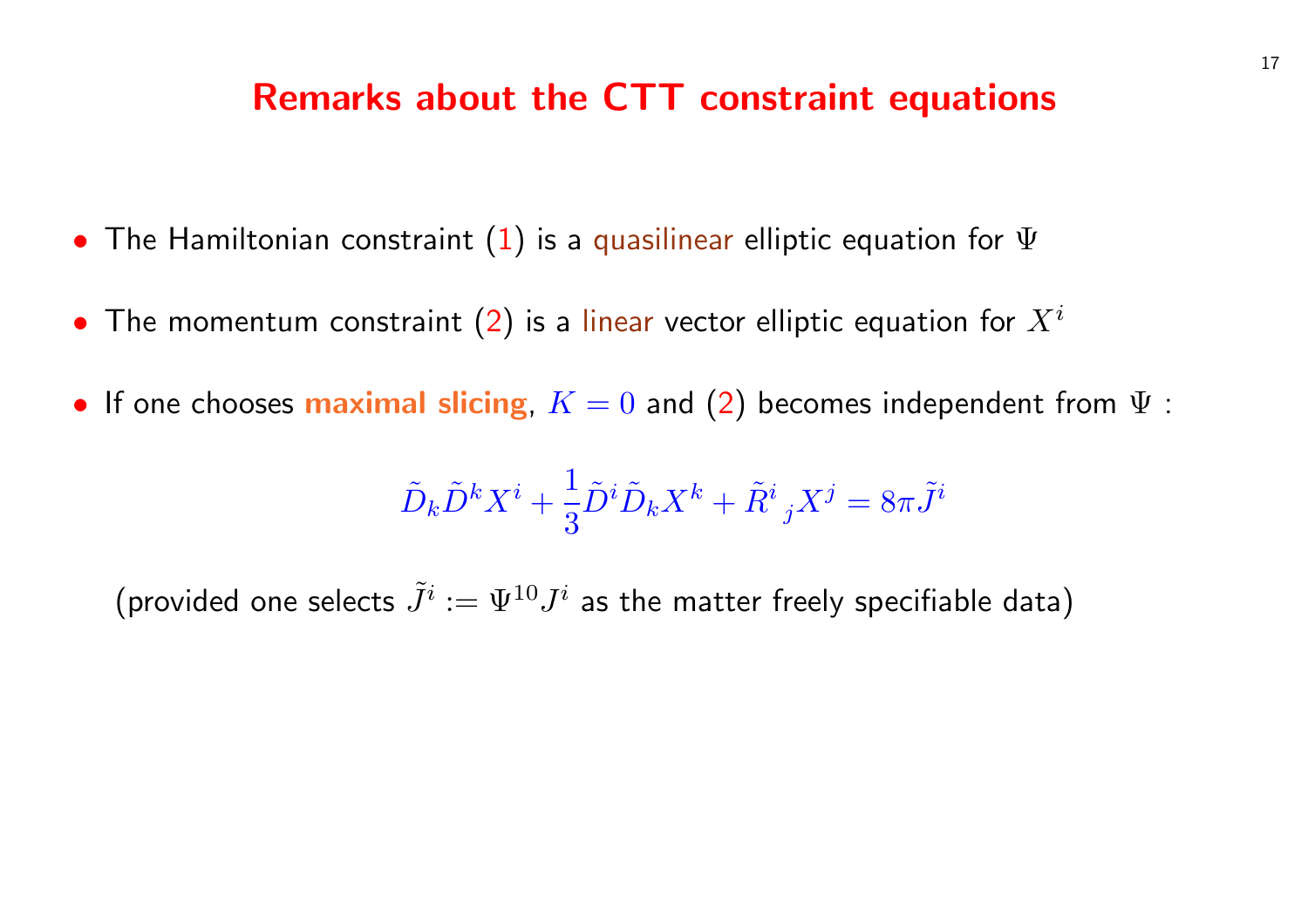### Boundary conditions

Topology of the initial data manifold  $\Sigma_0$  :

- for neutron star spacetimes:  $\Sigma_0 \sim \mathbb{R}^3$
- for black hole spacetimes:  $\Sigma_0 \sim \mathbb{R}^3 \setminus$ some balls (half of Misne or  $\Sigma_0 \sim \mathbb{R}^3 \setminus$  some points (punctures) (Brill-Linquist topology)

E[xam](#page-8-0)ple: M[isn](#page-16-0)er-Lindquist topology for two black hole



Constraint equations (1) and (2) = elliptic equations  $\implies$  boundary to be supplied at the inner boundaries and outer boundary (spatia yield a unique solution ¯

At spatial infinity :

 $r\rightarrow\infty$   $=$   $1$  and  $X^i$  $\begin{array}{c} \hline \end{array}$  $r \rightarrow \infty$  = 0 (asymptotic flatness for  $\tilde{\gamma}_{ij}$  ∼ r→∞  $f_{ij}$ At some inner sphere S: for example,  $\Psi$  such that  $S =$  apparent horizon.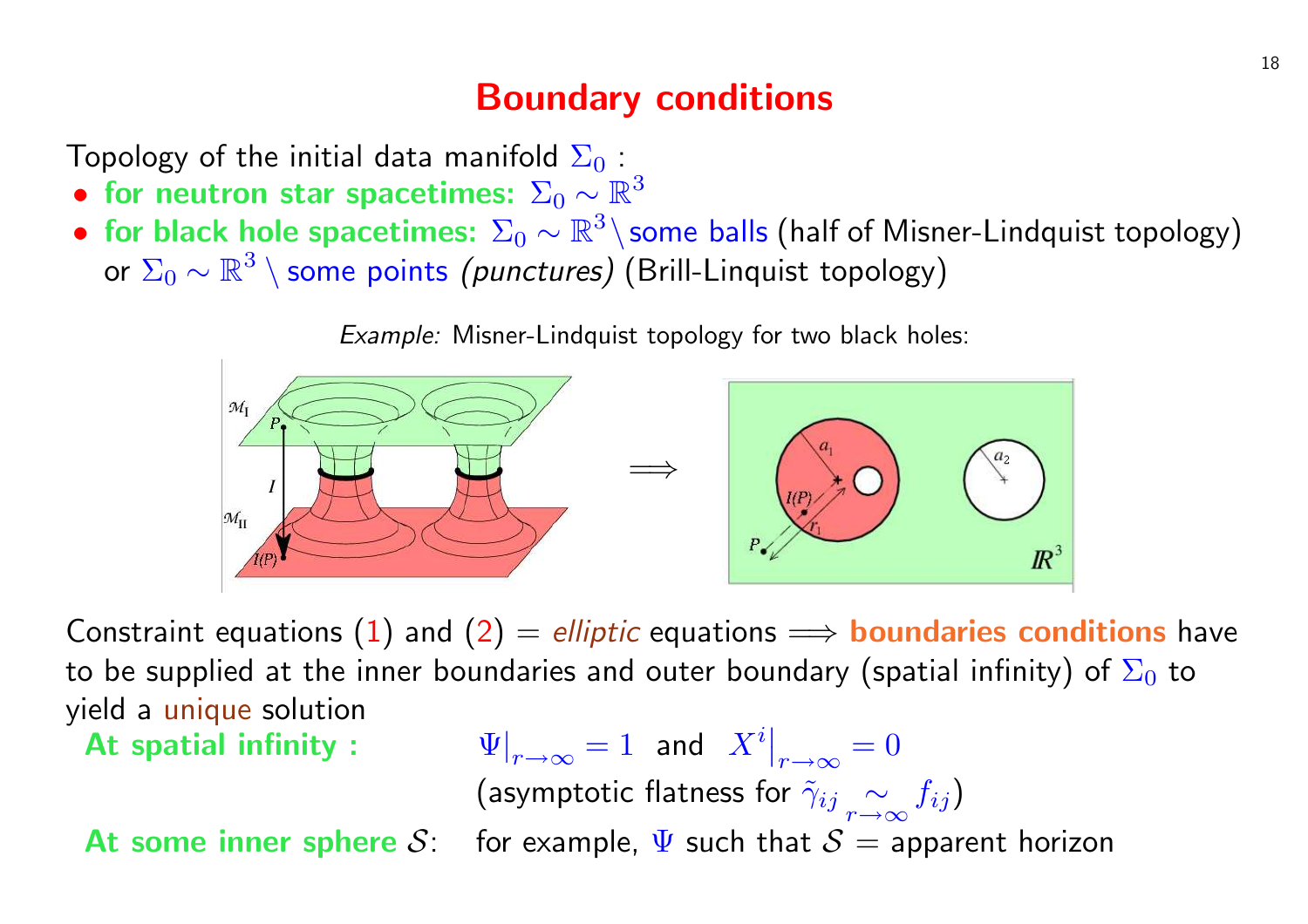#### Global quantities as surface integrals at spat

Asymptotic flatness for  $r \to \infty$  (Cartesian component

- $\bullet \,\,\gamma_{ij}=f_{ij}+O(r^{-1}) \,\,\Longleftrightarrow\,\,\Psi=1$  and  $\tilde{\gamma}_{ij}=f_{ij}+O(r^{-1}) \quad \ \ (\mathsf{N}% _{ij}+O_{i}+O_{i})=1$
- $\bullet$   $\mathcal{D}_k \gamma_{ij} = O(r^{-2}) \iff \mathcal{D}_k \Psi = O(r^{-2})$  and  $\mathcal{D}_k \tilde{\gamma}_{ij} = O(r^{-2})$  (i •  $K^{ij} = O(r^{-2})$
- 
- $\circ$  quasi-isotropic gauge : additional condition:  $\mathcal{D}^j \tilde{\gamma}_{ij} = O(r^{-3})$  [
- ADM mass :  $M_{\rm ADM} =$ 1 16π ∞ ¡  $\mathcal{D}^j \gamma_{ij} - f^{jk} \mathcal{D}_i \gamma_{jk} \big) \, dS^i$

 $\star$  in the quasi-isotropic gauge:  $M_\mathrm{ADM} = -$ 1  $2\pi$   $\int_{\infty}$  $\mathcal{D}_i \Psi \, dS^i$  $($ 

• ADM linear momentum :  $P_{\rm ADM}^i$ , projections along three inde Killing vectors of f,  $\xi_{(i)}$ :

$$
P_{j\text{ADM}}\,\xi_{(i)}^j = \frac{1}{8\pi} \oint_{\infty} \left( K_{jk} - K f_{jk} \right) \xi
$$

• Angular momentum : defined only within the quasi-isotrop along three independent rotational Killing vectors of  ${\sf f},~\bm{\eta}_{(i)}$  :  $\prod$ 

$$
J_j \xi_{(i)}^j = \frac{1}{8\pi} \oint_{\infty} (K_{jk} - K f_{jk}) \eta_{(i)}^j d\xi
$$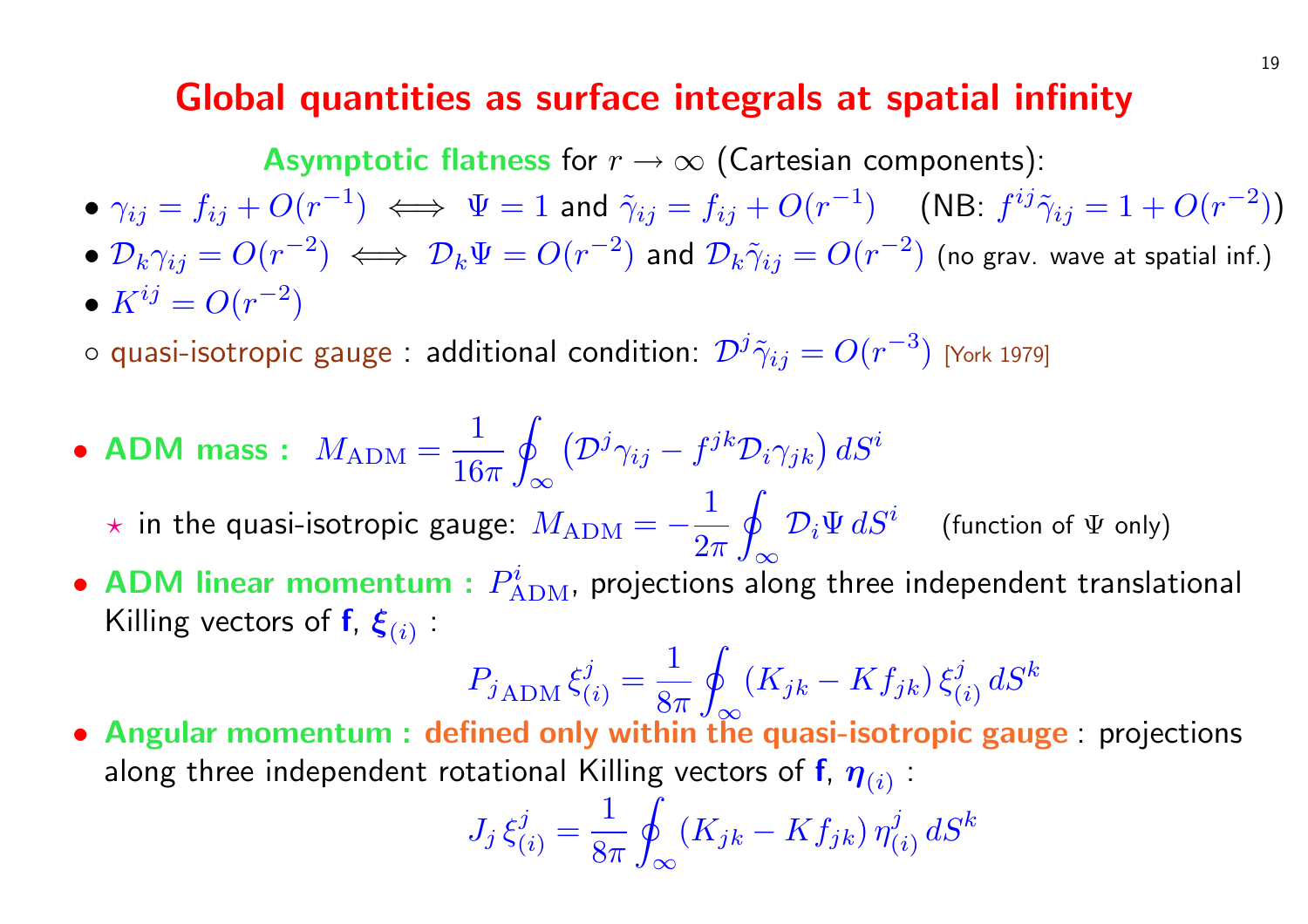#### Conformally flat initial data

As a part of the freely specifiable data, choose  $\Big|\ \tilde{\gamma}_{ij}=f_{ij}\ \Big|$  (flat m Consequently  $\tilde{D}_i = \mathcal{D}_i$  and  $\tilde{R}_{ij} = 0$ Choose also  $\boxed{K = 0}$  (maximal slicing) Then the Hamiltonian constraint  $(1)$  becomes

$$
\Delta \Psi = -2\pi \Psi^5 E - \frac{1}{8} \tilde{A}_{ij} \tilde{A}^{ij} \Psi^{-7}
$$

and the momentum constraint  $(2)$  reduces to

$$
\Delta X^i + \frac{1}{3} \mathcal{D}^i \mathcal{D}_k X^k = 8\pi \tilde{J}^i
$$

where  $\Delta:=f^{ij}\mathcal{D}_{i}\mathcal{D}_{j}$  is the flat space Laplacian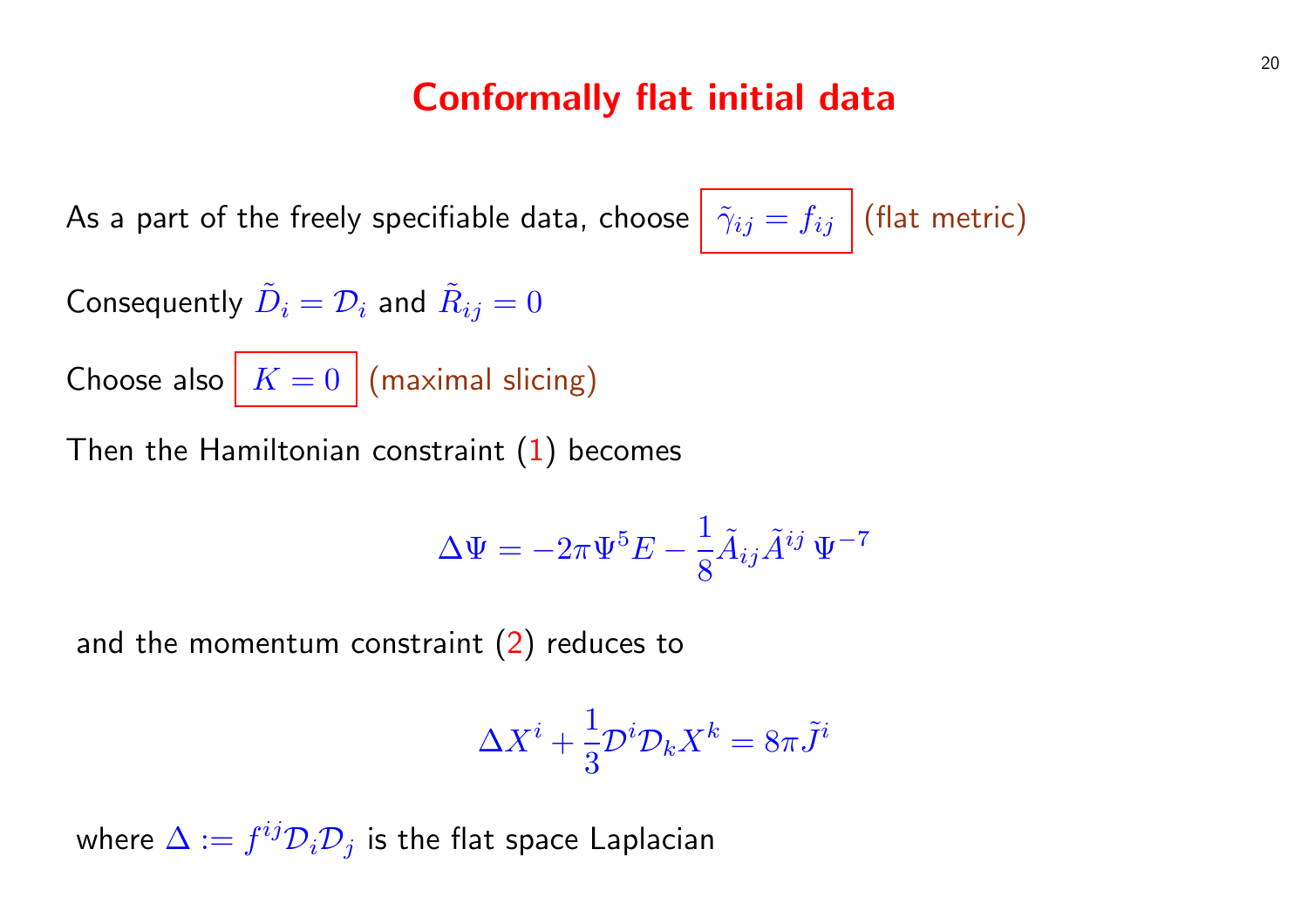#### The Bowen-York solution

In addition to  $\tilde{\gamma}_{ij}=f_{ij}$  and  $K=0$ , choose  $E=0$  and  $J^i=0$  (va well as  $\tilde{A}^{ij}_{\rm TT}=0$  .

Then

Hamiltonian constraint 
$$
\Rightarrow \Delta \Psi = -\frac{\Psi^{-7}}{8} \tilde{A}_{ij} A_{ij}
$$
  
Momentum constraint  $\Rightarrow \Delta X^i + \frac{1}{3} D^i D_k X^k$ 

Bowen-York analytical solution of  $(4)$  [Bowen & York, PRD 21, 2047 (1981)

For a single black hole  $\colon X^i_{\mathrm{BY}_0}=-$ 1 4r  $\mathcal{L}$  $7P^i+P_j$  $x^jx^i$  $r^2$  $\mathbf{r}$ − 1  $\frac{1}{r^3} \epsilon^i_{\phantom{i}jk}$ 

with  $x^i = (x, y, z)$ ,  $r^2 := x^2 + y^2 + z^2$ 

Two constant vector parameters :  $\left\{\right.$  $P^i\ = {\sf ADM}$  linear momentu  $S^i\ =$  angular momentum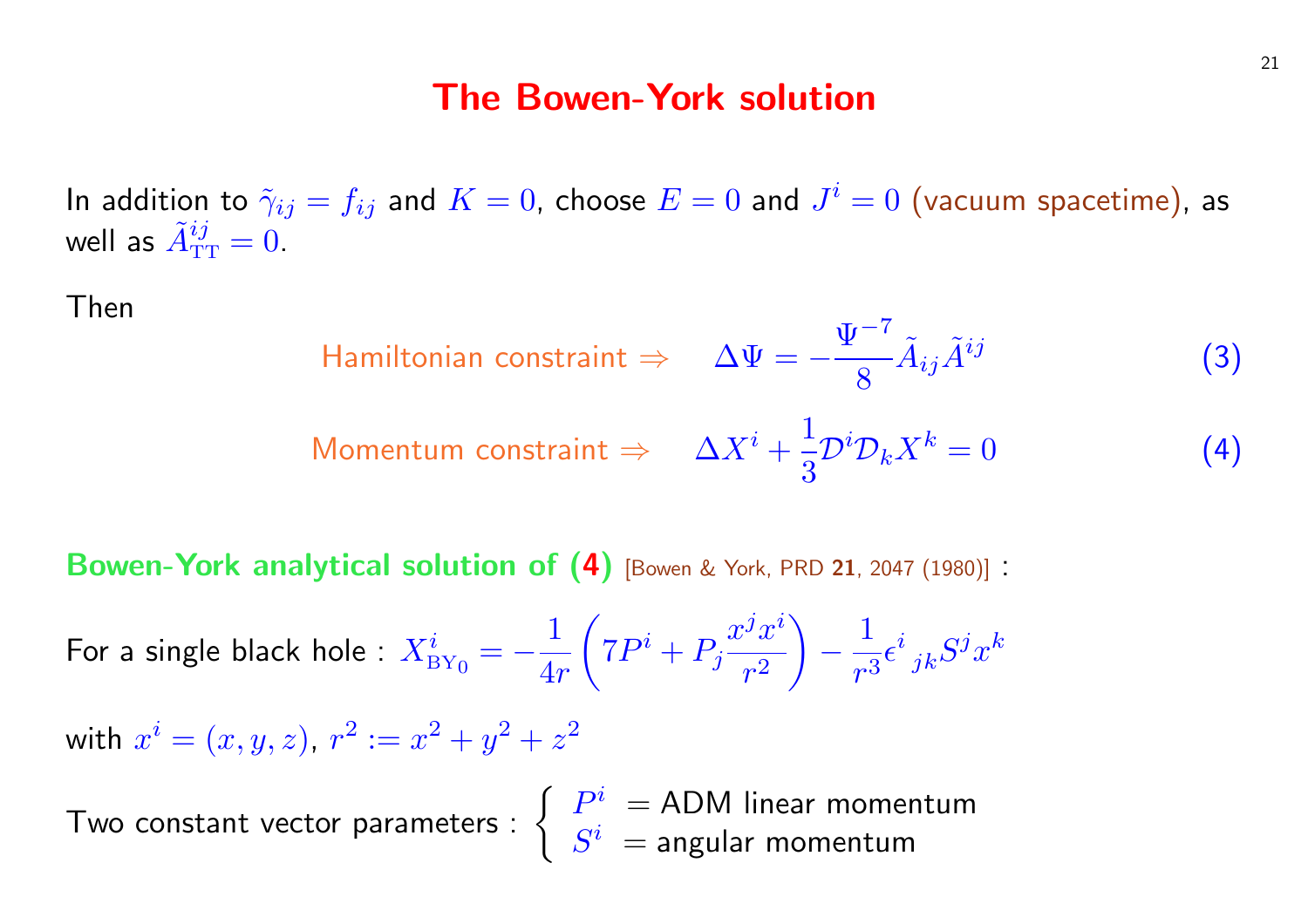#### The Bowen-York solution (con't)

**Example:** choose  $S^i$  perpendicular to  $P^i$  and choose Cartesian co  $(x, y, z)$  such that  $P^{i} = (0, P, 0)$  and  $S^{i} = (0, 0, S)$ . Then

$$
X_{\text{BY}_0}^x = -\frac{P}{4} \frac{xy}{r^3} + S \frac{y}{r^3}
$$
  
\n
$$
X_{\text{BY}_0}^y = -\frac{P}{4r} \left(7 + \frac{y^2}{r^2}\right) - S \frac{x}{r^3}
$$
  
\n
$$
X_{\text{BY}_0}^z = -\frac{P}{4} \frac{xz}{r^3}
$$

Bowen-Tork extrinsic curvature:  $\tilde{A}^{ij}_{\mathrm{BY}_0} = (\bar{L}X_{\mathrm{BY}_0})^{ij}$  $\tilde{A}_\mathrm{BY_0}^{ij} =$ 3  $2r^3$ ·  $P^i x^j + P^j x^i$  $\overline{ }$  $\delta^{ij}$   $$  $x^i x^j$  $r^2$  $\overline{a}$  $P^kx_k$ —̀<br>¬  $+$ 3  $r^5$  $\overline{a}$  $\epsilon^i\,{}_{kl}S^k$ 

There remains to solve (numerically) the non-linear elliptic equation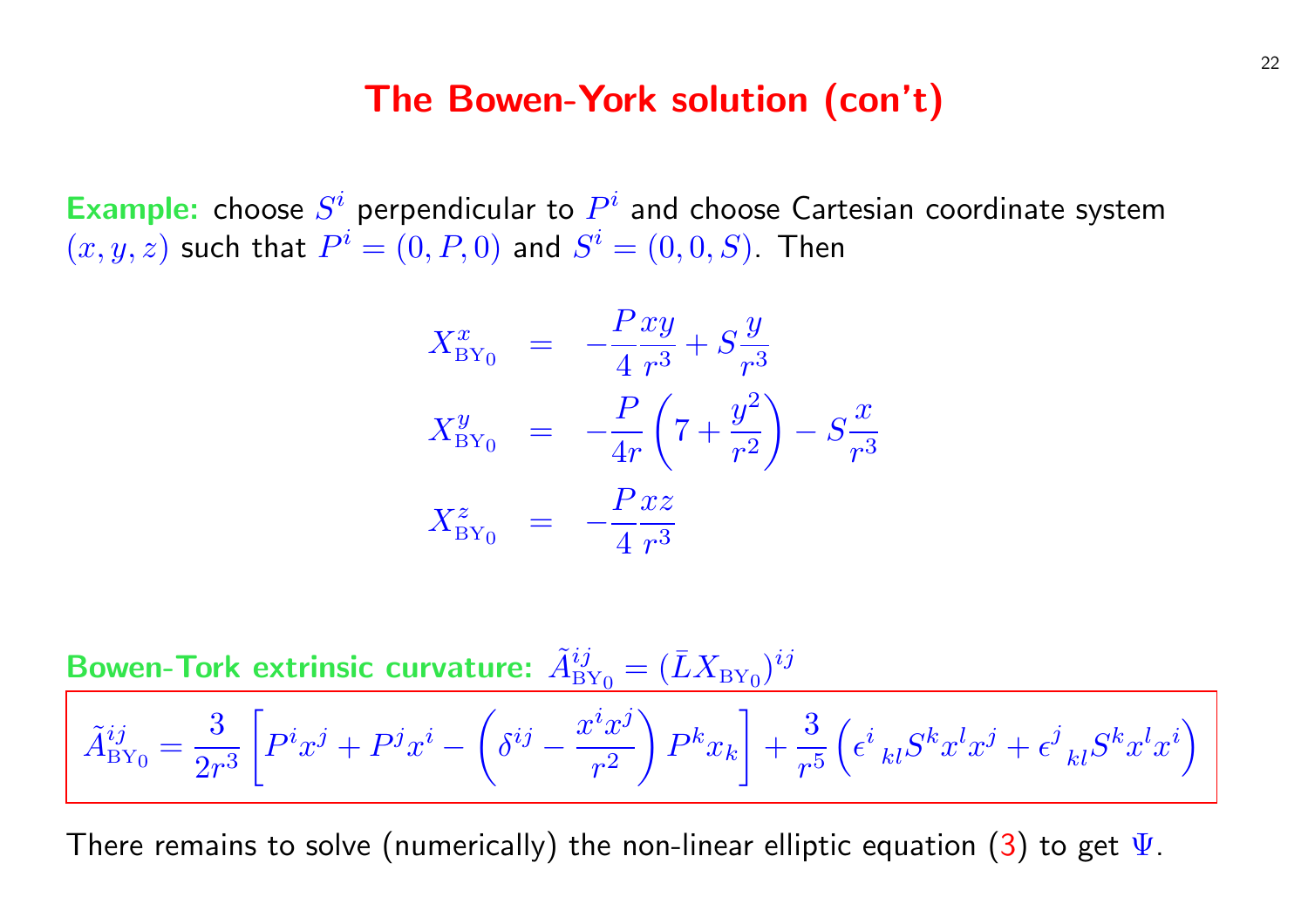### Static Bowen-York solution = Schwarzschild

Static case:  $P^i=0$  and  $S^i=0$ 

 $\Longrightarrow X^i=0$  and  $\tilde{A}^{ij}=0$ 

Hamiltonian constraint  $(3) \rightarrow \Delta \Psi = 0$ 

Non trivial spherically symmetric solution :  $\Psi=1+\frac{M}{2}$  $2r$ 

Hence one recovers Schwarzschild solution in isotropic coordin

$$
\gamma_{ij} = \left(1 + \frac{M}{2r}\right)^4 f_{ij}
$$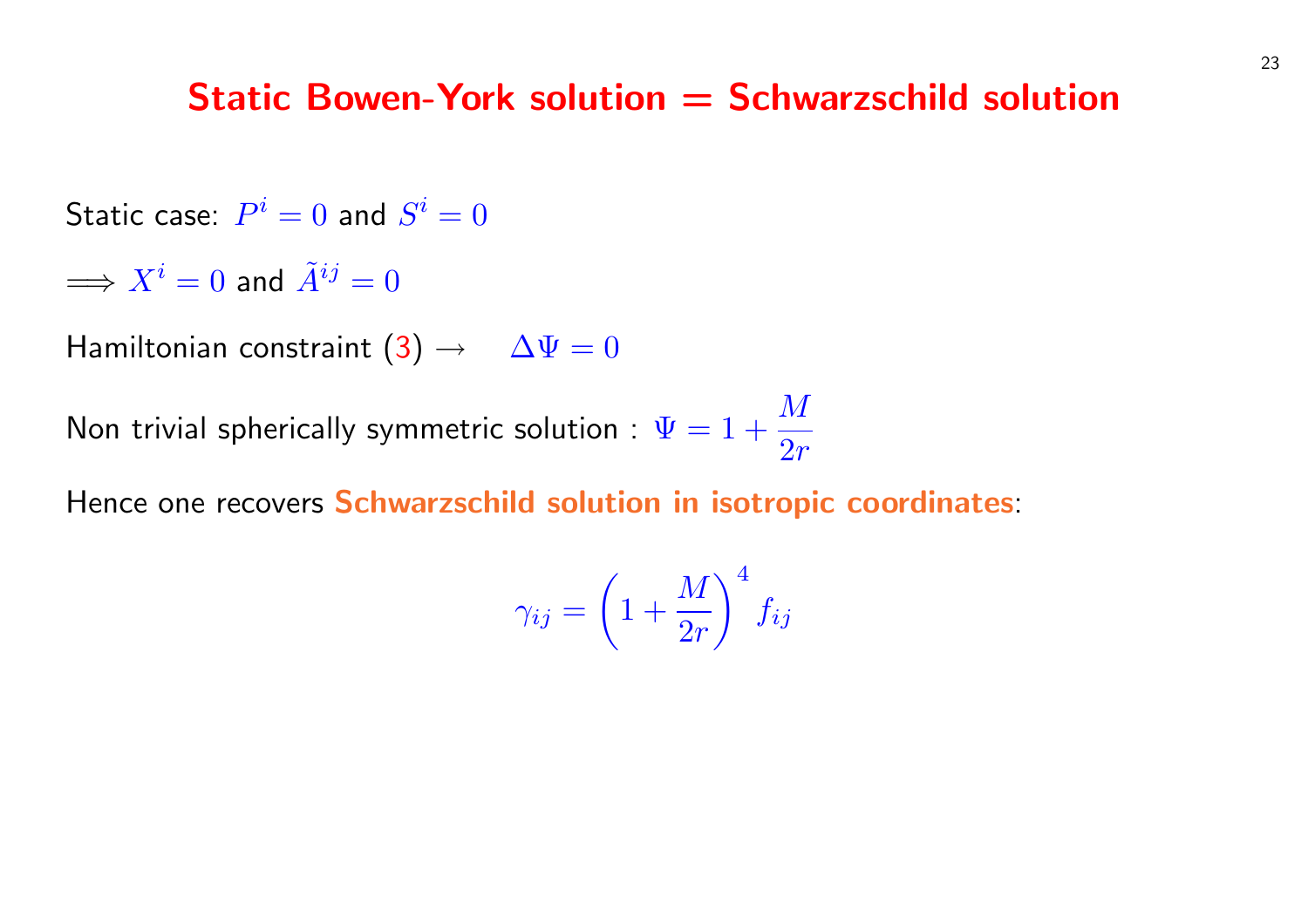### Non-[conforma](http://publish.aps.org/abstract/PRL/v85/p5500)lly flat initial data

There does not exist any conformally flat axisymmetric slice of Ke Price, PRD 61, 124011 (2000)]

Non flat conformal metric: Matzner, Huq & Shoemaker (1998) Marronetti & Matzner (2000) [PRL <sup>85</sup>, 5500] : linear combination of Kerr-shild metrics:

 $\tilde{\gamma} = \mathbf{f} + 2B_1H_1 \,\boldsymbol{\ell}_1 \otimes \boldsymbol{\ell}_1 + 2B_2H_2 \,\boldsymbol{\ell}_2 \otimes \boldsymbol{\ell}_2$ 

with  $\ell_i$ : null vector of a single Kerr-Schild metric  $H_i =$  $M_i r_i$  $r_i^2 + a_i^2$  $_i^2 \cos^2 \theta_i$  $\overline{B_i}$  : attenuation functions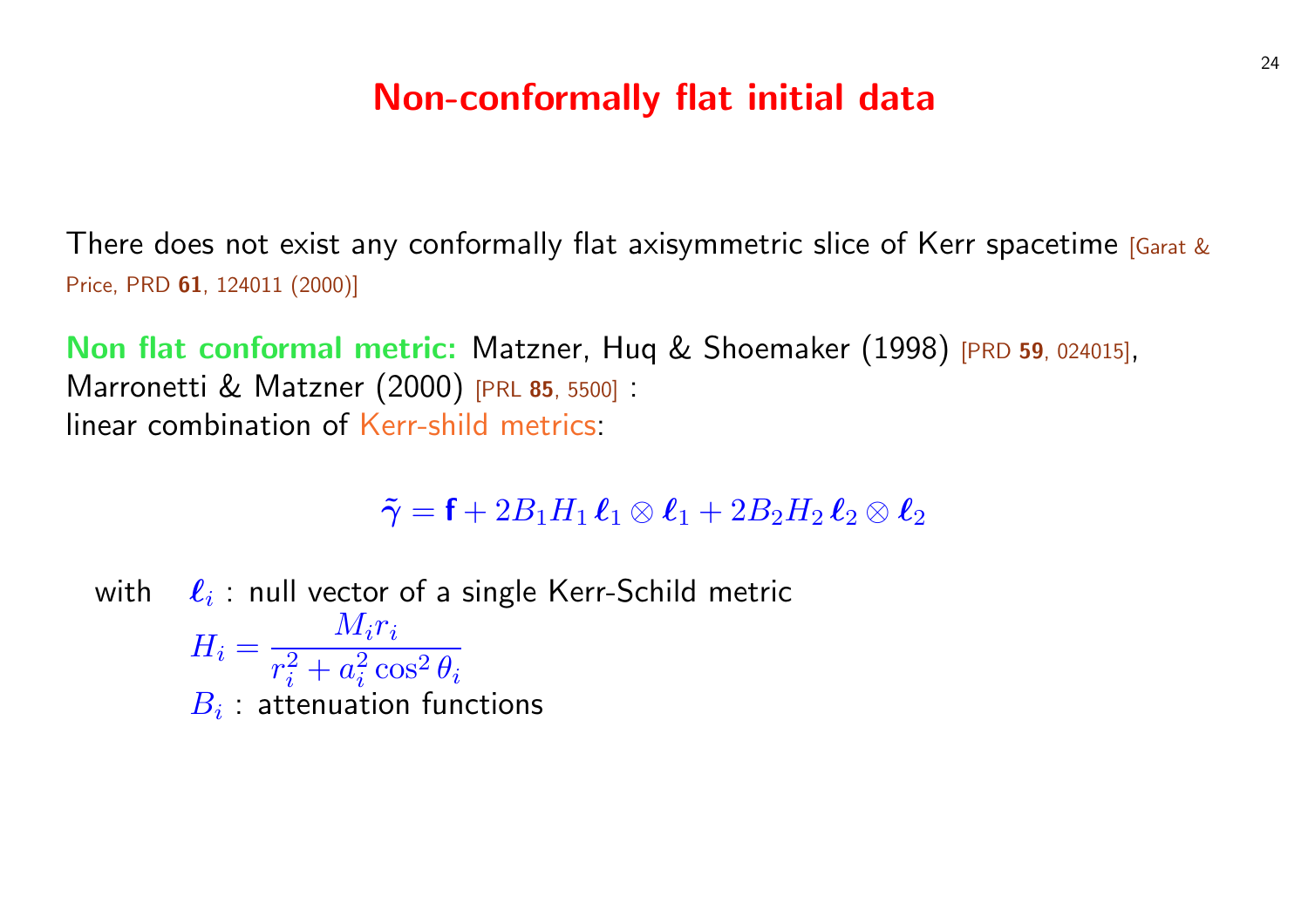# 2.2

# The conformal thin sandwich method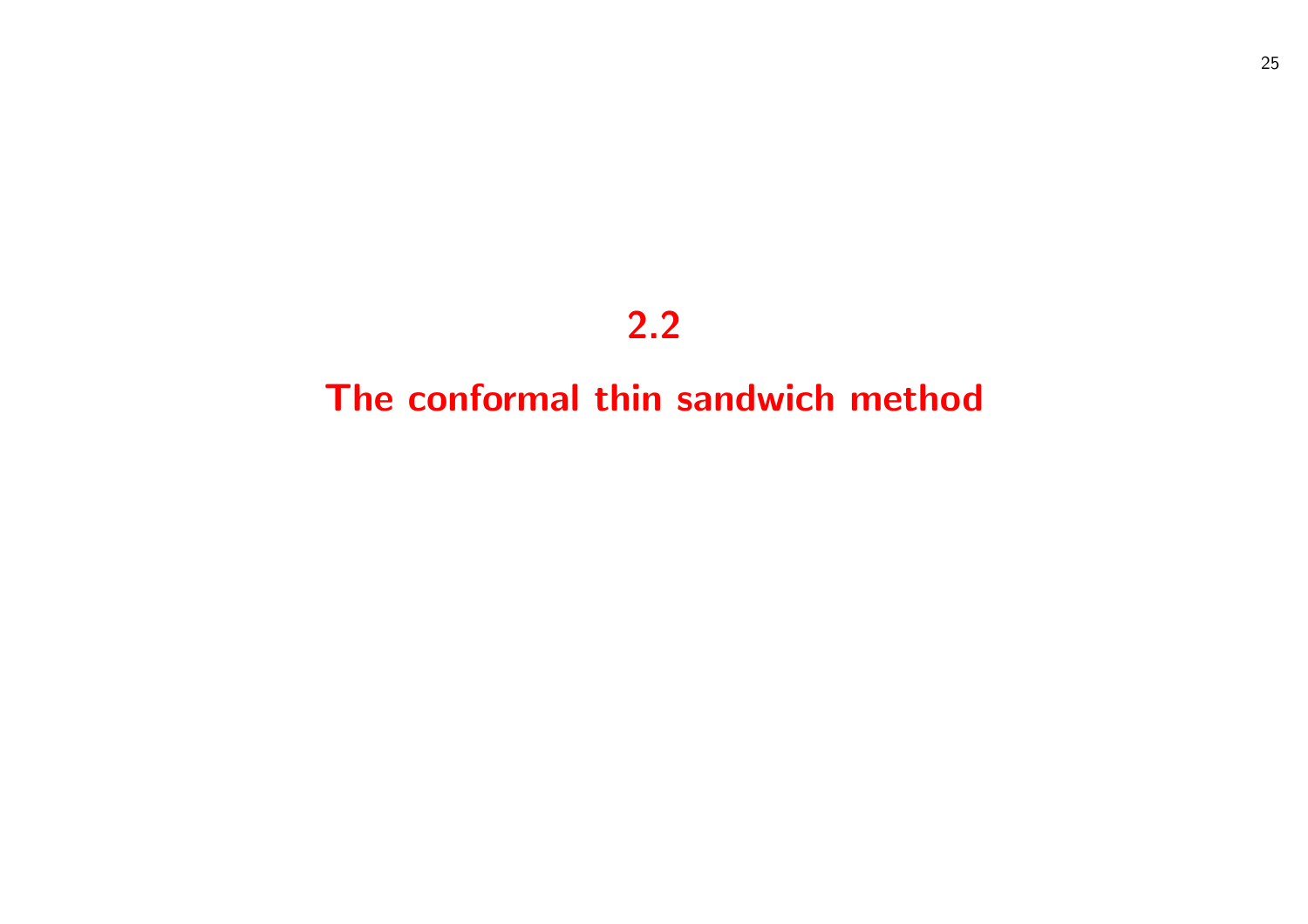#### [The conformal thin sand](#page-10-0)wich (CTS) method

Origin: York (1999) [PRL 82, 1350], Pfeiffer & York (2003), [PRD 67, 04

Use the same conformal decomposition of the extrinsic curvature as evolution equations:

$$
K^{ij} = \Psi^{-4}A^{ij} + \frac{1}{3}K\gamma^{ij}
$$

and rewrite the traceless kinematical relation between  $\gamma$  and K a

$$
A^{ij} = \frac{1}{2N} \left[ (\tilde{L}\beta)^{ij} + \tilde{u}^{ij} \right]
$$
  
with  $\tilde{u}^{ij} := \frac{\partial \tilde{\gamma}^{ij}}{\partial t}$ 

 $\tilde{u}^{ij} =$  freely specifiable data (conformal thin sandwich), instead of  $\tilde{A}^{ij}_{\textrm{\tiny TT}}$  in the CTT formulation.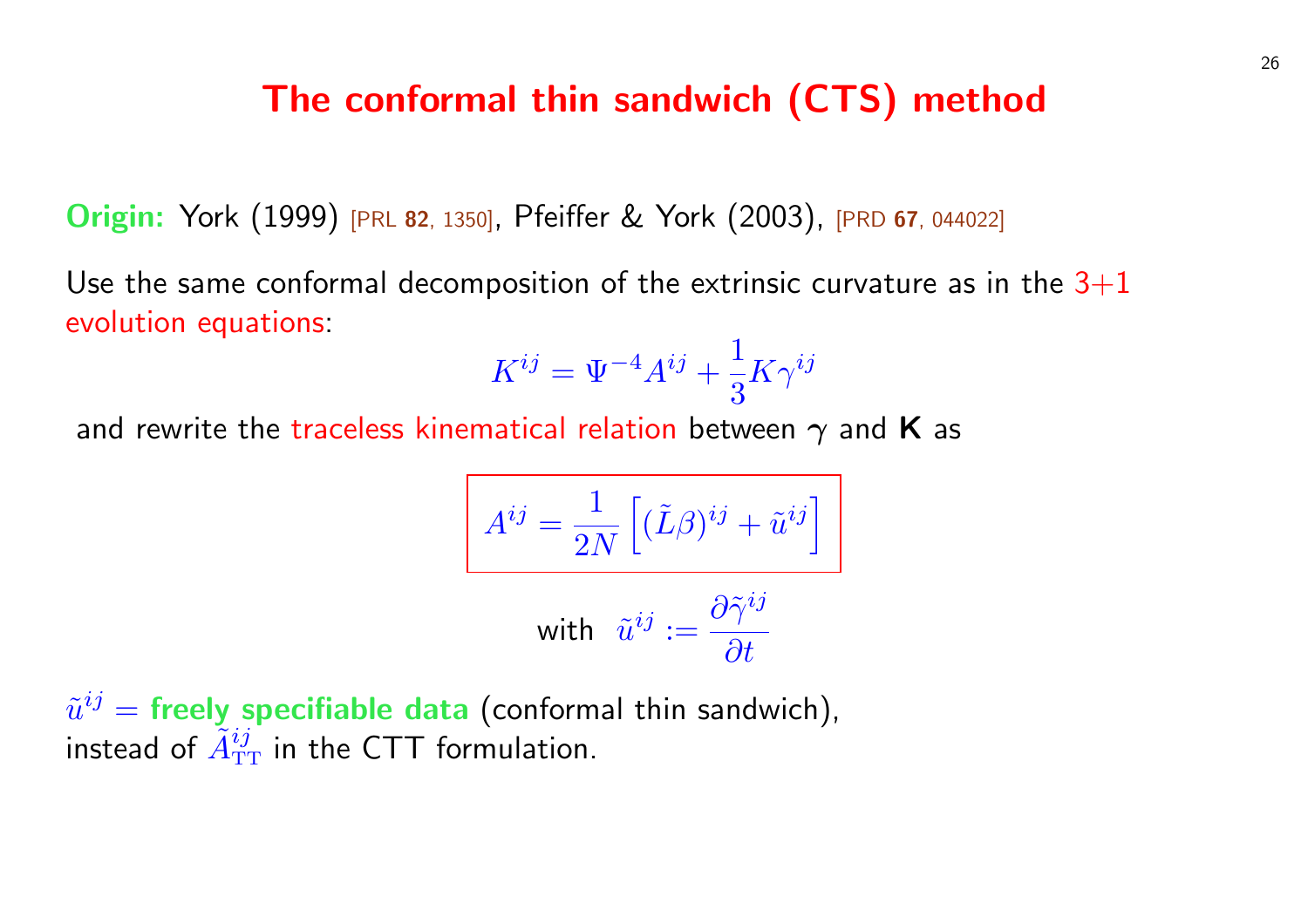# Equations in the CTS framework

Hamiltonian constraint  $\searrow$ 

$$
\tilde{D}_i \tilde{D}^i \Psi = \frac{\Psi}{8} \tilde{R} - \Psi^5 \left( 2\pi E + \frac{1}{8} A_{ij} A^{ij} - \frac{K^2}{12} \right)
$$

[Momentum constraint](#page-8-0)  $\searrow$ 

$$
\tilde{D}_{k}\tilde{D}^{k}\beta^{i} + \frac{1}{3}\tilde{D}^{i}\tilde{D}_{k}\beta^{k} + \tilde{R}^{i}{}_{j}\beta^{j} - (\tilde{L}\beta)^{ij}\tilde{D}_{j}\ln(N\Psi^{+})
$$

$$
2N\left(8\pi\Psi^{4}J^{i} + \frac{2}{3}\tilde{D}^{i}K\right) - \tilde{D}_{j}\tilde{u}^{ij} + \tilde{u}^{ij}\tilde{D}_{j}
$$

Trace of the evolution equation for  $\mathsf{K} \searrow (\dot{K} := \partial K / \partial t)$ 

$$
\tilde{D}_i \tilde{D}^i N + 2 \tilde{D}_i \ln \Psi \tilde{D}^i N = \Psi^4 \left\{ N \left[ 4\pi (E + S) + A_{ij} A^{ij} + \frac{K^2}{3} \right] \right\}
$$

Freely specifiable data:  $(\tilde{\gamma}_{ij}, \tilde{u}^{ij} = \dot{\tilde{\gamma}}^{ij}, K, \dot{K})$  and  $(E, J^i)$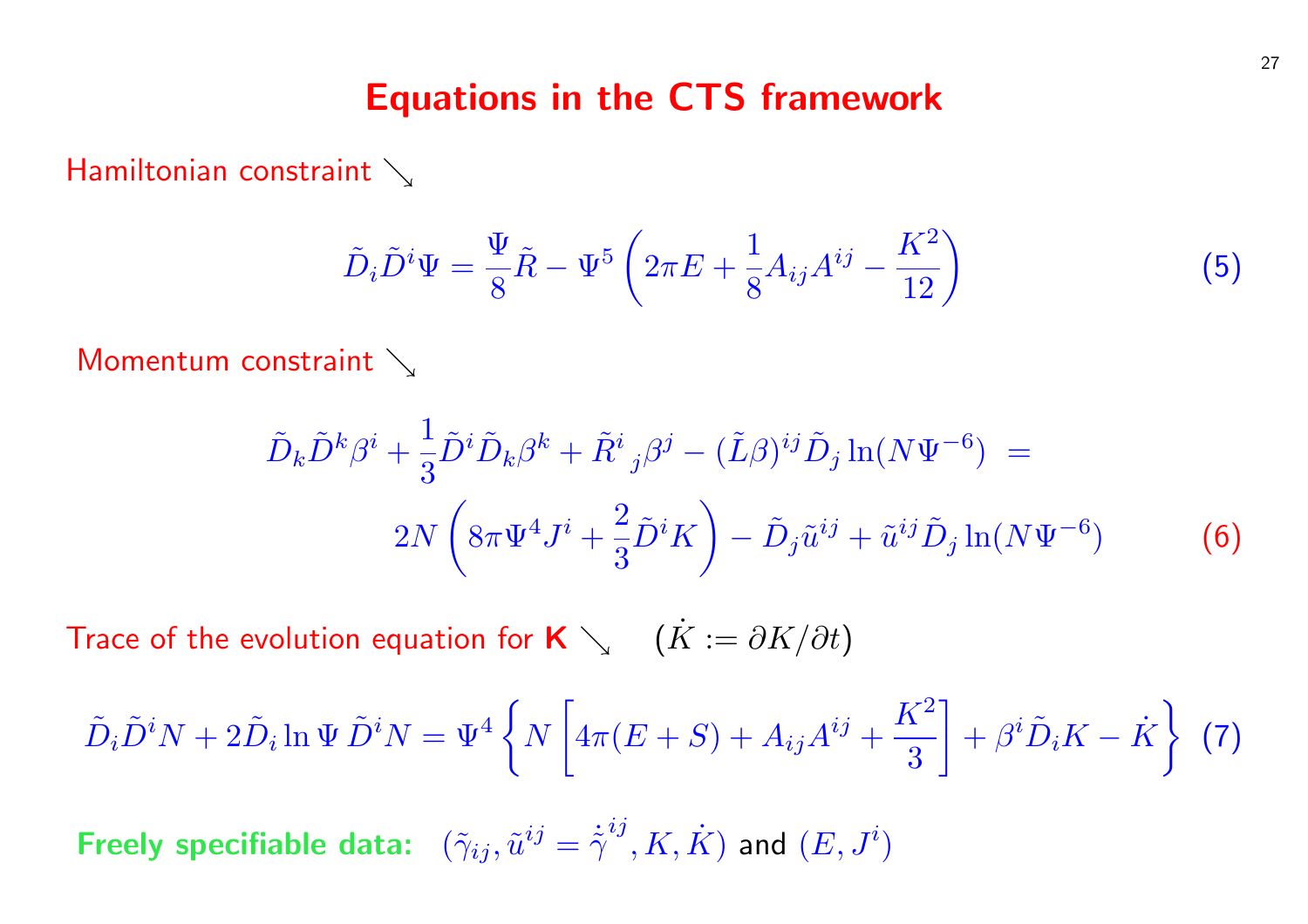### Equations in the CTS framework (cont

Freely specifiable data:  $(\tilde{\gamma}_{ij}, \tilde{u}^{ij} = \dot{\tilde{\gamma}}^{ij}, K, \dot{K})$  and  $(E, J^i)$  with •  $\tilde{\gamma}_{ij}$  symmetric, positive definite

 $\bullet$   $\tilde{u}^{ij}$  symmetric and traceless with respect to  $\tilde{\gamma}_{ij}$ 

Procedure: solve (5), (6) and (7) to get  $\Psi$ ,  $\beta^i$  and  $N$ ; the valid

 $\gamma_{ij}=\Psi^4\tilde\gamma_{ij}$  and  $K^{ij}=$  $\Psi^{-4}$  $2N$ h  $(\tilde{L}\beta)^{ij}+\tilde{u}$  $ij$  $+$  $\overline{I}$ ا<br>3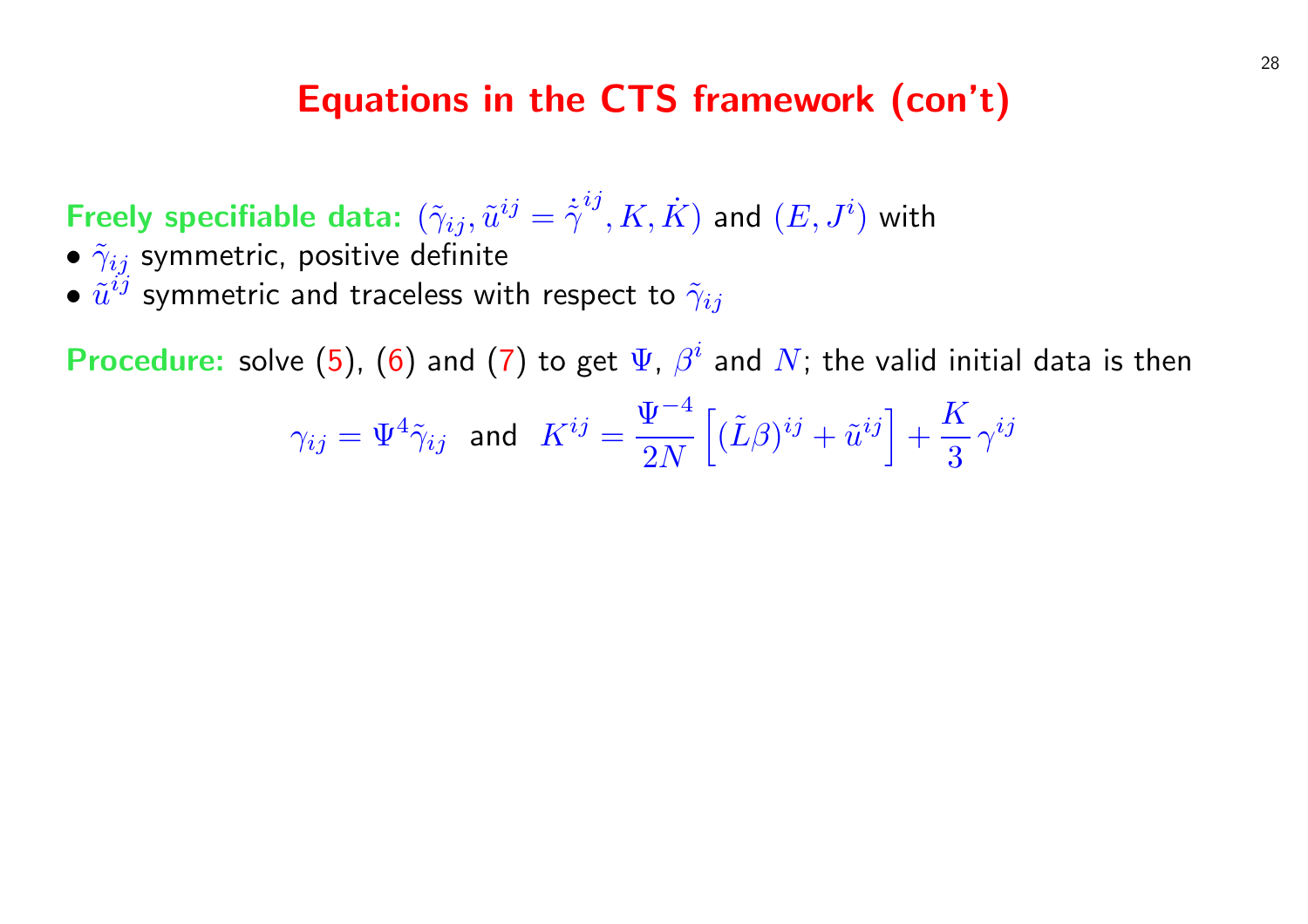# Comparing CTT and CFS

- $\bullet$  CTT : choose some transverse traceless part  $\tilde{A}^{ij}_{\mathrm{TT}}$  of the extrin: some  $momentum$ <sup>1</sup>  $\Longrightarrow$  CTT = Hamiltonian representation
- CTS : choose some time derivative  $\tilde{u}^{ij}$  of the conformal m  $velocity \implies CTS = Lagrangian representation$

Advantage of CTT : mathematical theory well developed (at least curvature  $(K = const)$  slices)

Advantage of CTS : better suited to the description of quasi-station quasiequilibrium initial data) :

$$
\frac{\partial}{\partial t} \text{ Killing vector} \Rightarrow u^{ij} = 0
$$

 $\overline{1}$ recall the relation  $\pi^{ij}=\sqrt{\gamma}(K\gamma^{ij}-K^{ij})$  between  $K^{ij}$  and the ADM canonical mome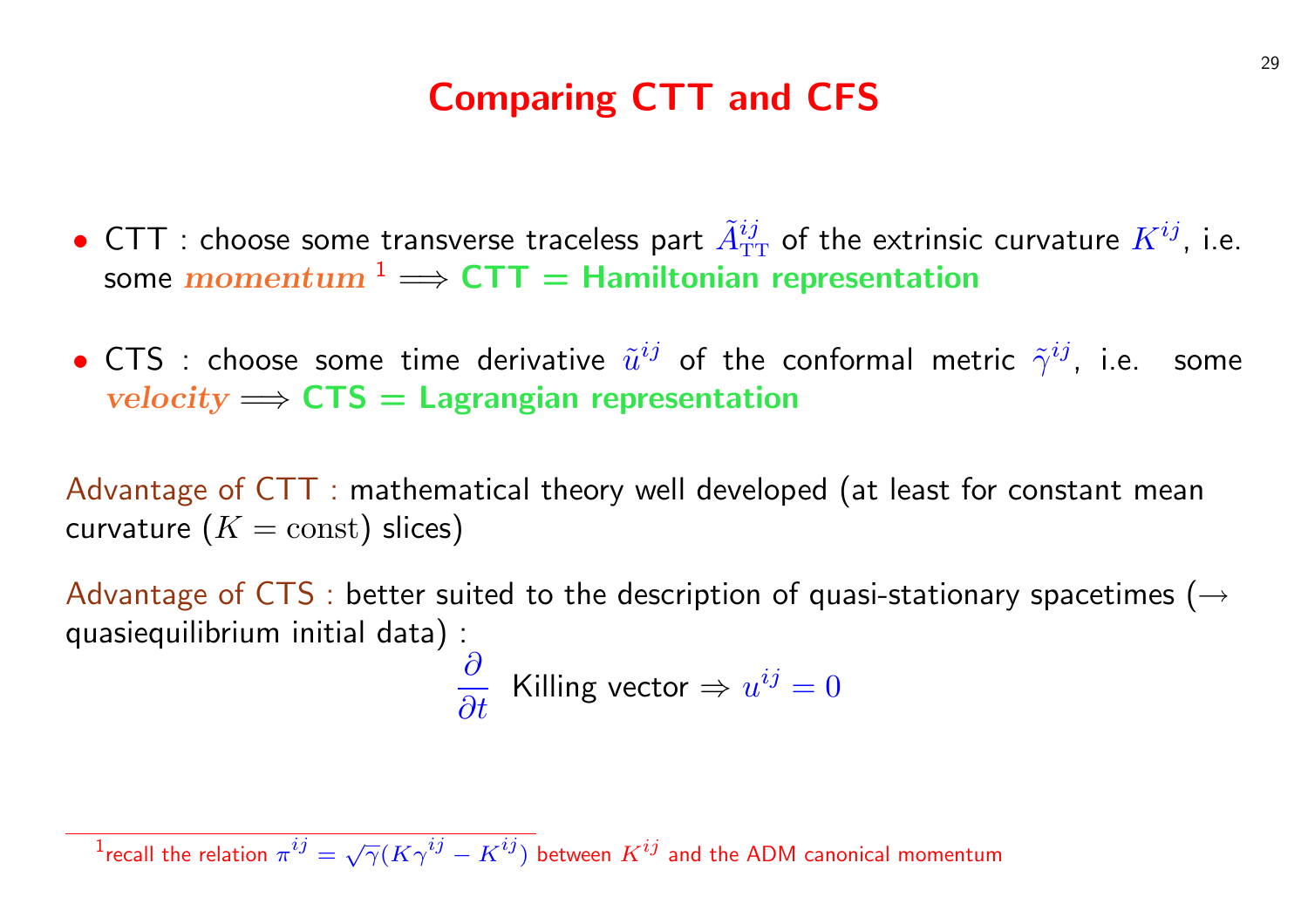# Numerical comparison of CTT and CFS for bina

[Pfeiffer, Cook & Teukolsky, PRD 66, 024047 (2002)]

### Settings:

- Initial slice  $\Sigma_0 = \mathbb{R}^3 \setminus$  two balls
- Choice of freely specifiable pieces:
	- $\dot{\gamma}$  = superposition of two boosted Kerr-Schild metrics
	- $\star$   $K = K_1^{\text{KS}} + K_2^{\text{KS}}$
	- $\star$  for CTT :  $\tilde{A}_{\textrm{TT}}^{ij}$  from a linear superposition of two Kerr-Schild
	- $\star$  for <code>CFS</code> :  $\tilde{u}^{i\bar{j}}=0$
- Fix the total angular momentum and th[e proper separation betw](http://arxiv.org/abs/gr-qc/0305071) horizons

#### Results:

- significant differences  $(5\%)$  in the ADM mass among the two r
- choice of the freely speciable part of the extrinsic curvature mo choice of the conformal metric (even if a flat  $\tilde{\gamma}$  is chosen)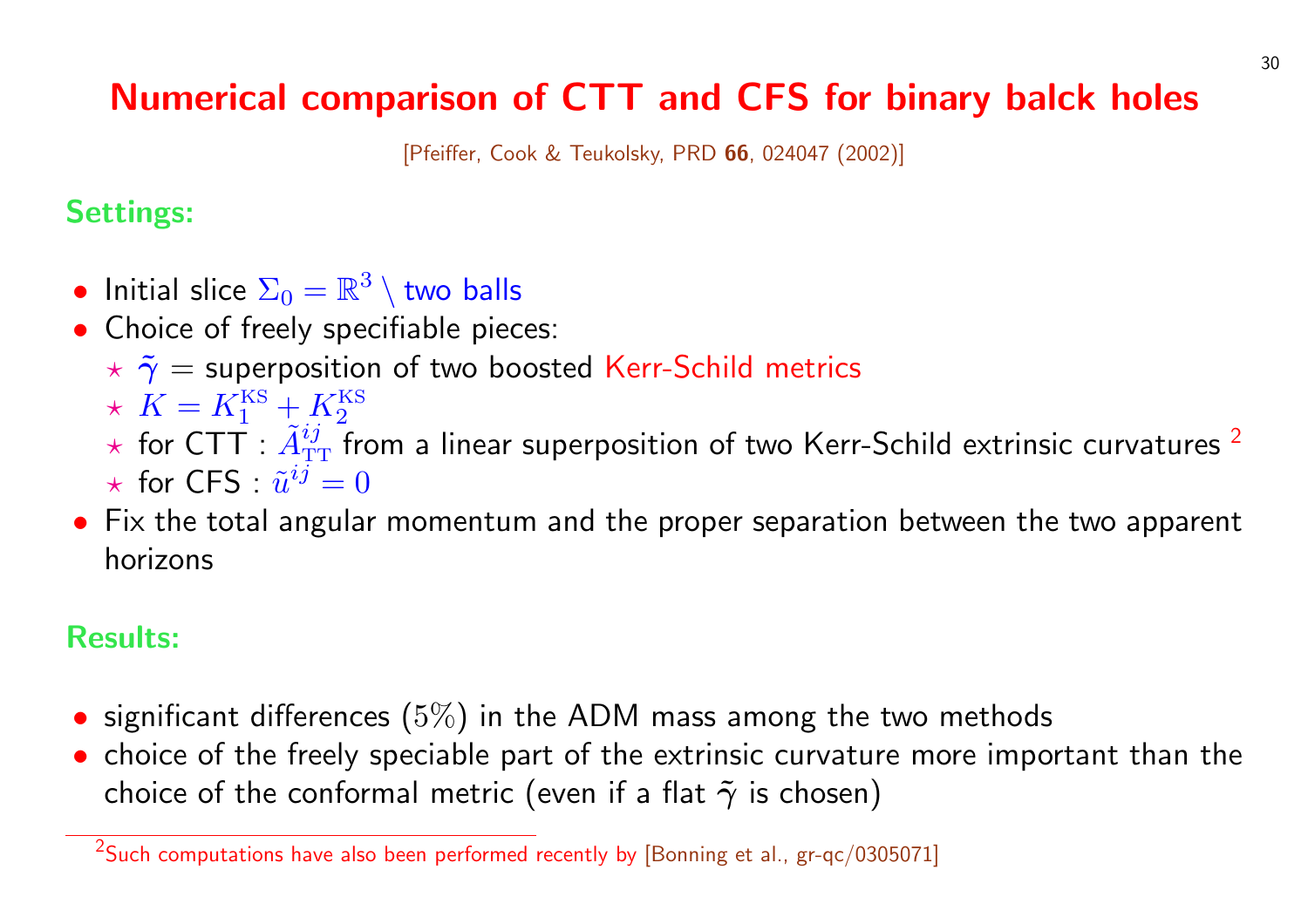# 

# Compact binaries in circular orbits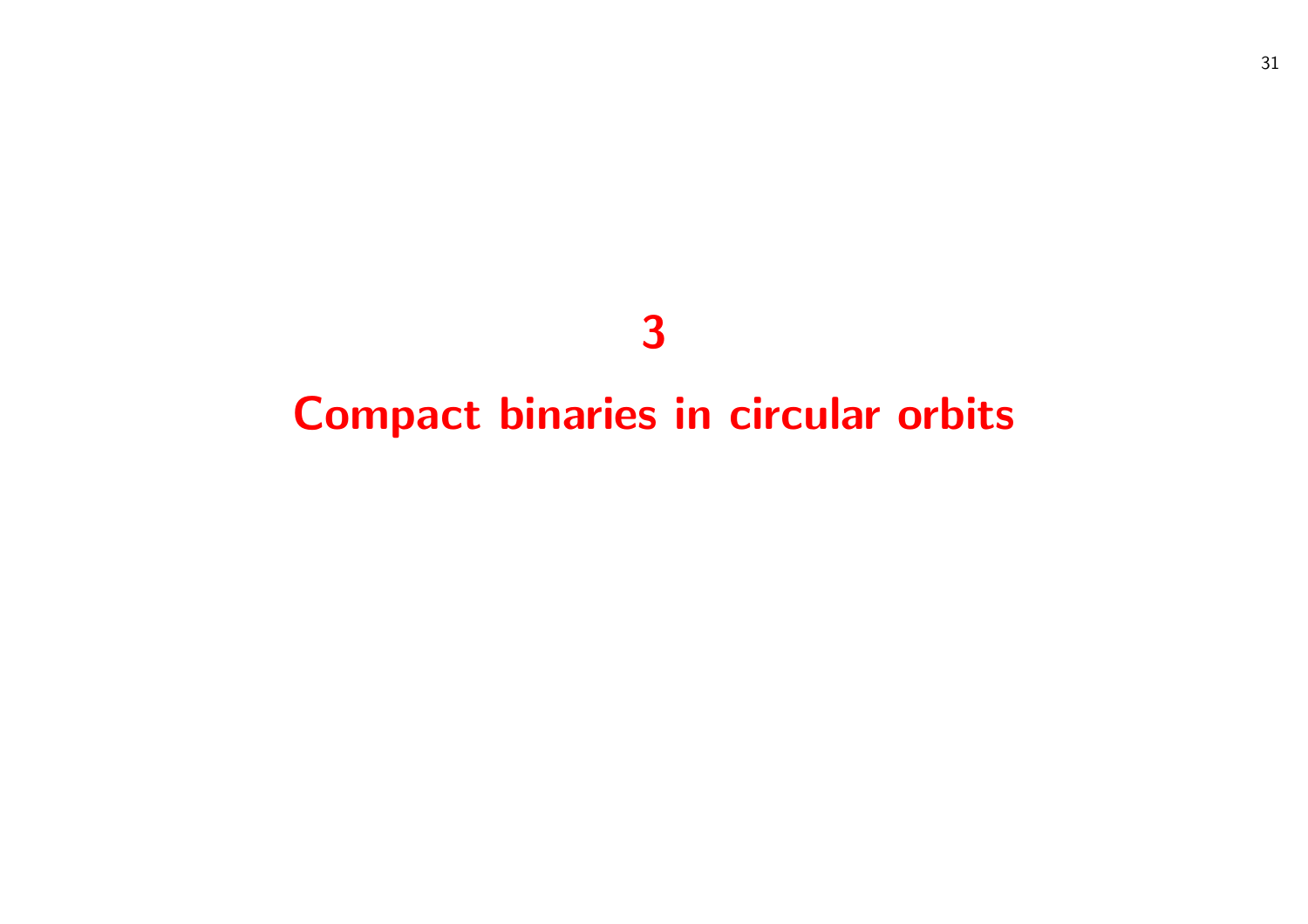### Astrophysically relevant initial data

**Position of the problem:** Among all the possible solutions  $(\Sigma_0, \gamma, \mathbf{K})$  of the constraint equations, how to pick those which correspond to a binary system in a nearly circular orbit ?



Basically two approaches have been employed in numerical studies:

- the effective potential approach, based on CTT [binary black holes]
- the helical Killing vector approach, based of CTS [binary black holes, binary neutron stars]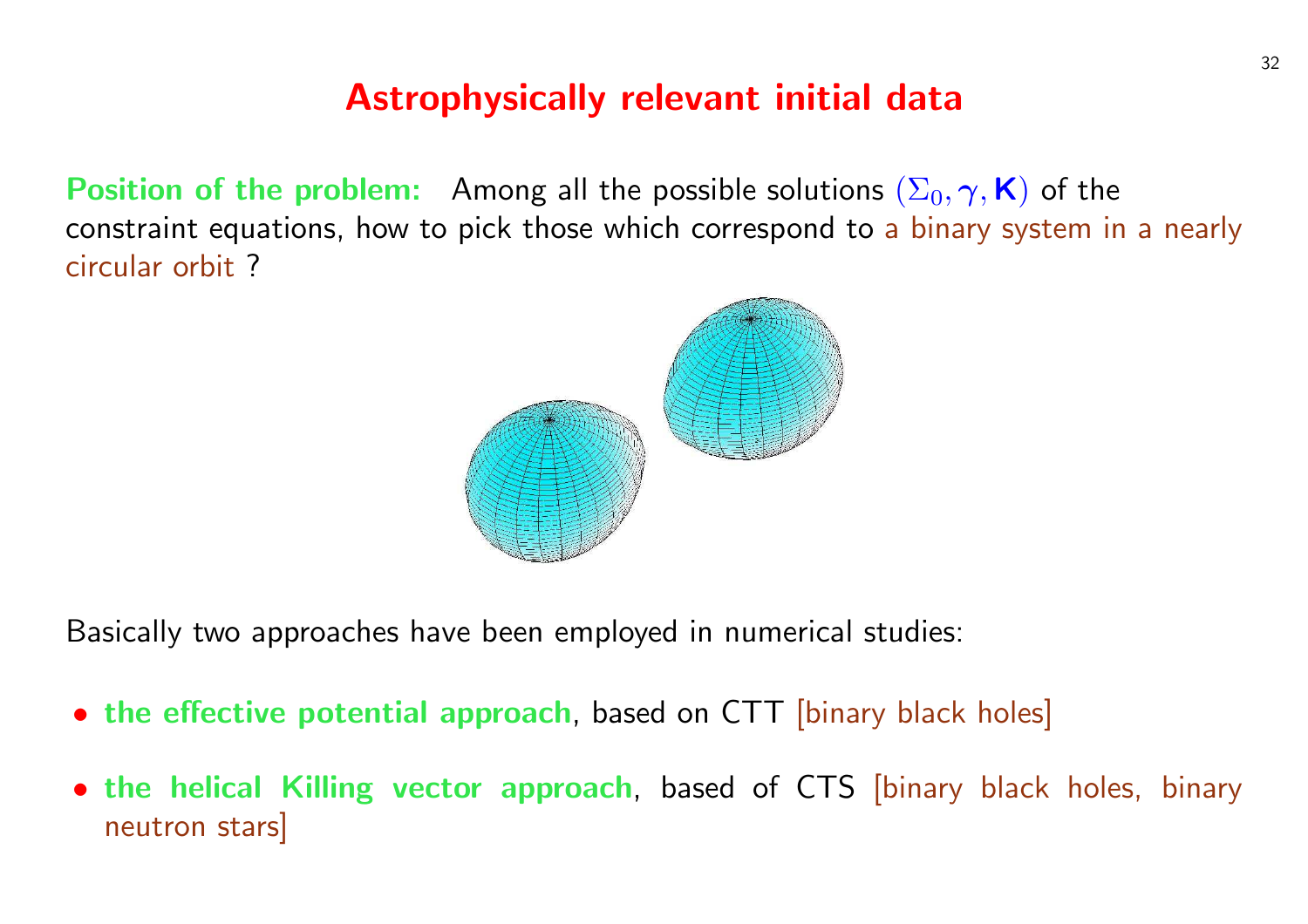# 3.1

# The Effective Potential approach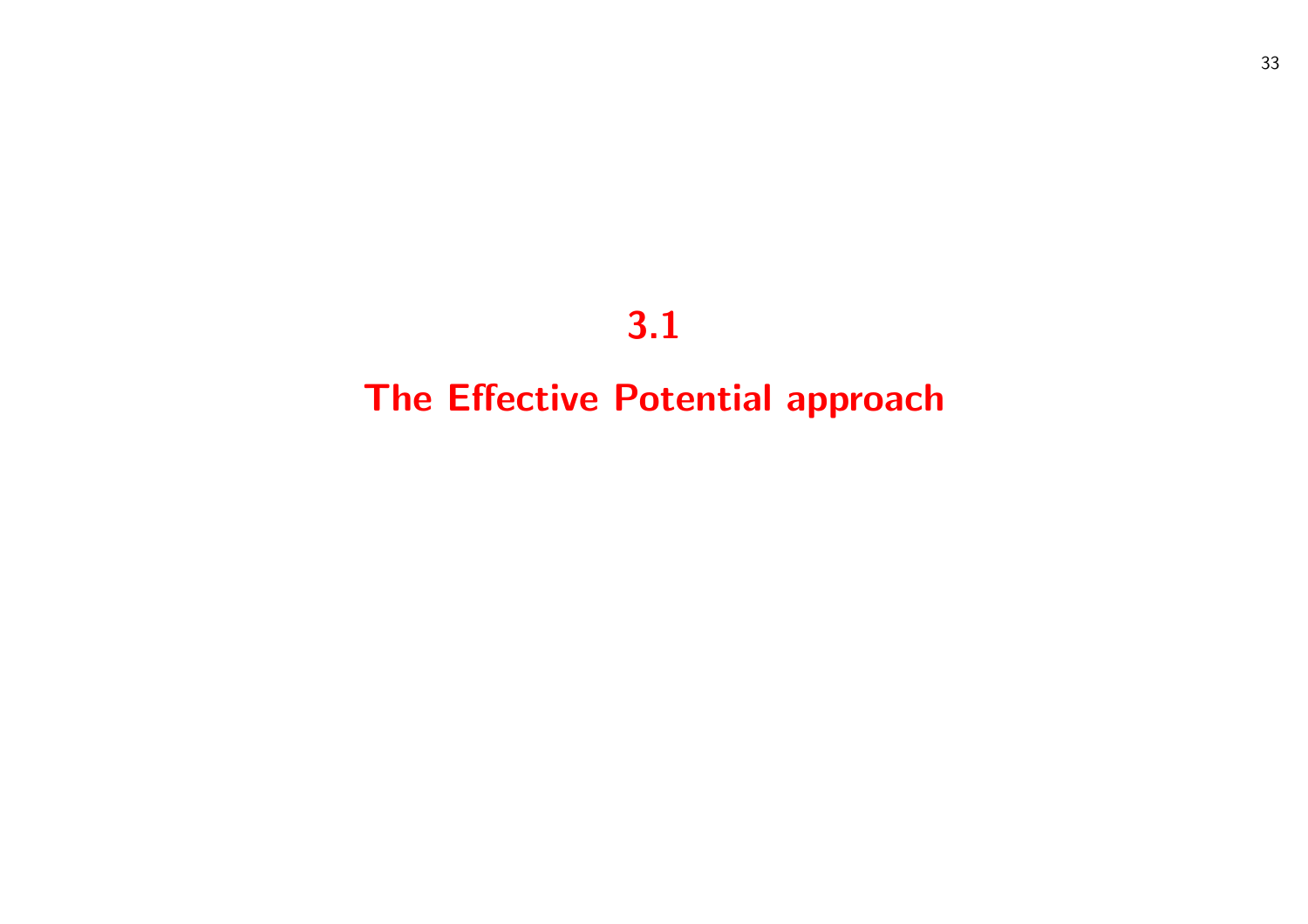# The Effective Potential approach (Cook 1994)

Procedure to get a quasiequilibrium configuration of binary black hole in circular orbit:

- Solve only for the vacuum constraint equations on a spacelike 3-dimensional surface  $\Sigma_0$  with a non-trivial topology (for instance the Misner-Lindquist topology or the Brill-Lindquist topology)
- Define the binding energy by  $E = M_{\rm ADM} M_1 M_2$
- Define a circular orbit as an extremum of  $E$  with respect to proper separation  $l$  at fixed angular momentum and BH individual mass:

$$
\left.\frac{\partial E}{\partial l}\right|_{M_1,M_2,J}=0
$$

• Compute the orbital angular velocity as  $\Omega = \frac{\partial E}{\partial \sigma}$  $\overline{\partial}J$ ¯  $\begin{array}{c} \hline \end{array}$  $\overline{\phantom{a}}$  $\overline{\phantom{a}}$  $M_1,M_2,l$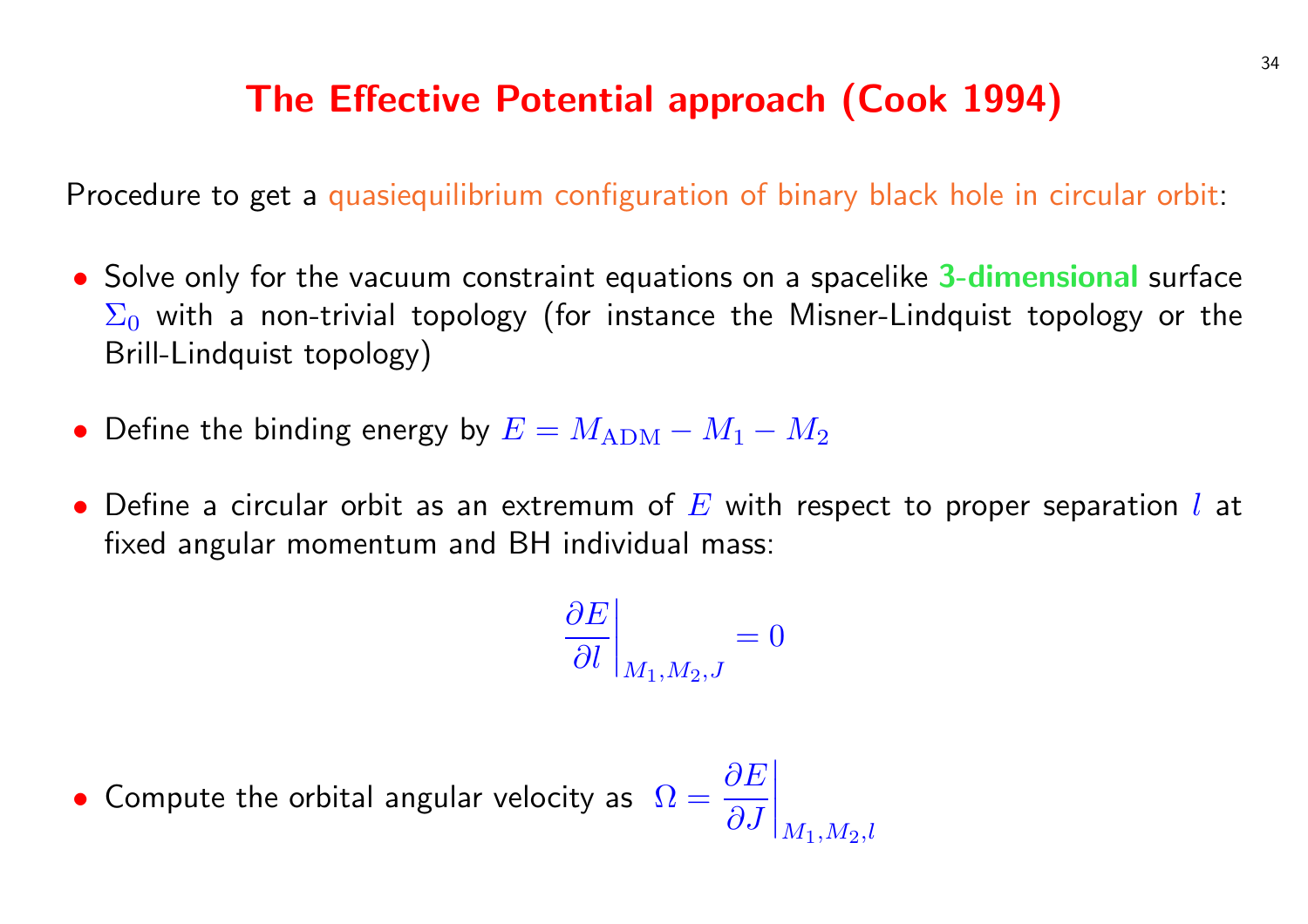#### Ambiguities of the effective potential ap

 $\bullet$  Contrary to the ADM mass, the individual masses  $M_1$  and  $M_2$ ill-defined quantities in GR.

Cook ansatz [PRD 50, 5025 (1994)] : define the individual mass  $N$ horizon area  $A_i$  and individual spin and via the Christodoulou for

$$
M_i^2:=\frac{\mathcal{A}_i}{16\pi}+\frac{4\pi S_i^2}{\mathcal{A}_i}
$$

Caveat 1: Christodoulou formula only established for a single (Kerr spacetime) **Caveat 2:** moreover with  $A_i$  the area of the event horizon, not **Caveat 3:** The individual spin  $S_i$  suffers from the same lack of u as the individual mass

• No rigorous fundations for the effective potential formulas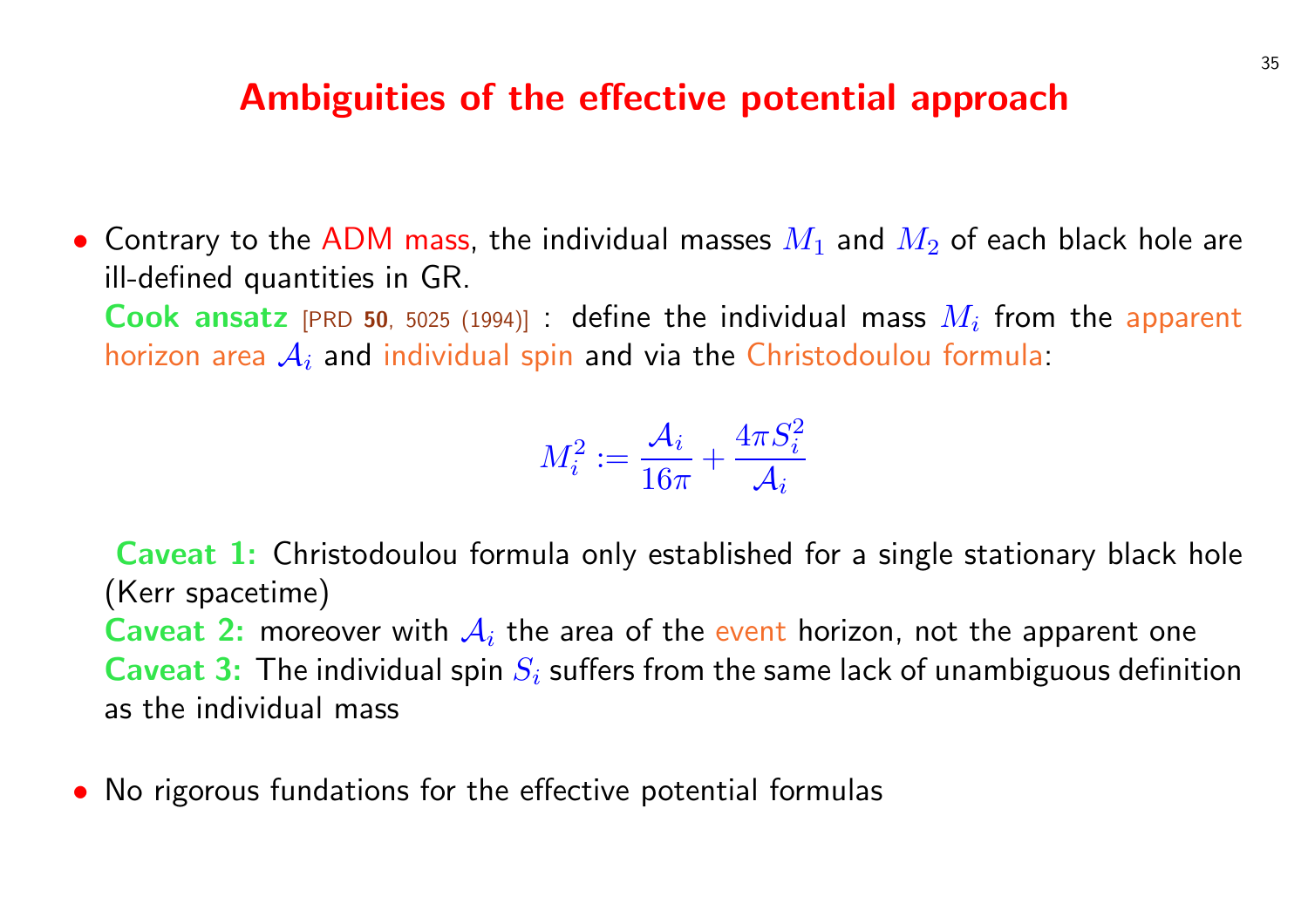#### Numerical implementations of the effective pote

All based on CTT with (i) conformally flat metric and (ii) Bowencurvature:

$$
K^{ij} = \Psi^{-10}\left[\tilde{A}_{\textrm{BY}_0}^{ij}(\boldsymbol{P}_1, \boldsymbol{S}_1, x^i \rightarrow x_1^i) + \tilde{A}_{\textrm{BY}_0}^{ij}(\boldsymbol{P}_2, \boldsymbol{S}_2, x^i)\right]
$$

Gorge *1*  $r_1 = a_1$ 

*r*

• Cook 1994 [PRD 50, 5025 (1994)] : Misner-Lindquist topology

• Pfeiffer, Teukolsky & Cook 2000 [PRD <sup>62</sup>, 104018 (2000)] : idem

• Baumgarte 2000 [PRD 62, 024018 (2000)] : Brill-Lindquist topology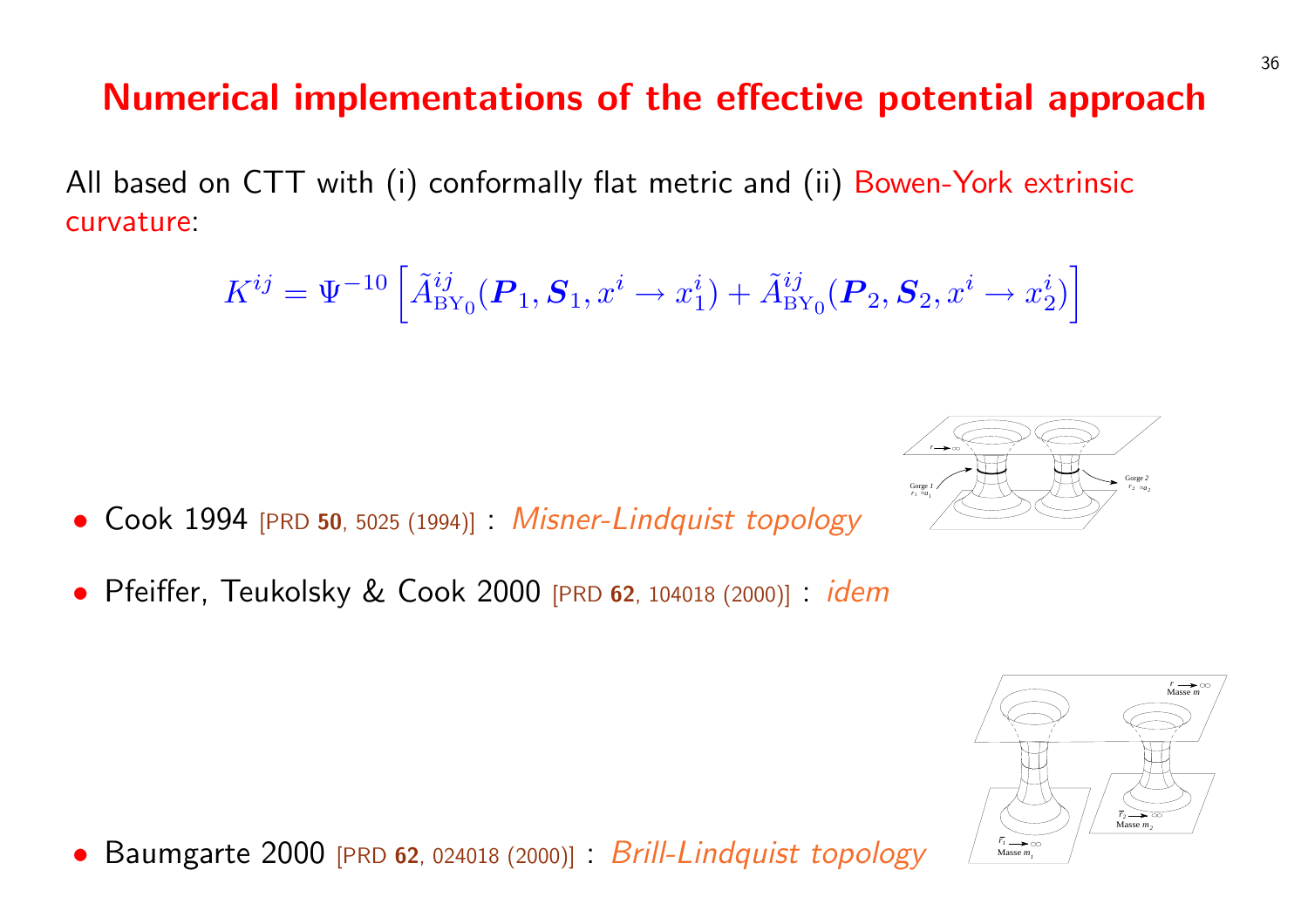# Discrepancy between Effective Potential + Bow post-Newtonian results

Binding energy along an evolutionary sequence of equal-mass



Post-Newtonian computations : at the 3-PN level:

• Damour, Jaranowski & Schäfer 2000 [PRD 62, 084011 (2000)] : Effect approach (EOB)

• Blanchet 2002 [PRD 65, 124009 (2002)] : Non-resummed Taylor expan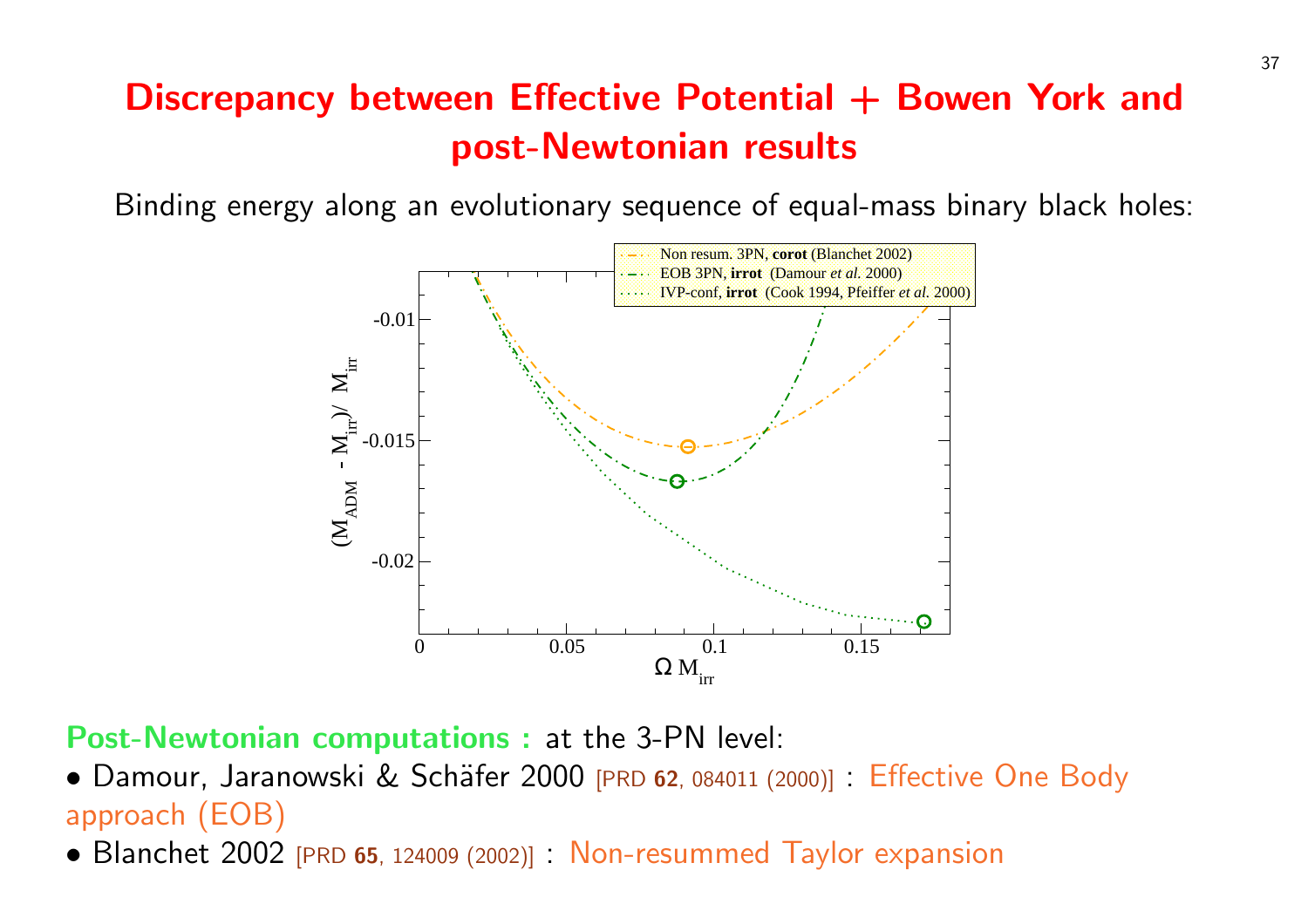# 3.2

# The helical Killing vector approach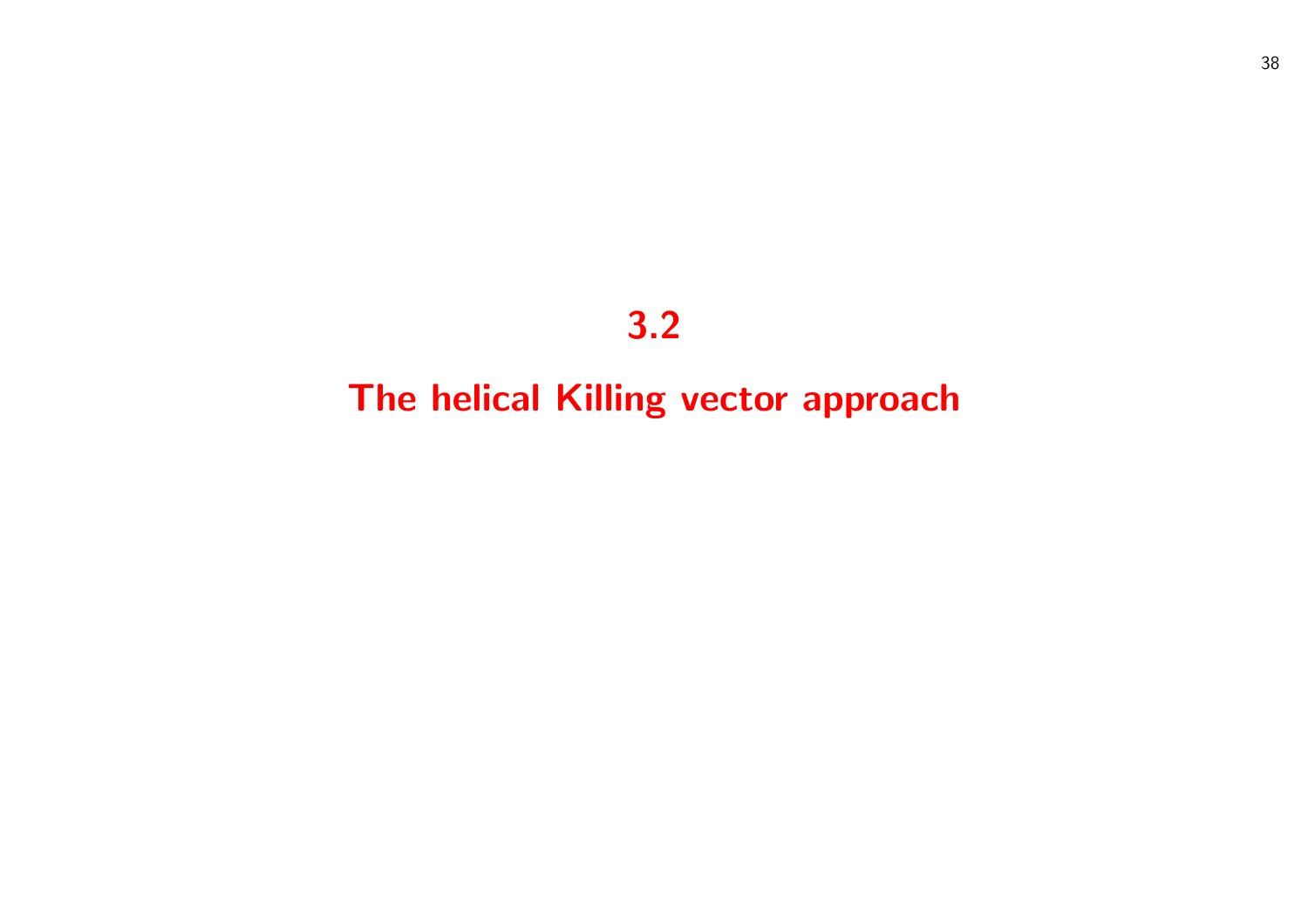# Binary systems in quasiequilibrium

Problem treated: [Binary](http://publish.aps.org/abstract/PRD/v58/e107503) [black](http://prola.aps.org/abstract/PRL/v79/i7/p1182_1)[holes](http://prola.aps.org/abstract/PRL/v79/i7/p1182_1) [or](http://prola.aps.org/abstract/PRL/v79/i7/p1182_1) [neutron stars in](http://prola.aps.org/abstract/PRL/v79/i7/p1182_1) the pre-co  $\Rightarrow$  the notion of **orbit** has still some meaning

Basic idea: Construct an [approximate, but full spacetime \(i.e.](http://prola.aps.org/abstract/PRL/v82/i5/p892_1) 4-dominal) repre[senting 2 or](http://publish.aps.org/abstract/PRD/v63/e064029)[biting compact objects. Pr](http://publish.aps.org/abstract/PRD/v60/e087301)evious numerical treation (initi[al valu](http://publish.aps.org/abstract/PRD/v61/e124023)[e problem on a spacelike 3-surf](http://publish.aps.org/abstract/PRD/v62/e104015)ace) 4-dimensional approach ⇒ defin[ition of orbital angular](http://arxiv.org/abs/gr-qc/0309045)[veloc](http://arxiv.org/abs/gr-qc/0309045)[ity](http://arxiv.org/abs/gr-qc/0306075)

- Binary NS :
	- $\star$  Corotating stars : [Baumgarte et al., PRL 79, 1182 (1997)], [Baumgarte et al., PRL 79, 1182 (1997)], [Baumgarte e [\[Marronetti, Mathews & Wilson, PRD](http://publish.aps.org/abstract/PRD/v65/e044021) 58, 107503 (1998)]
	- $\star$  irrotational stars : [\[Bonazzola, Gourgoulhon &](http://publish.aps.org/abstract/PRD/v65/e084003) Marck, PRL 82, 892 (1999)], 064029 (2001)], [Marronetti, Mathews & Wilson, PRD 60, 087301 (2000)], [Uryu (2000)], [Uryu & Eriguchi, PRD 62, 104015 (2000)], [Taniguchi & Gourgoulhon, PRD & Gourgoulhon, gr-qc/0309045 (2003)]
	- $\star$  arbitrary spins : [Marronetti & Shapiro, gr-qc/0306075]

• Binary BH :

- $\star$  corotating BH : [Gourgoulhon, Grandclément & Bonazzola, PRD 65, 044 Gourgoulhon & Bonazzola, PRD <sup>65</sup>, 044021 (2002)],
- $\star$  arbitrary spin : [Cook, PRD 65, 084003 (2002)]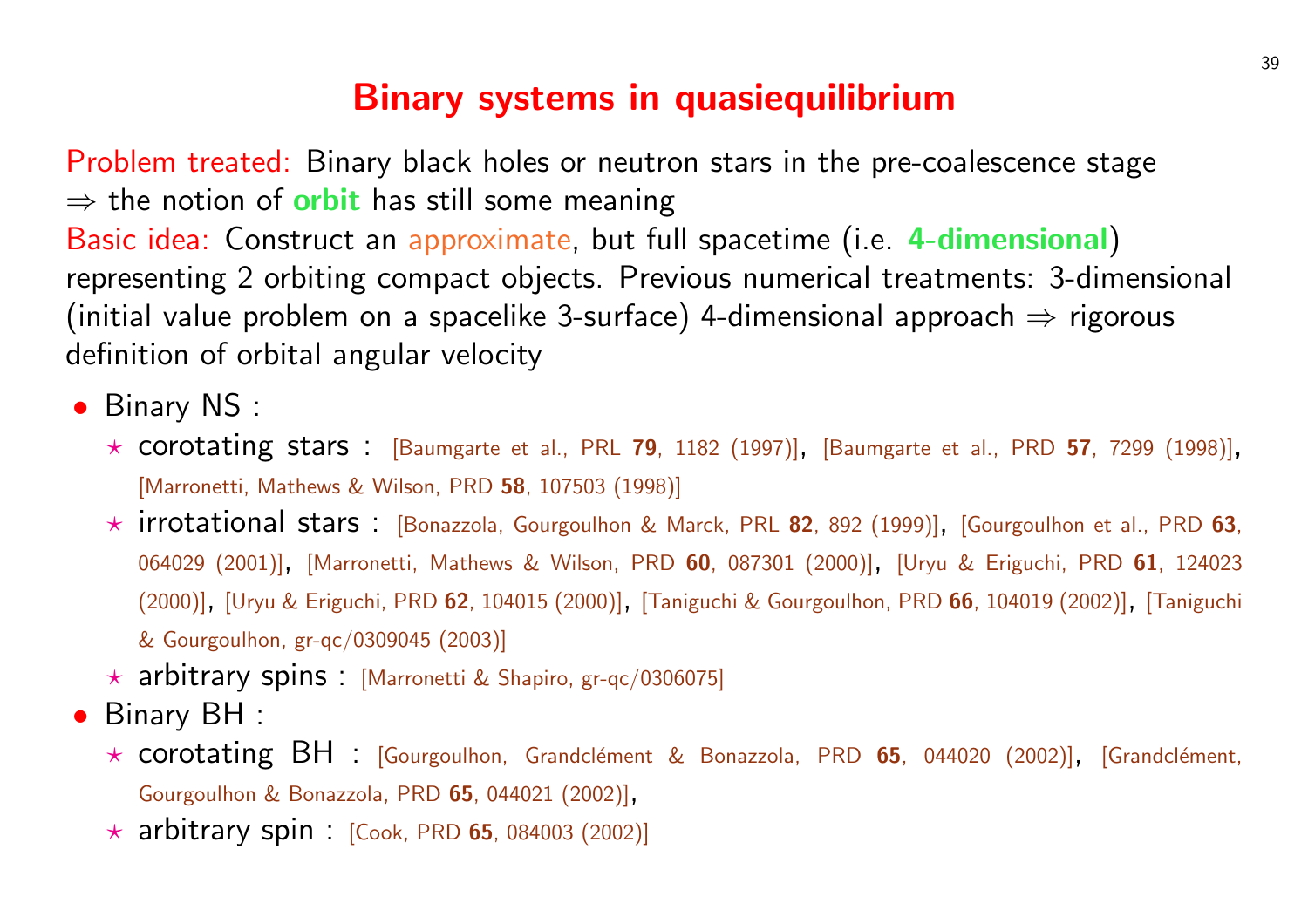## Helical symmetry

Physical assumption: when the two objects are sufficiently far apart, the radiation reaction can be neglected  $\Rightarrow$  closed orbits Gravitational radiation reaction circularizes the orbits  $\Rightarrow$  circular c

Geometrical translation: spacetime possesses some helical sym



#### **Helical Killing vect**

 $(i)$  timelike near the  $(iii)$  spacelike far fro a smaller  $T > 0$  su between any point  $\chi_T(P)$  under the syn [Bonazzola, Gourgoulhon & N [Friedman, Uryu & Shibata, F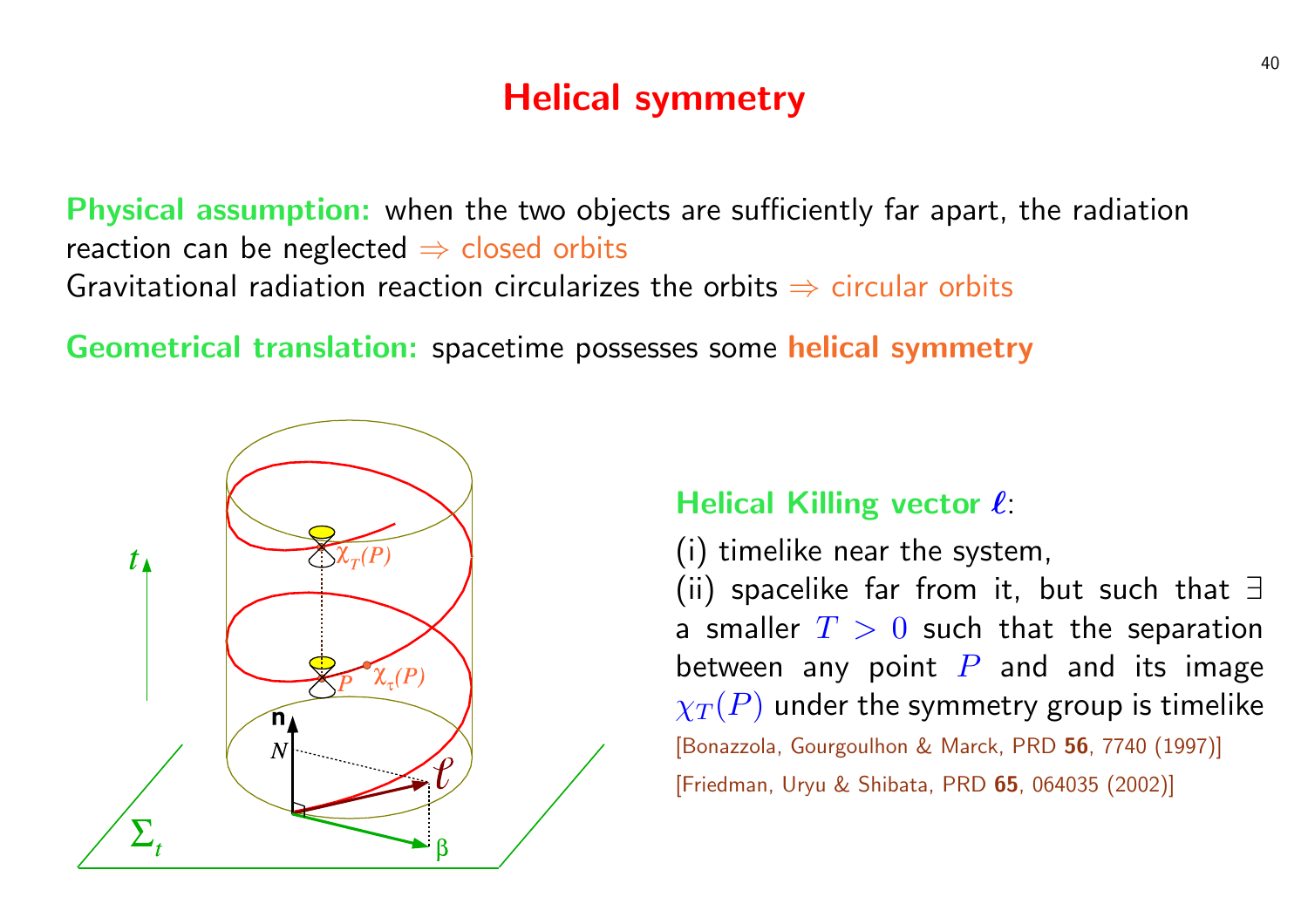# Helical symmetry: discussion

Helical symmetry is exact

- · in Newtonian gravity and in 2nd order Post-Newtonian gra
- in general relativity for a non-axisymmetric system (binary) gravitational waves

But a spacetime with a helical Killing vector and standing gravitat be asymptotically flat in full GR [Gibbons & Stewart 1983].

We have used a truncated version of GR (the Isenberg-Wilson-Nathews approximation, which will be described below) which (i) admits the vector and (ii) is asymptotically flat.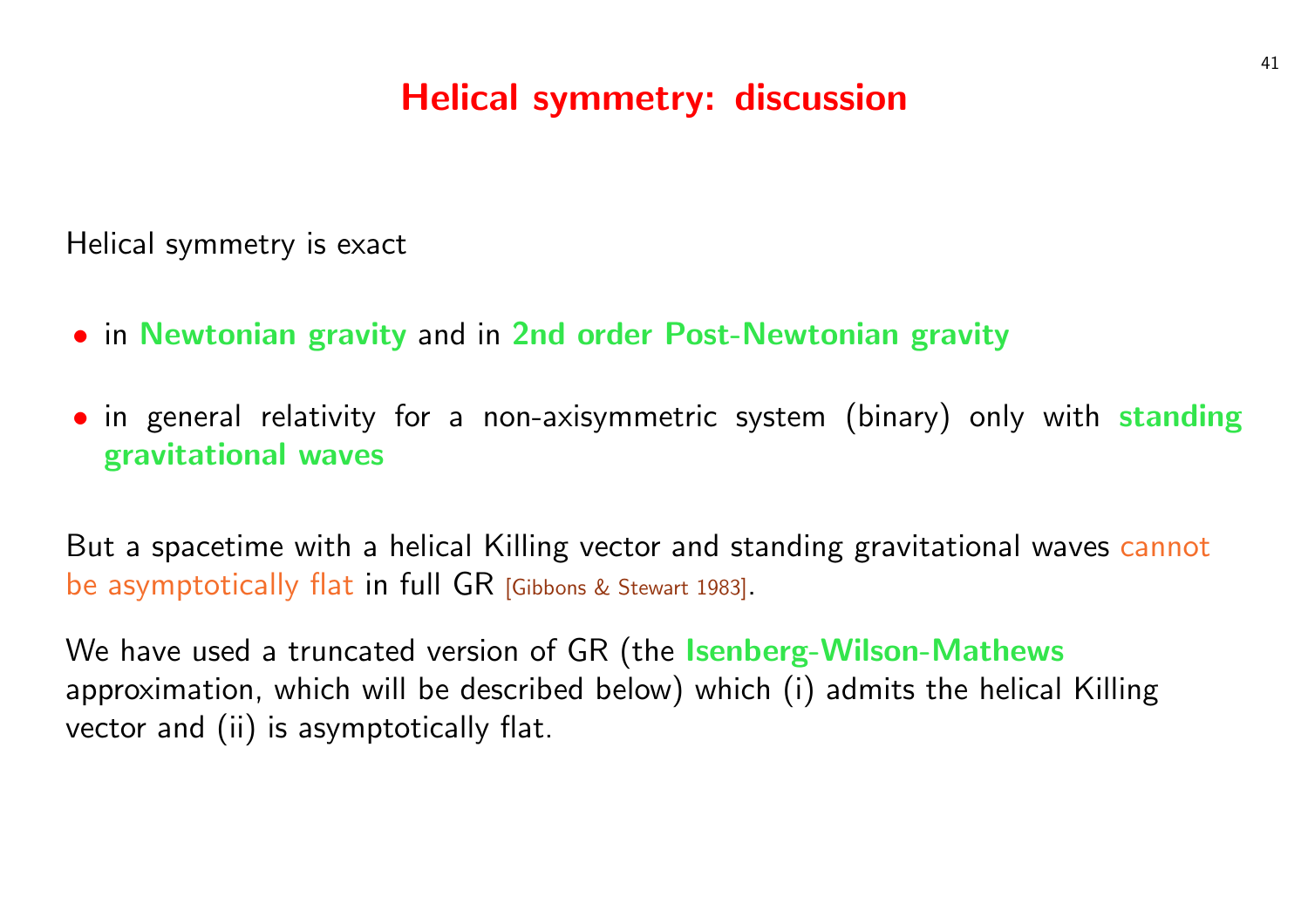### Helical symmetry and conformal thin san

Choose coordinates  $(t, x^i)$  adapted to the helical Killing vector:  $\frac{\hat{b}}{\Omega}$  $\partial$ 

 $\implies$  the "velocity" part of the freely specifiable data of the CTS a determined:

$$
\tilde u^{ij} = \frac{\partial \tilde \gamma^{ij}}{\partial t} = 0 \quad \text{and} \quad \dot K =
$$



Remaining free specifiable data: choose

- $\tilde{\gamma}_{ij} = f_{ij}$  (conformal flatness)
- $K = 0$  (maximal slicing)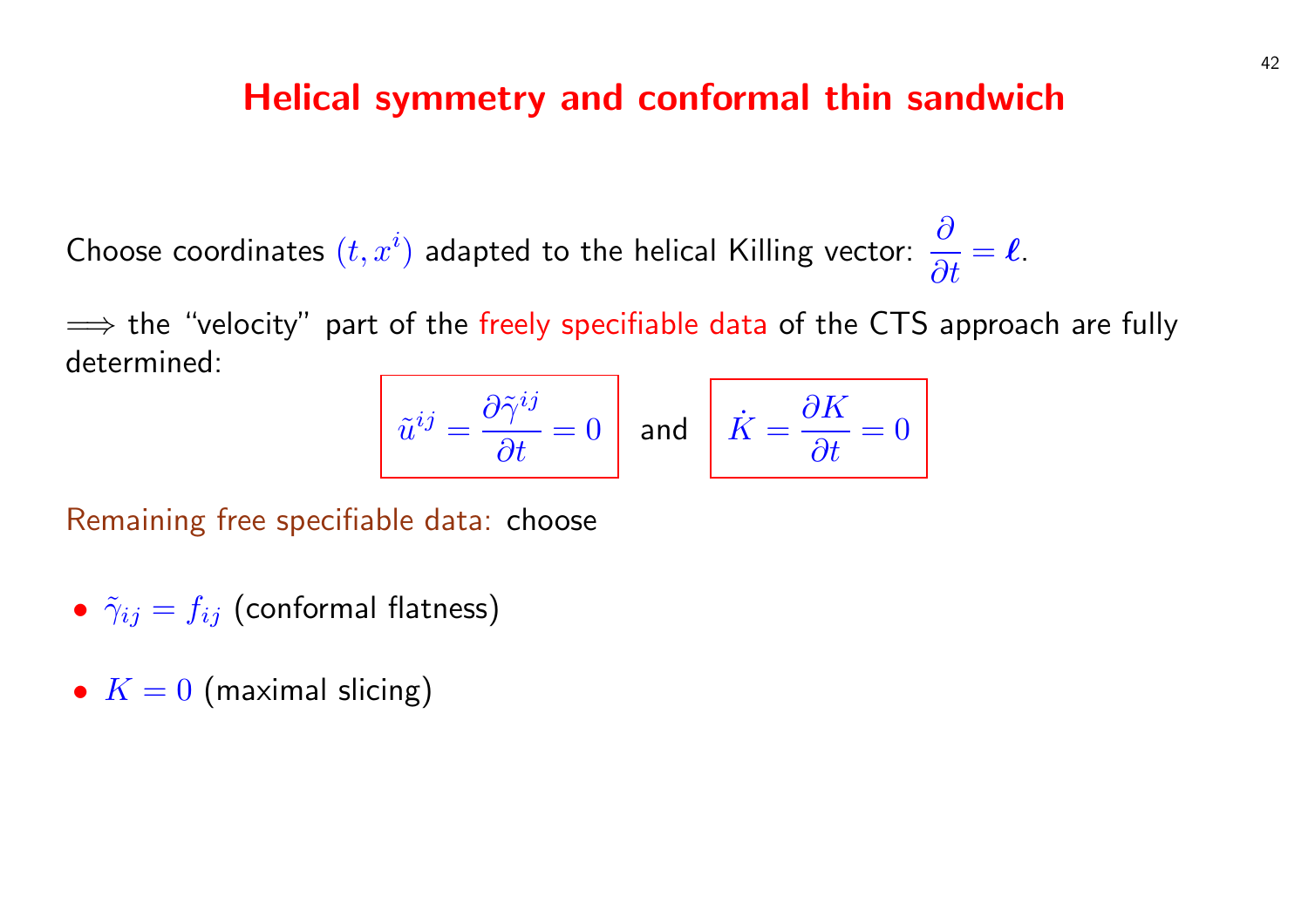#### Helical symmetry and conformal thin sandwi

CTS equations for 
$$
\tilde{\gamma}_{ij} = f_{ij}
$$
 and  $K = 0$ :

$$
\Delta \Psi = -\Psi^5 \left(2\pi E + \frac{1}{8} A_{ij} A^{ij}\right)
$$

$$
\Delta\beta^{i} + \frac{1}{3} \mathcal{D}^{i} \mathcal{D}_{k} \beta^{k} = 16\pi N \Psi^{4} J^{i} + (\bar{L}\beta)^{ij} \mathcal{D}_{j} \ln(N^{i})
$$

$$
\Delta N = N\Psi^4 \left[ 4\pi (E + S) + A_{ij} A^{ij} \right] - 2\mathcal{D}_i \ln \Psi \mathcal{I}
$$

#### where

- $\bullet$   $\mathcal{D}_i$  is the covariant derivative associated with the flat metric f
- $\bullet\:\: \Delta := f^{ij}{\cal D}_i{\cal D}_j$  is the flat Laplacian

• 
$$
(\bar{L}\beta)^{ij} := \mathcal{D}^i \beta^j + \mathcal{D}^j \beta^i - \frac{2}{3} \mathcal{D}_k \beta^k f^{ij}
$$

 $\bullet$   $A^{ij} =$ 1  $2N$  $(\bar{L}\beta)^{ij}$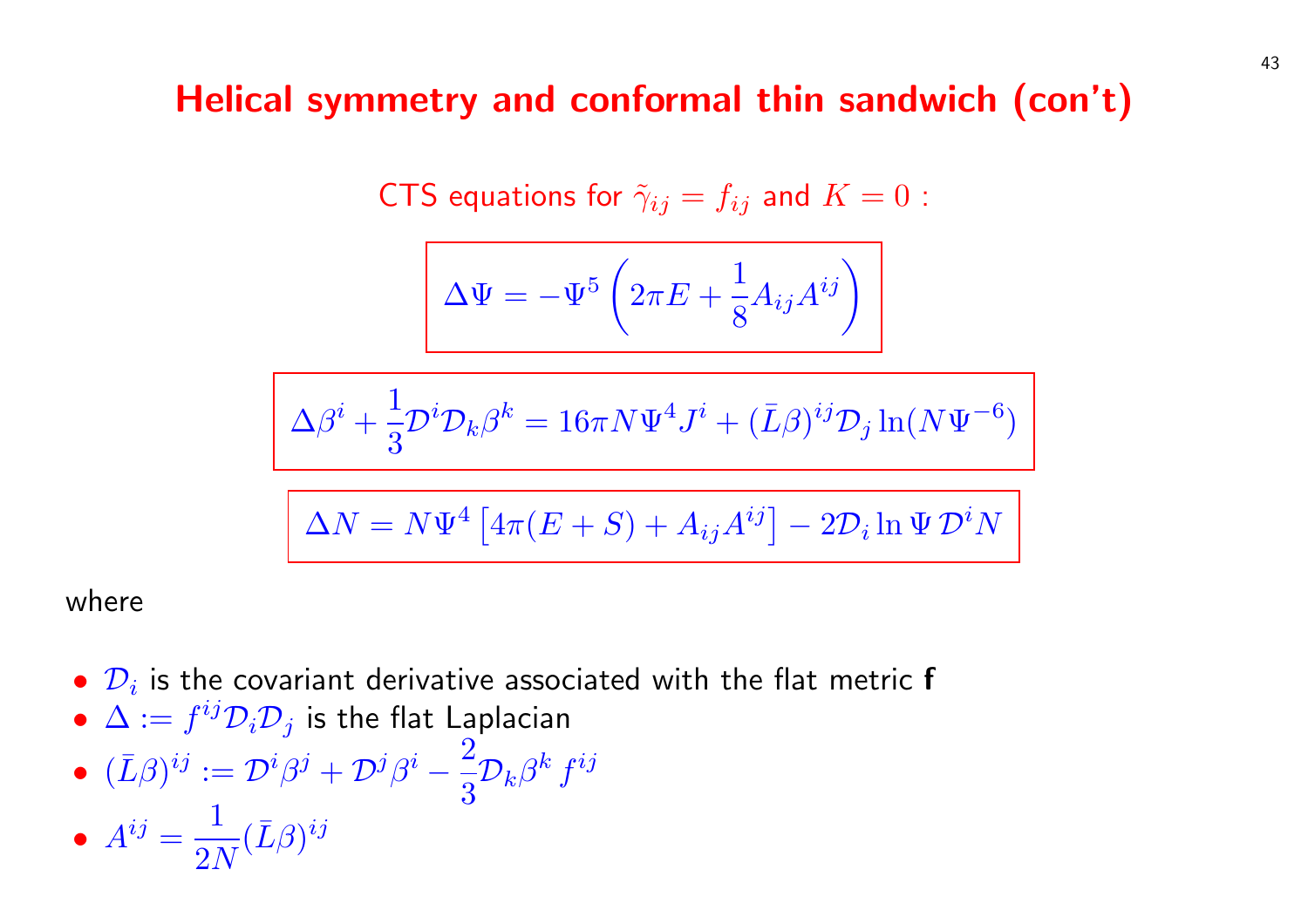## Helical symmetry and IWM approximation

Isenberg-Wilson-Mathews approximation: waveless approximation

Relativity based on a conformally flat spatial metric:  $\left|\right. \gamma =\Psi ^{4}f\left. \right|$ [Isenberg (1978)], [Wilson & Mathews (1989)]

 $\Rightarrow$  spacetime metric :  $ds^2=-N^2dt^2+\Psi^4f_{ij}(dx^i+\beta^i dt)(dx^j+\beta^j dt)$ 

Amounts to solve only 5 of the 10 Einstein equations:

- Hamiltonian constraint
- momentum constraint (3 equations)
- trace of the evolution equation for the extrinsic curvature

#### Within the helical symmetry, the IWM equations reduce to

Remaining (non CTS) equation: trace part of the kinematical relation between  $\overline{K}$ with  $\frac{\partial \Psi}{\partial t}$  $\frac{\partial}{\partial t} = 0$  :

$$
\mathcal{D}_i\beta^i=-6\beta^i\mathcal{D}_i\ln\Psi
$$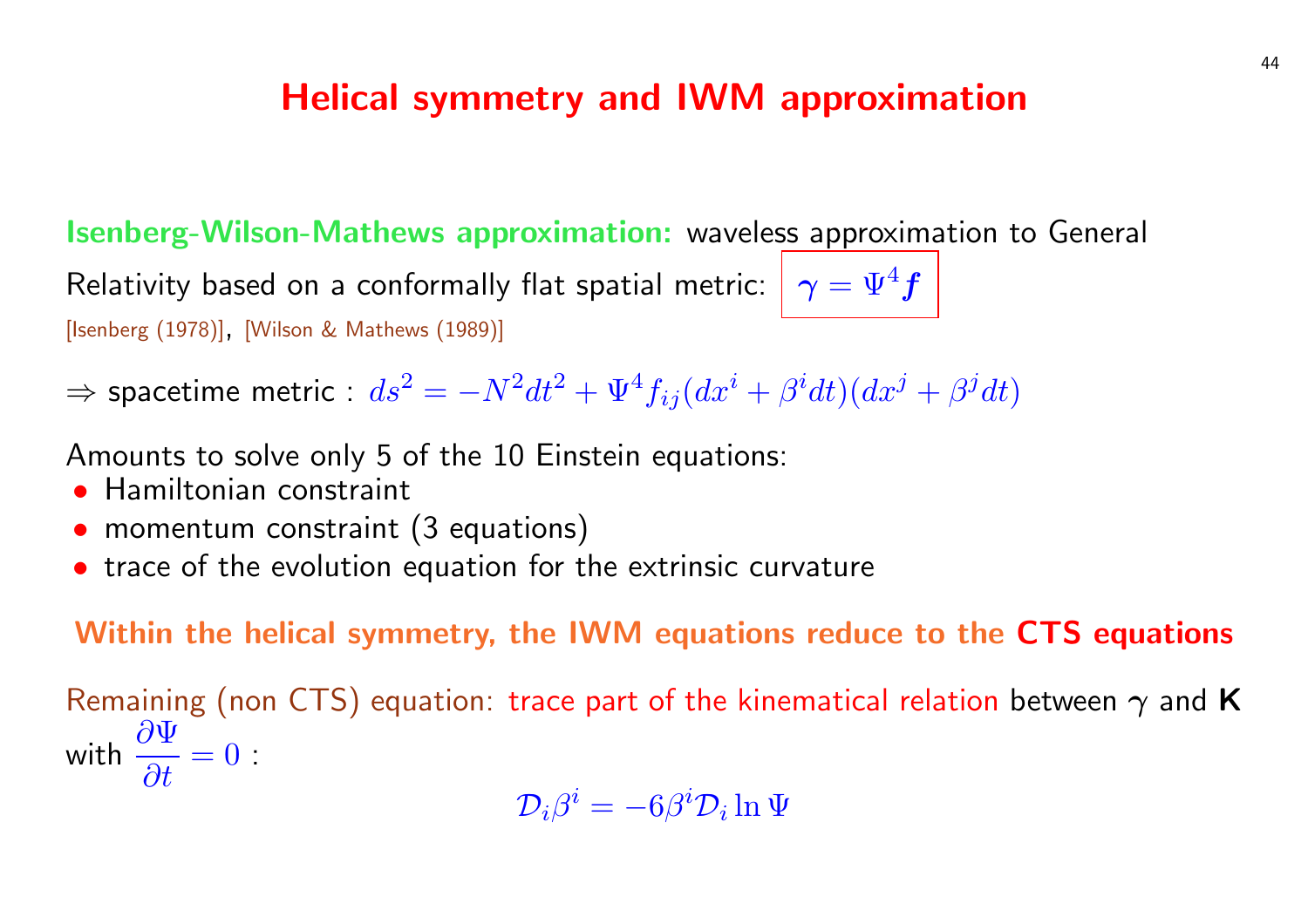## Spacetime manifold

Topology : for binary NS :  $\mathbb{R}^4$ for binary  $BH \cong \mathbb{R} \times M$ isner-Lindquist



Canonical mapping:  $I:=(t, r_1, \theta_1, \varphi_1) \mapsto$  $\mathcal{L}$ t,  $a_1^2$ 1  $r_1$  $,\theta_1,\varphi_1$  $\mathbf{r}$ isometry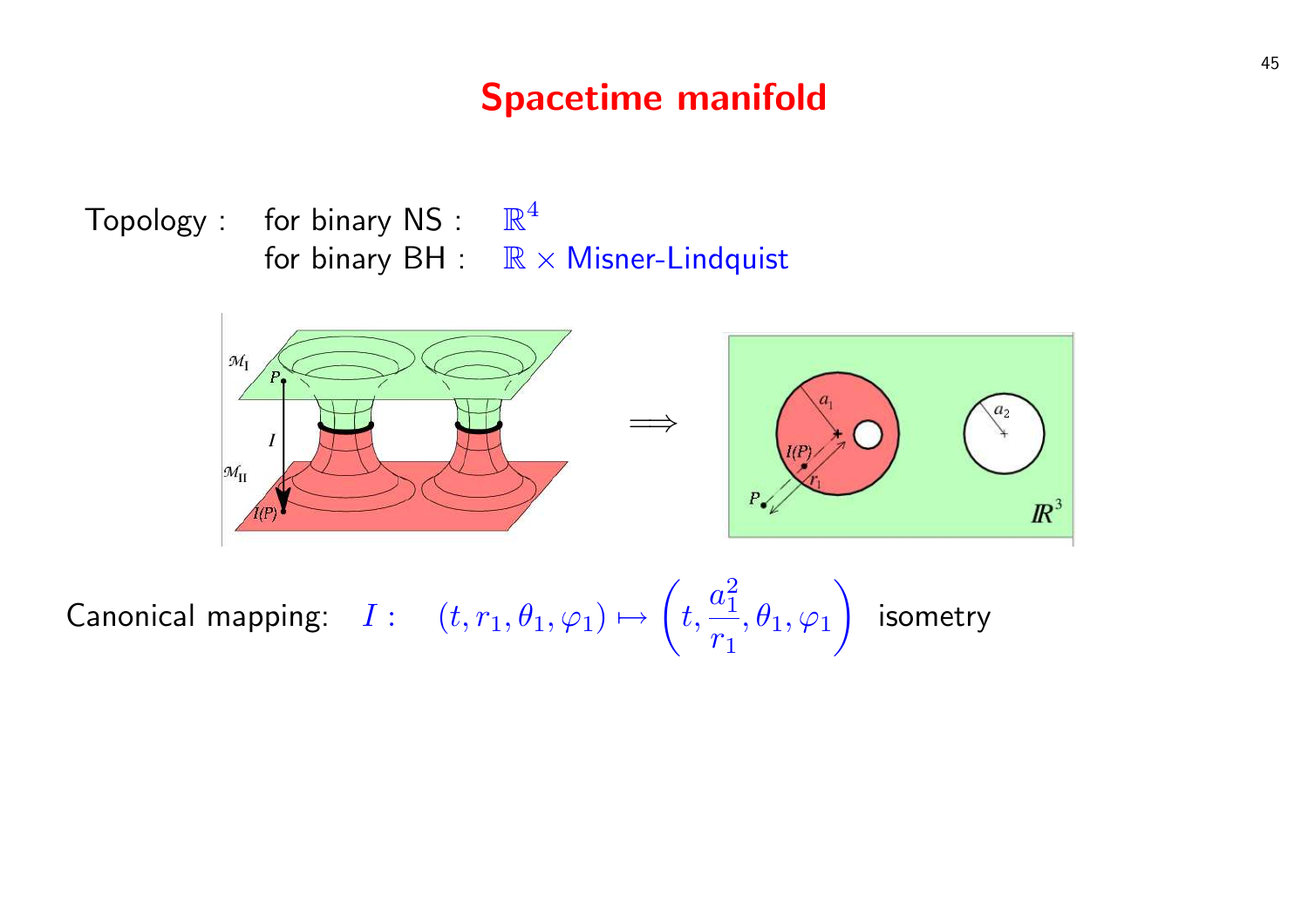### Fluid equation of motion

<span id="page-46-0"></span>Neutron star fluid = perfect fluid :  $\mathbf{T} = (e + p)\mathbf{u} \otimes \mathbf{u} + p\mathbf{g}$ .

Carter-Lichnerowicz equation of motion for zero-temperature fluids:

$$
\nabla \cdot \mathbf{T} = 0 \Longleftrightarrow \left\{ \begin{array}{ll} \mathbf{u} \cdot \mathbf{dw} = 0 & (1) \\ \nabla \cdot (n\mathbf{u}) = 0 & (2) \end{array} \right. \quad \text{or} \quad \mathbf{w} := h\mathbf{u} \quad \text{: co-momentum 1-form}
$$

with  $n =$  baryon number density and  $h = (e + p)/(m_B n)$  specific enthalpy.

Cartan identity : Killing vector  $\ell \Longrightarrow \mathcal{L}_{\ell}w = 0 = \ell \cdot dw + d(\ell \cdot w)$  (3)

Two cases with a first integral :  $\ell \cdot w = \text{const}$  | (4)

- Rigid motion:  $u = \lambda \ell$  : (3) + (1)  $\Leftrightarrow$  (4) ; (2) automatically satisfied
- Irrotational motion:  $dw = 0 \Leftrightarrow w = \nabla \Psi : (3) \Leftrightarrow (4)$  ; (1) automatically satisfied  $(2)$  ⇔  $\overline{n}$  $\boldsymbol{h}$  $\nabla \cdot \nabla \Psi + \nabla$  $\binom{3}{n}$  $\boldsymbol{h}$  $\cdot \, \nabla \Psi = 0$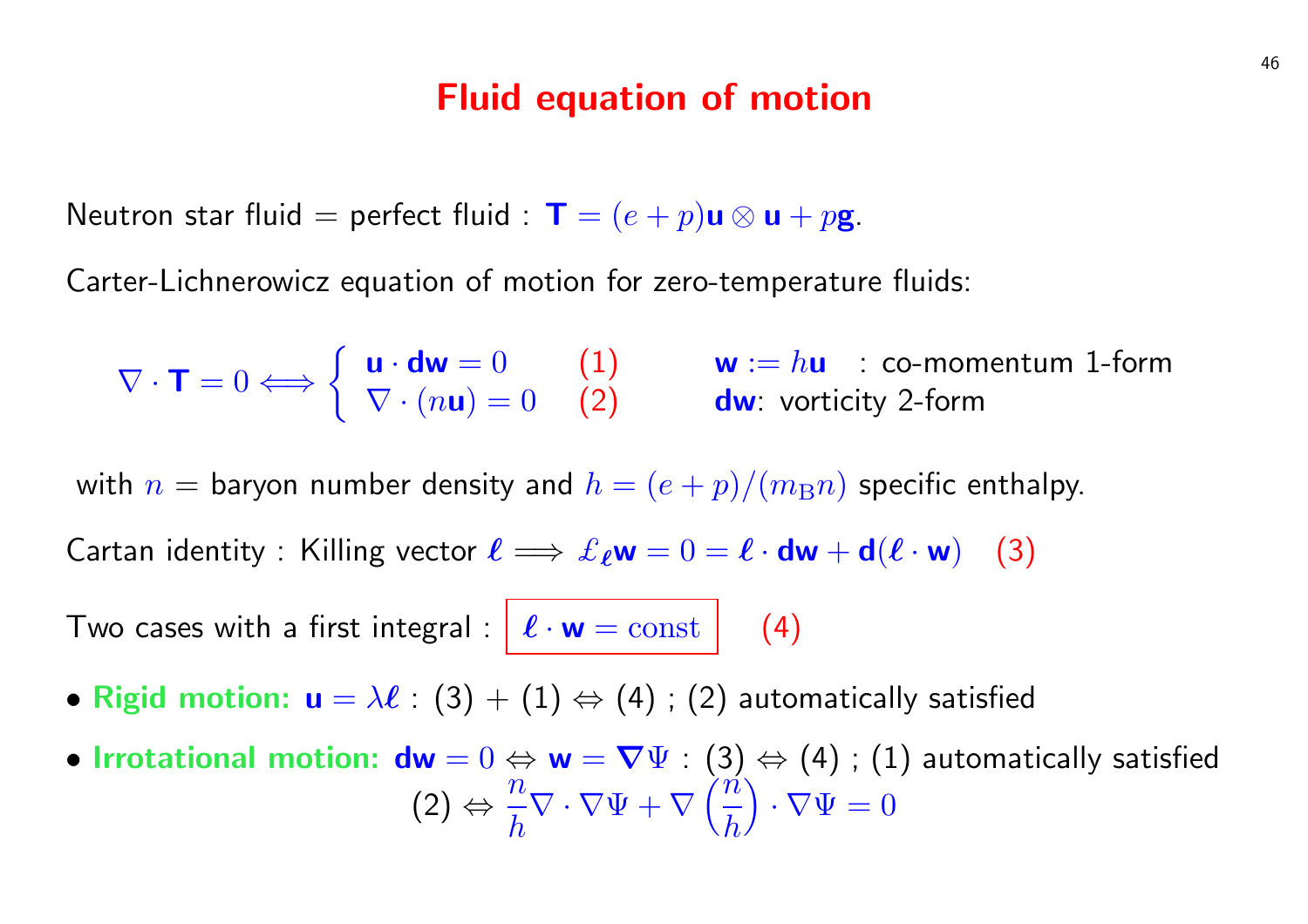### Astrophysical relevance of the two rotation

- Rigid motion (synchronized binaries) (also called corotation viscosity of neutron star matter is far too low to ensure synchro spins with the orbital motion [Kochanek, ApJ 398, 234 (1992)], [Bildsten &  $\implies$  unrealistic state of rotation
- Irrotational motion: good approximation for neutron stars v millisecond rotators, because then  $\Omega_\mathrm{spin}\ll\Omega_\mathrm{orb}$  at the late sta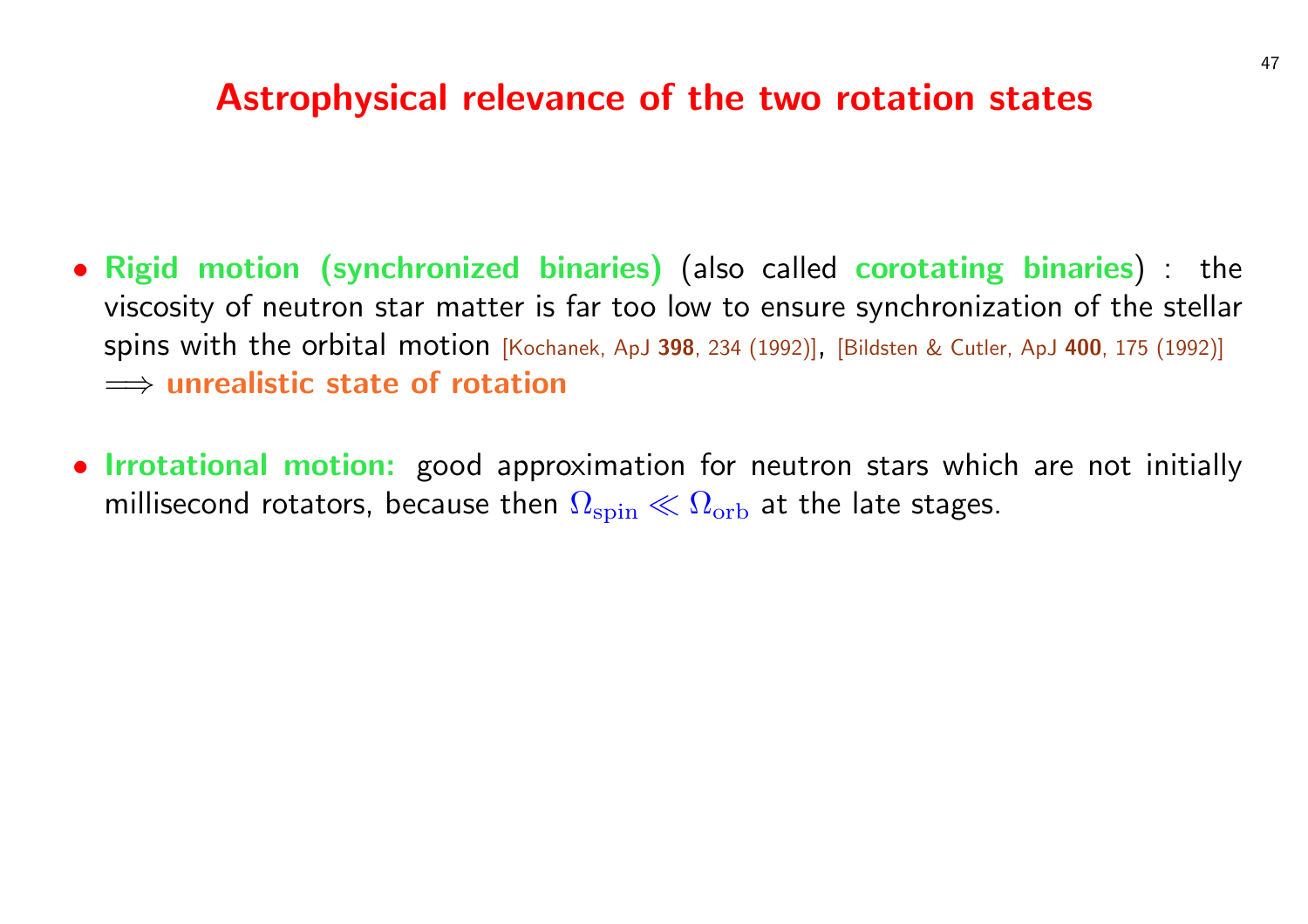### Rotation state in the binary BH case

Choice: rotation synchronized with the orbital motion (corotating

- Justifications: the only rotation state fully compatible wit [Friedman, Uryu & Shibata, PRD 65, 064035 (2002)]
	- for close systems, black hole "effective visco efficient in synchronizing the spins with the [e.g. Price & Whelan, PRL 87, 231101 (2001)]

Geometrical translation: the two horizons are Killing horizons

 $\left.\boldsymbol{\ell}\cdot\boldsymbol{\ell}\right|_{\mathcal{H}_1}=0\qquad \text{and}\qquad \left.\boldsymbol{\ell}\cdot\boldsymbol{\ell}\right|_{\mathcal{H}_2}=0\;.$ 

[cf. the rigidity theorem for a Kerr black hole]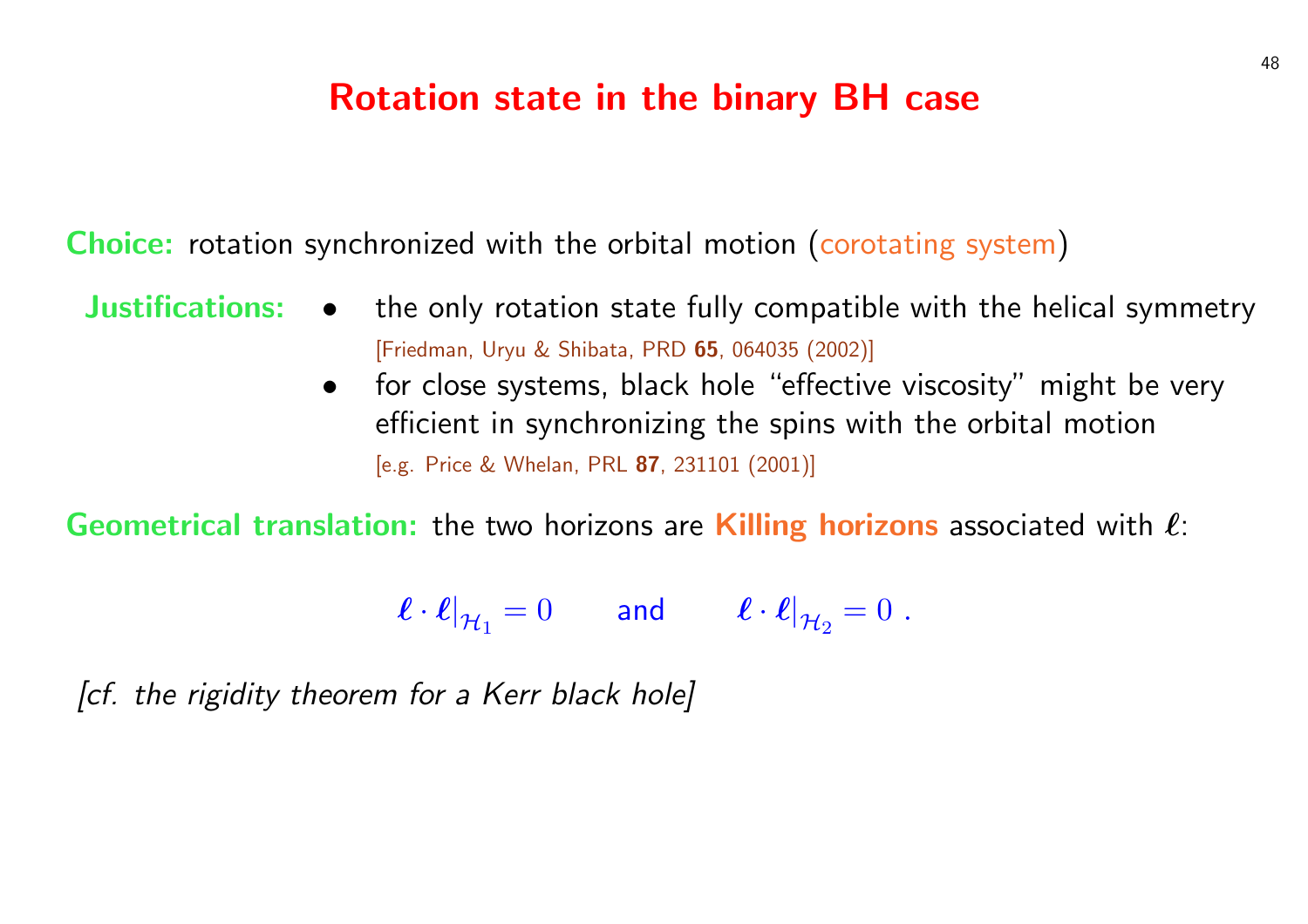### Boundary conditions

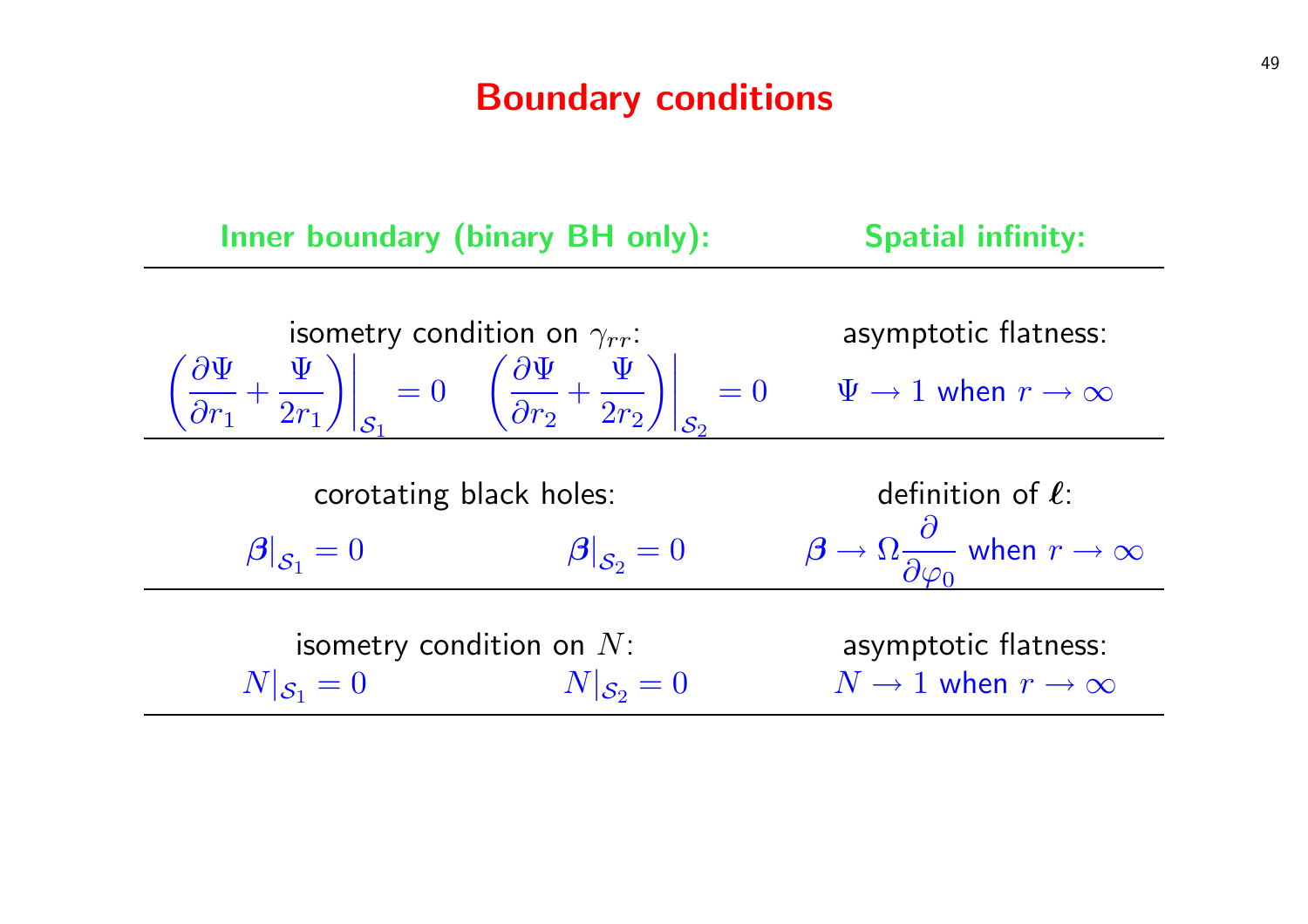# [A](#page-46-0)dditional equations in the fluid case (binary

Baryon number conservation for irrotational flows:

 $n\underline{\Delta}\Psi+\bar{\nabla}_in\bar{\nabla}^i\Psi=\cdots$ 

 $\rightarrow$  singular  $(n = 0$  at the stellar surface) elliptic equation to be solved

First integral of fluid motion  $\ell \cdot \mathbf{w} = \text{const}$  writes  $hN \frac{\Gamma}{\Gamma}$  $\Gamma_0$  $=$  cons

- with  $\Gamma$  : Lorentz factor between fluid co-moving observer ar  $(= 1$  for synchronized binaries)
	- $\Gamma_0$  : Lorentz factor between co-orbiting observer and as inertial observer
- $\rightarrow$  solve (5) for the specific enthalpy h.

From h compute the fluid proper energy density e, pressure  $p$  and an equation of state:

$$
e = e(h), \qquad p = p(h), \qquad n = n(h)
$$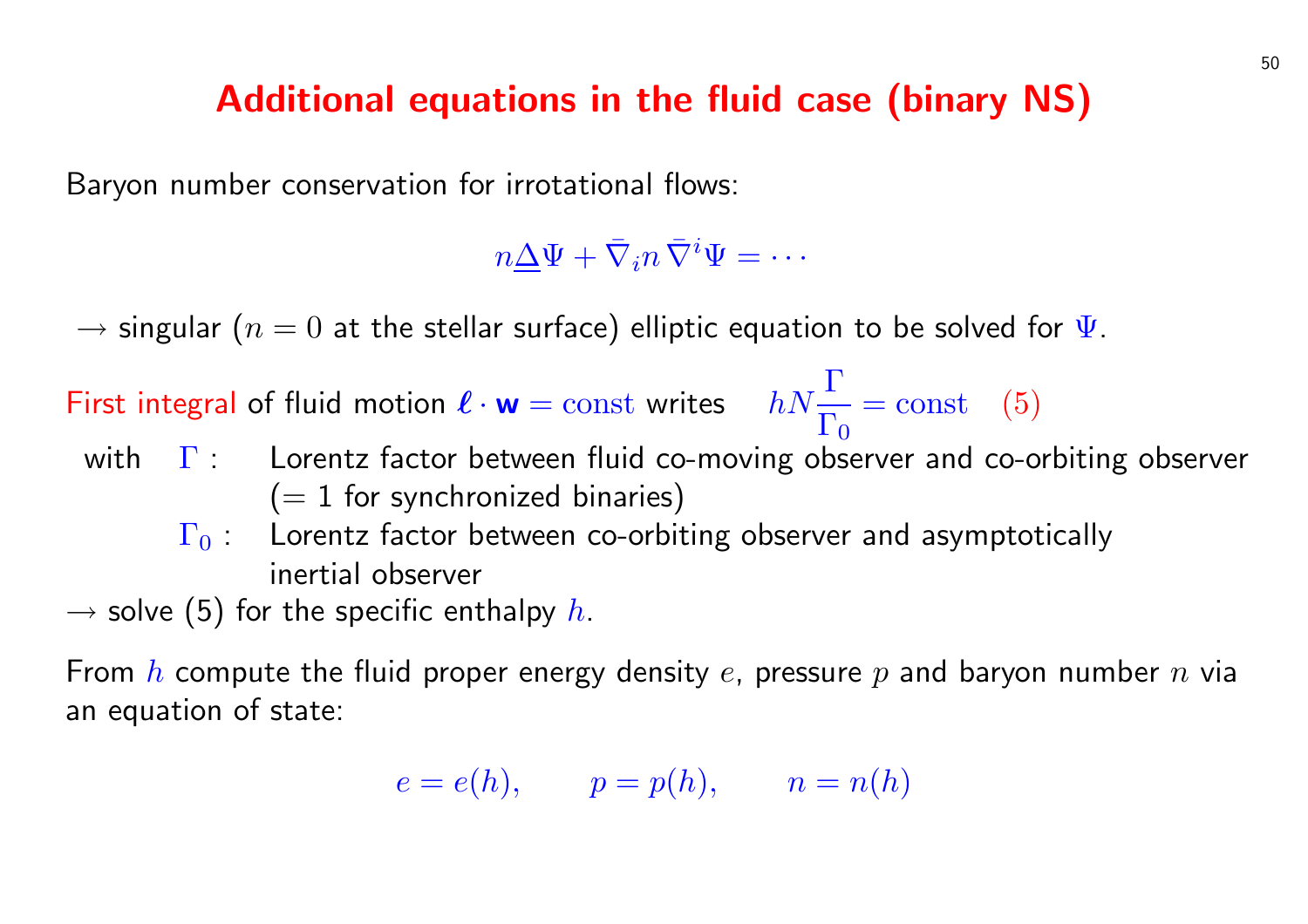### Determination of Ω : NS case

First integral of fluid motion:

$$
hN\frac{\Gamma}{\Gamma_0}=\mathrm{const}
$$

The Lorentz factor  $\Gamma_0$  contains  $\Omega$ : at the Newtonian limit,  $\ln \Gamma_0$  is nothing but the centrifugal potential:  $\ln\Gamma_0\sim$ 1 2  $(\boldsymbol{\Omega}\times \textbf{r})^2$  .

At each step of the iterative procedure,  $\Omega$  and the location of the rotation axis are then determined so that the stellar centers (density maxima) remain at fixed coordinate distance from each other.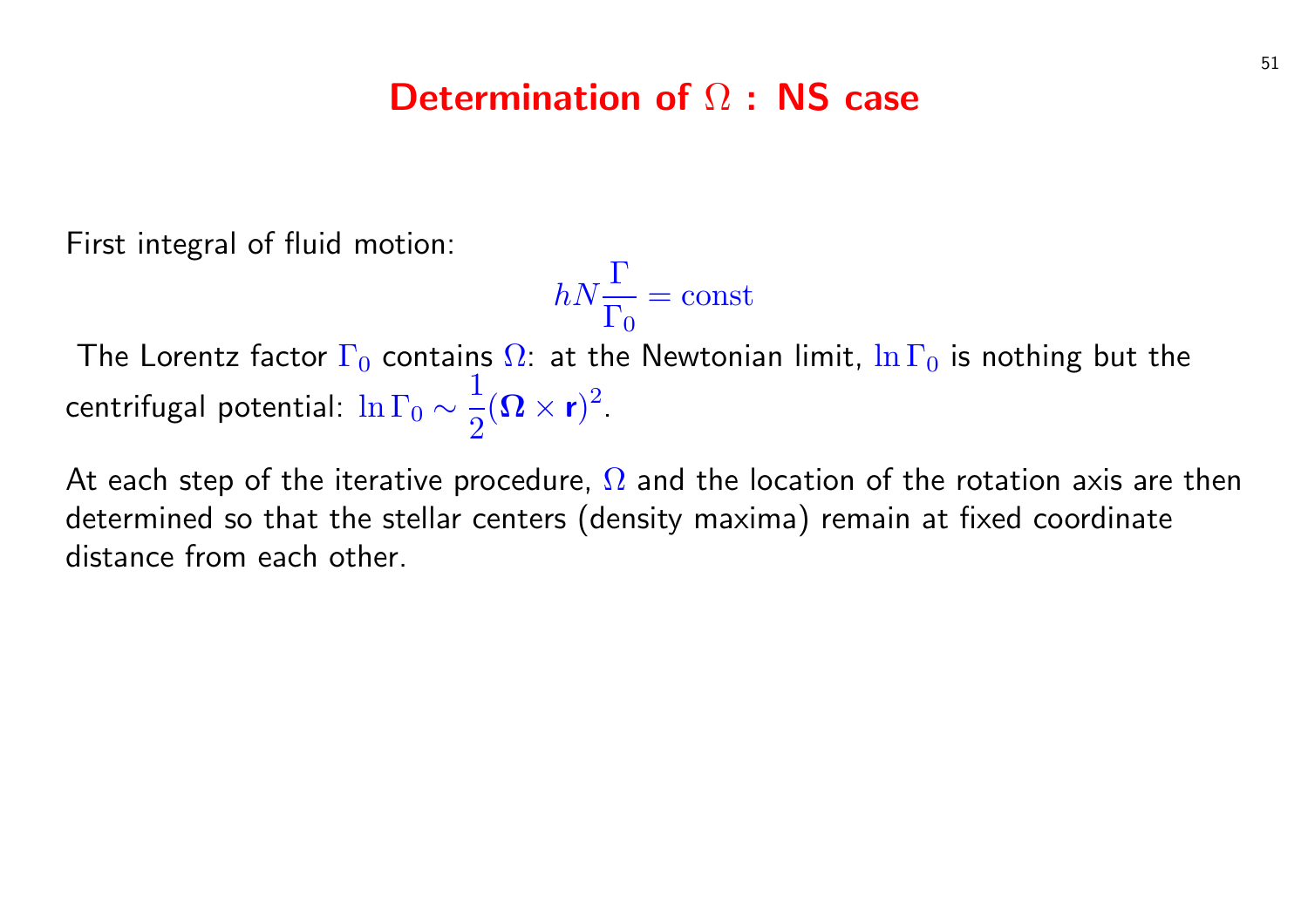### Determination of Ω : BH case

Virial assumption:  $O(r^{-1})$  part of the metric  $(r\rightarrow\infty)$  same as Schwarzschild

[The only quantity "felt" at the  $O(r^{-1})$  level by a distant observer is the total mass of the system.]

A priori

Hence

Note

$$
\Psi \sim 1 + \frac{M_{\text{ADM}}}{2r} \qquad \text{and} \qquad N \sim 1 - \frac{M_{\text{K}}}{r}
$$
\n(virial assumption)

\n
$$
\iff M_{\text{ADM}} = M_{\text{K}}
$$
\n(virial assumption)

\n
$$
\iff \Psi^2 N \sim 1 + \frac{\alpha}{r^2}
$$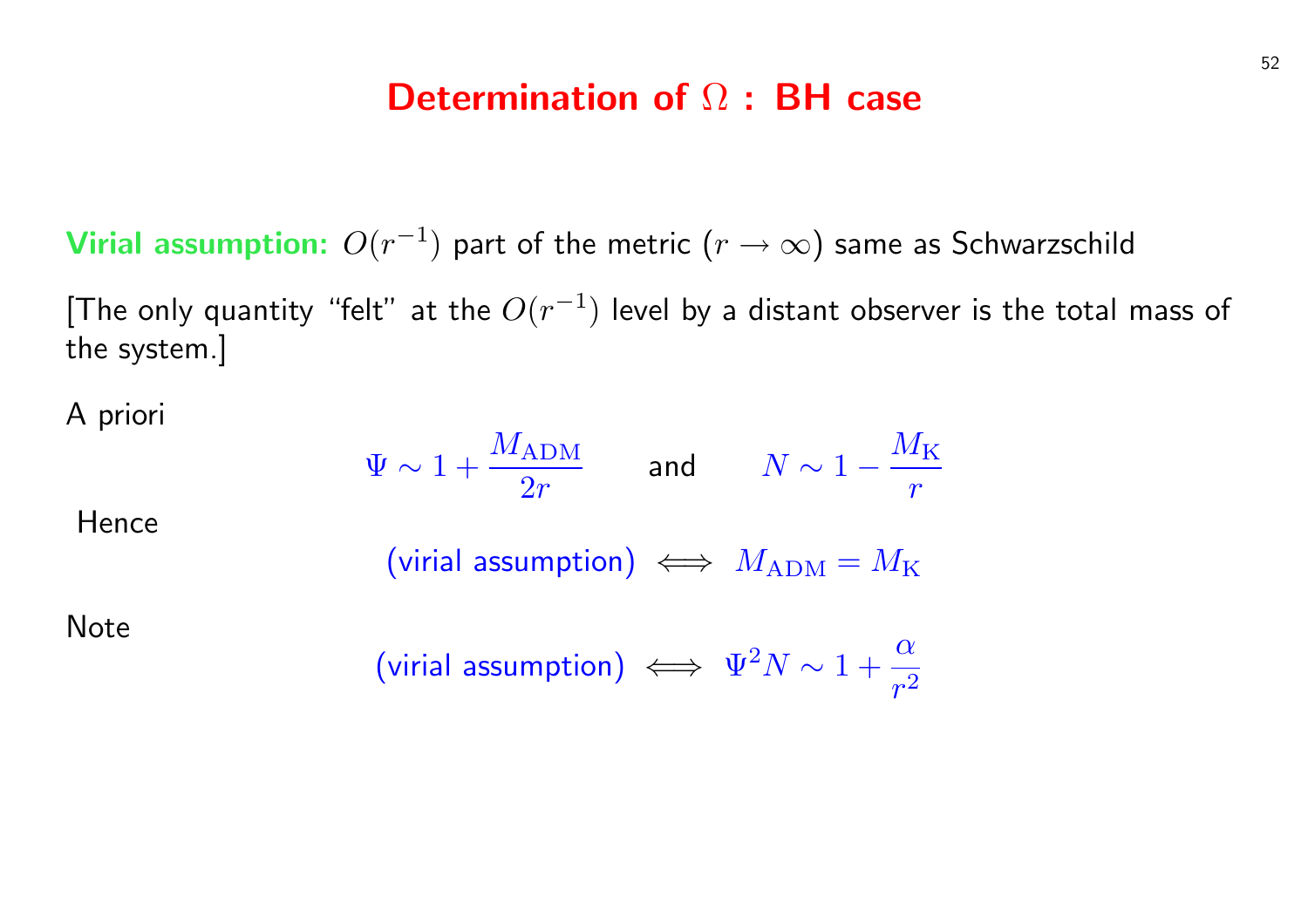#### Link with the classical virial theorer

 $\ddot{\phantom{}}$ 

Einstein equations ⇒

$$
\Delta \ln(\Psi^2 N) = \Psi^4 \left[ 4\pi S_i^i + \frac{3}{4} \hat{A}_{ij} \hat{A}^{ij} \right] - \frac{1}{2} \left[ \bar{\nabla}_i \ln N \bar{\nabla}^i \ln N + \bar{\nabla}_i \right]
$$

No monopolar  $1/r$  term in  $\Psi^2 N \iff$ 

$$
\int_{\Sigma_t}\Bigg\{4\pi S_i^{\ i}+\frac{3}{4}\hat{A}_{ij}\hat{A}^{ij}-\frac{\Psi^{-4}}{2}\left[\bar{\nabla}_i\ln N\bar{\nabla}^i\ln N+\bar{\nabla}_i\ln(\Psi^2N)\bar{\nabla}^i\right]\Bigg\}
$$

Newtonian limit is the classical virial theorem:

$$
2E_{\rm kin} + 3P + E_{\rm grav} = 0
$$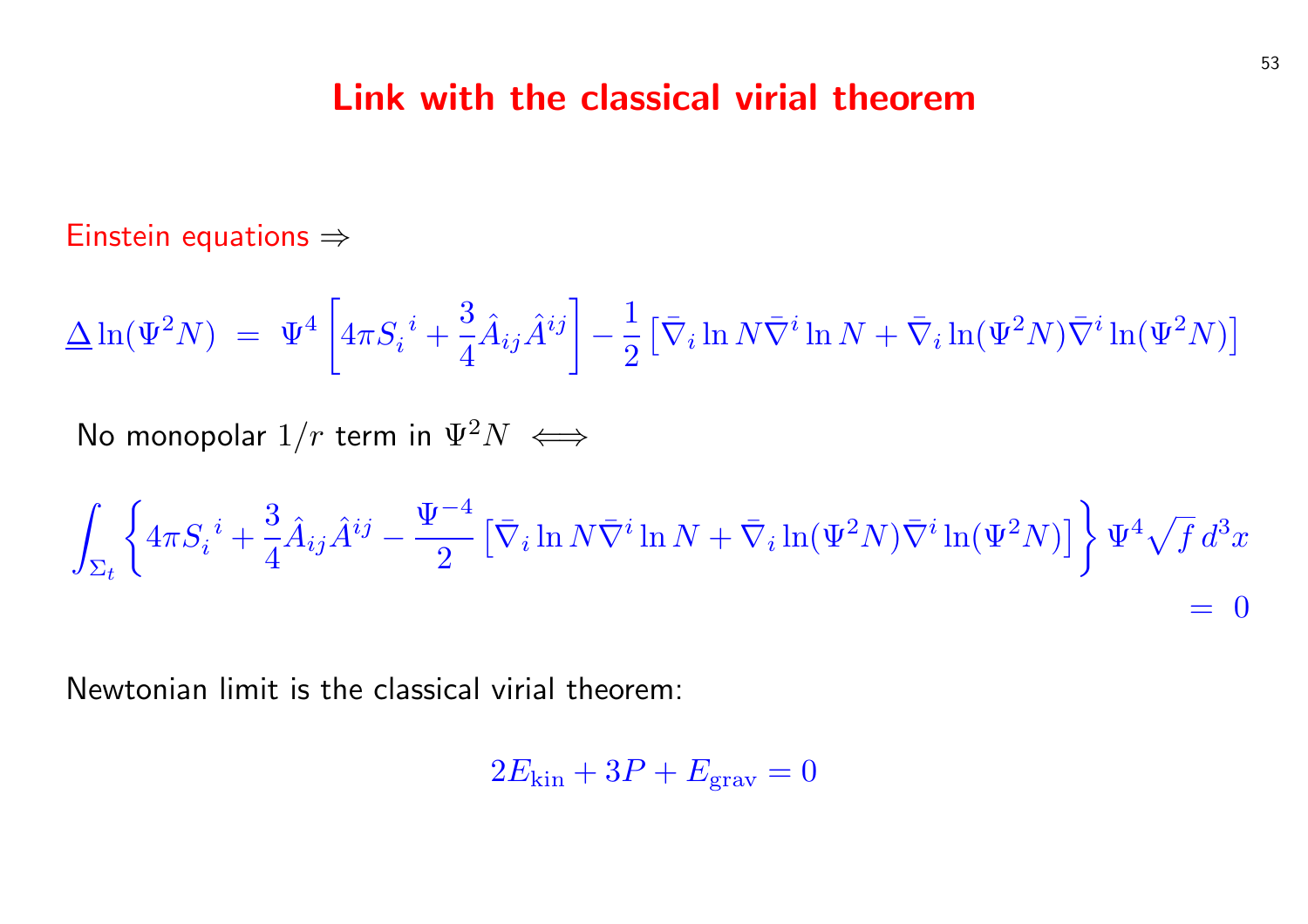#### Defining an evolutionary sequence: BH

An evolutionary sequence is defined by:

$$
\left. \frac{dM_{\rm ADM}}{dJ} \right|_{\rm sequence} = \Omega
$$

This is equivalent to requiring the constancy of the horizon area of virtue of the First law of thermodynamics for binary black holes :

$$
dM_{\rm ADM} = \Omega \, dJ + \frac{1}{8\pi} \left( \kappa_1 \, dA_1 + \kappa_2 \, dA_2 \right)
$$

recently established by Friedman, Uryu & Shibata [PRD 65, 064035 (2002)].

Note: Within the helical symmetry framework, a minimum in  $M_{\rm Al}$ at fixed horizon area locates a change of orbital stability (ISCO) PRD <sup>65</sup>, 064035 (2002)].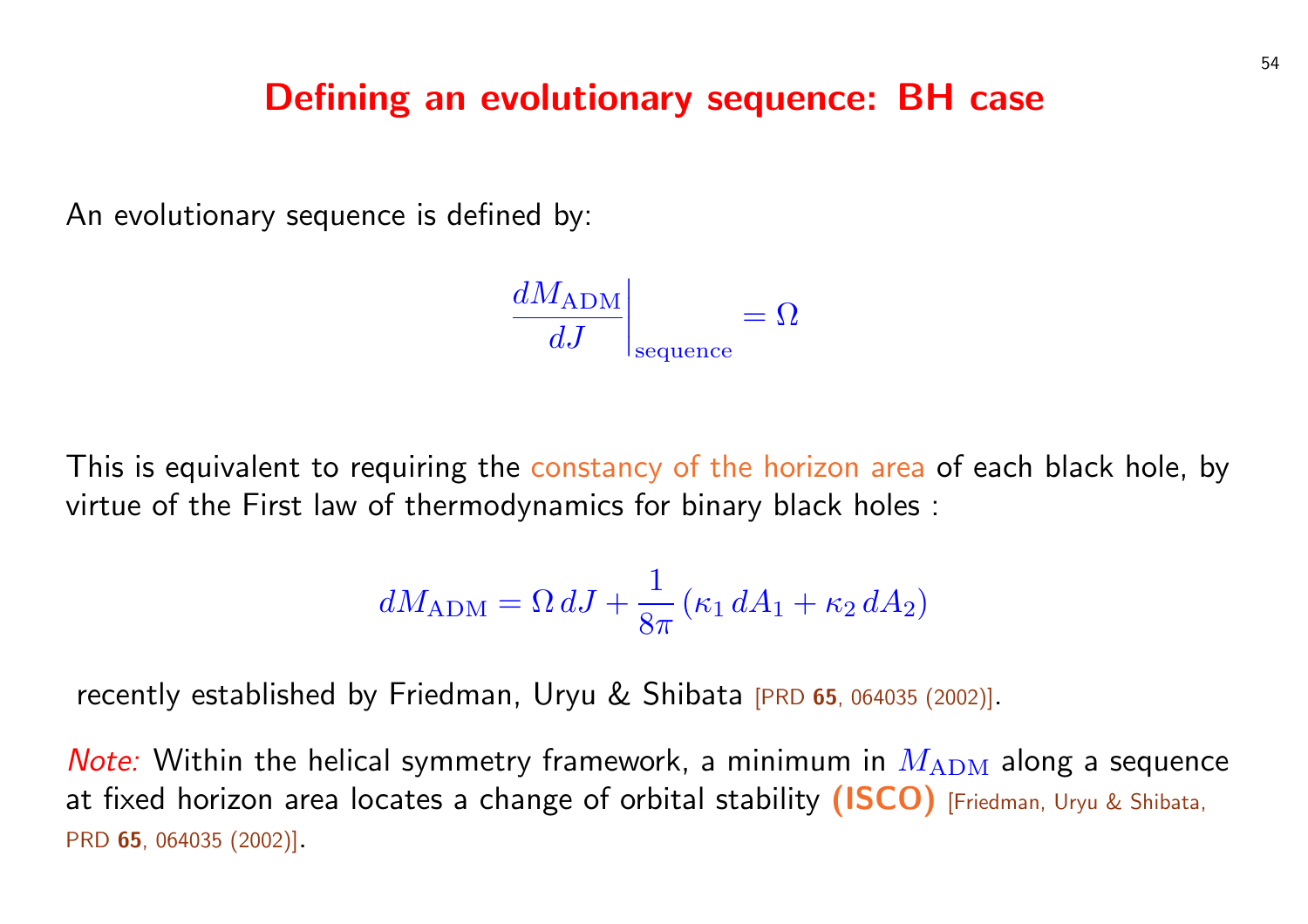# An overview of the numerical techniques employ

- Multidomain three-dimensional spectral method
- Spherical-type coordinates  $(r, \theta, \varphi)$
- Expansion functions:  $r$  : Chebyshev;  $\theta$  : cosine/sine or associate  $\varphi$  : Fourier
- Domains = spherical shells  $+$  1 nucleus (contains  $r = 0$  $r = 0$ )
- Entire space  $(\mathbb{R}^3)$  covered: compactification of the outermost s
- Adaptative coordinates : domain decomposition with spherical
- Multidomain PDEs: patching method (strong formulation)
- Numerical implementation:  $C++$  codes based on  $L{\rm ORENE}$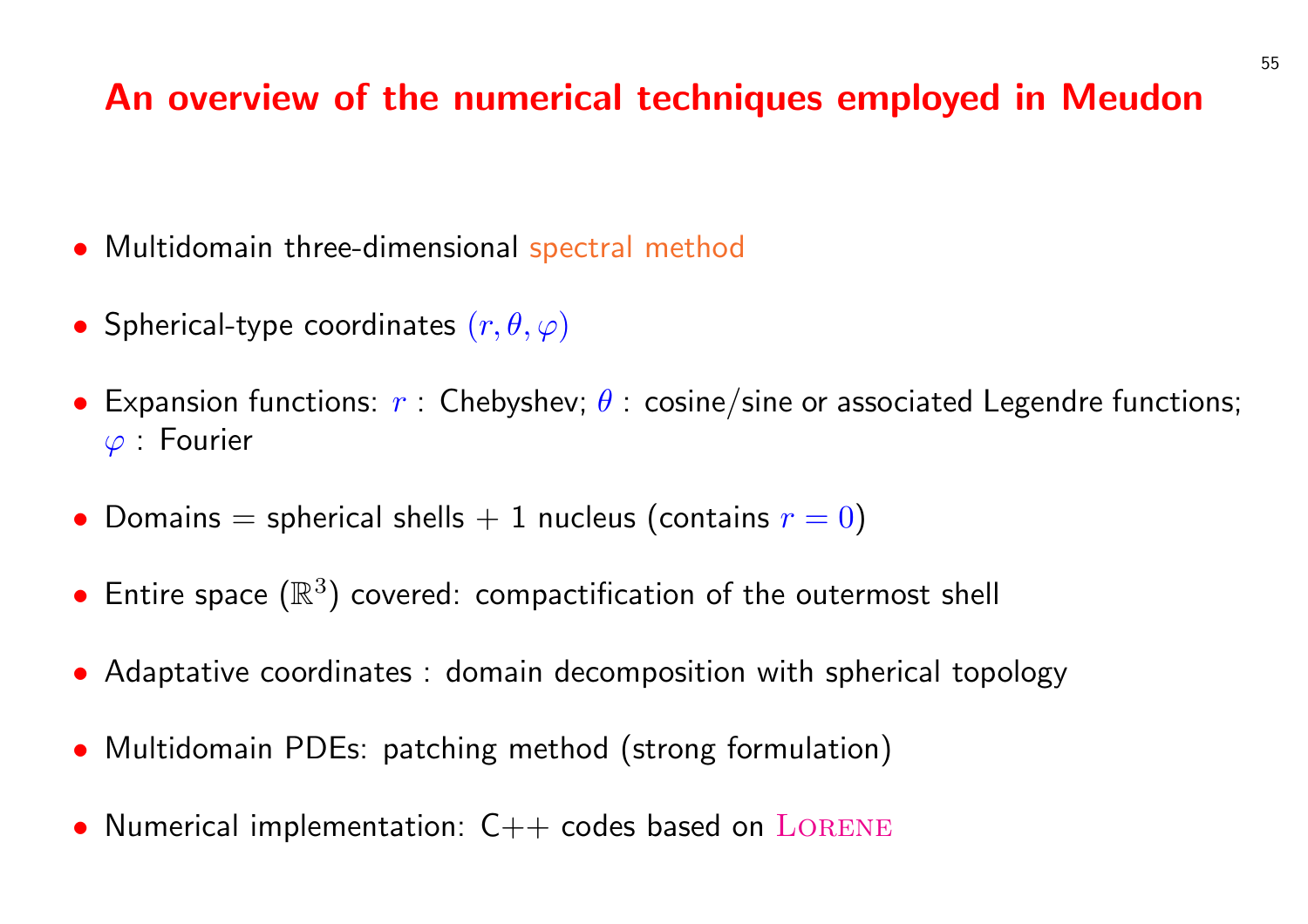# Domain decomposition



Double domain decomposition

[Taniguchi, Gourgoulhon & Bonazz

Surface fitte  $F_0(\theta, \varphi)$  and  $G_0(\theta)$  $\xi = 1 \Leftrightarrow$  sur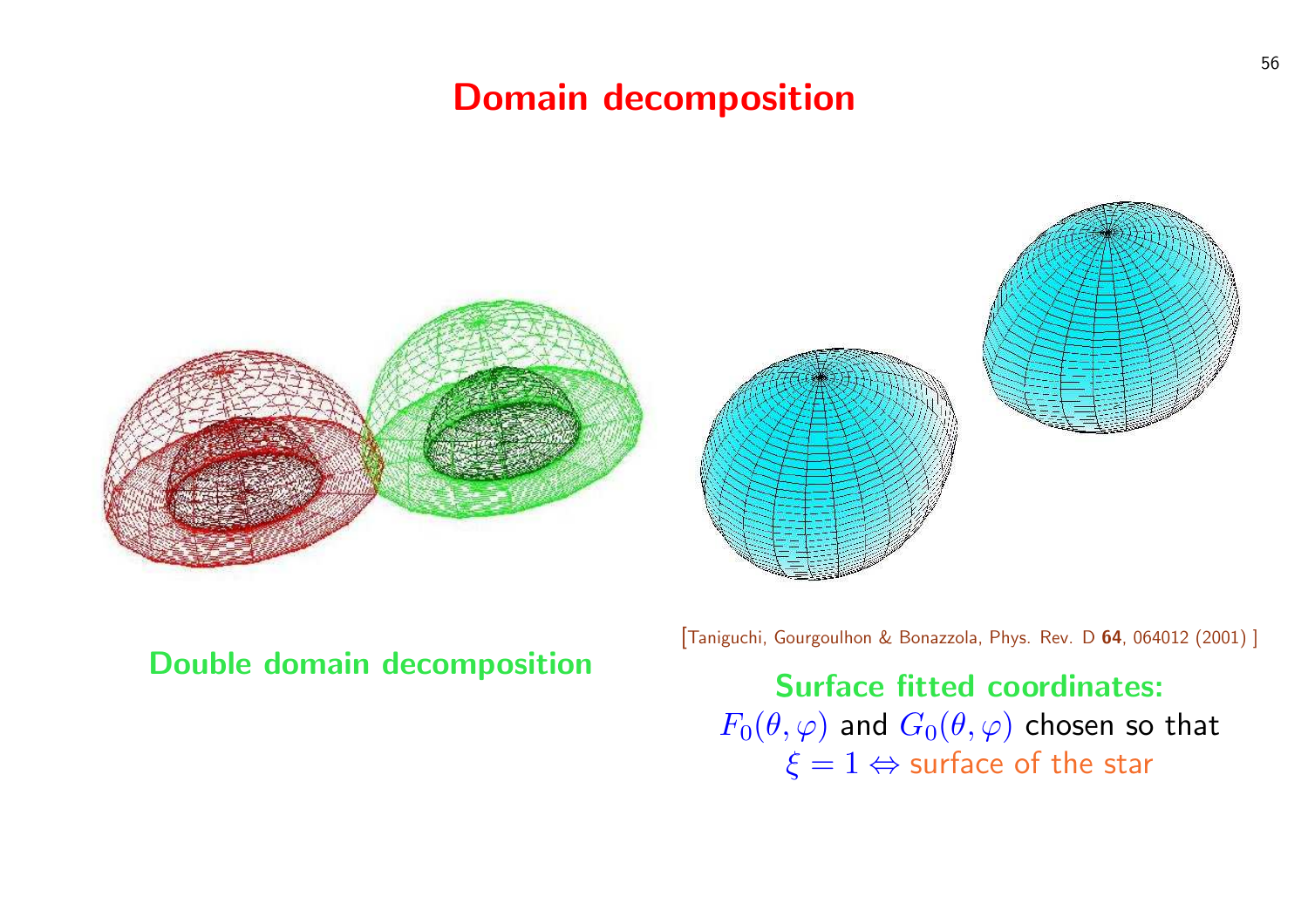# Test for binary BH : conservation of the horizon sequence



Relative change of the horizon area along an evolutiona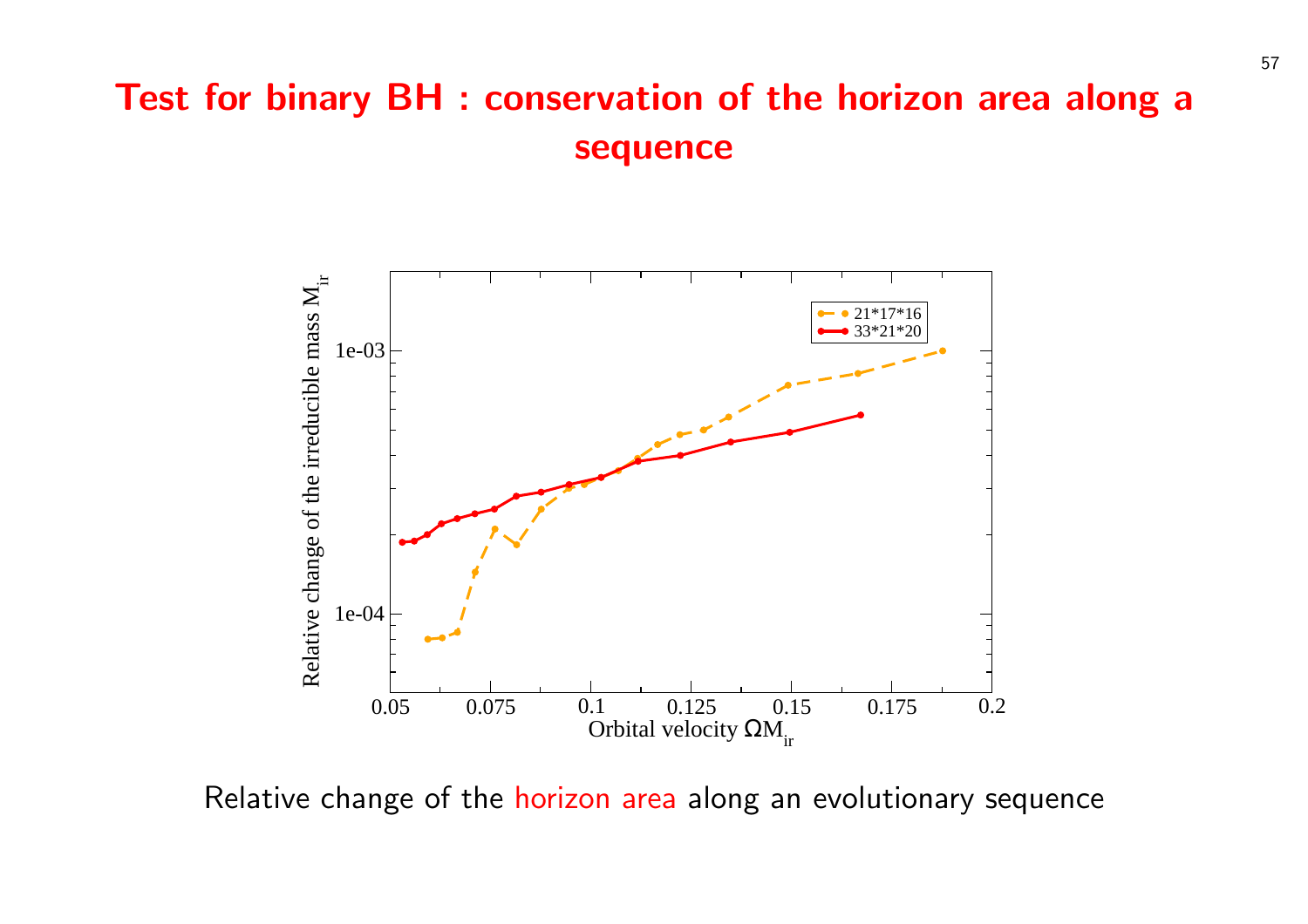### Test for binary BH: recovering Kepler's th



Check of the determination of  $\Omega$  at large separat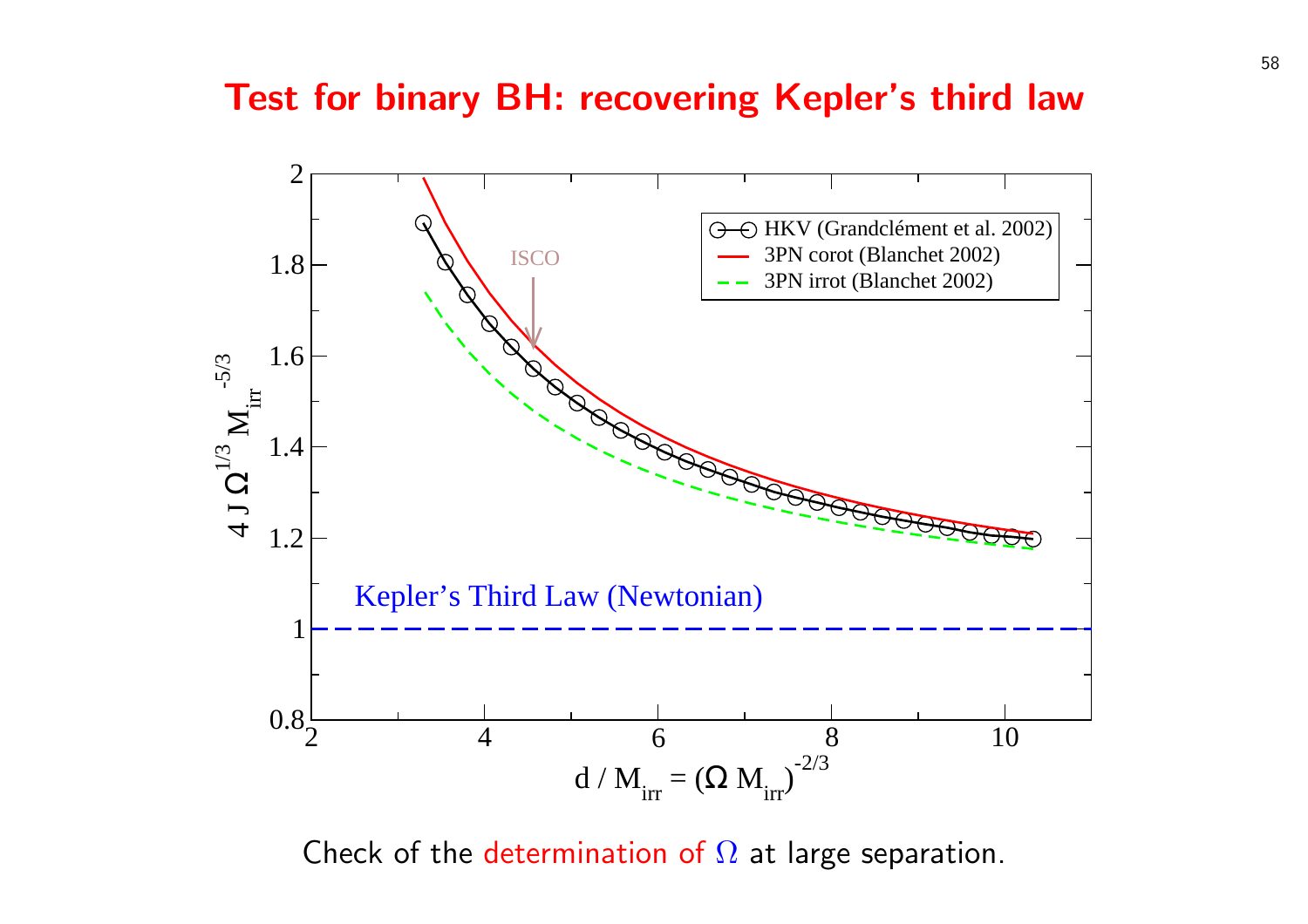# ISCO configuration

# Lapse function



[Grandclément, Gourgoulhon, Bonazzola, PRD 65, 044021 (2002)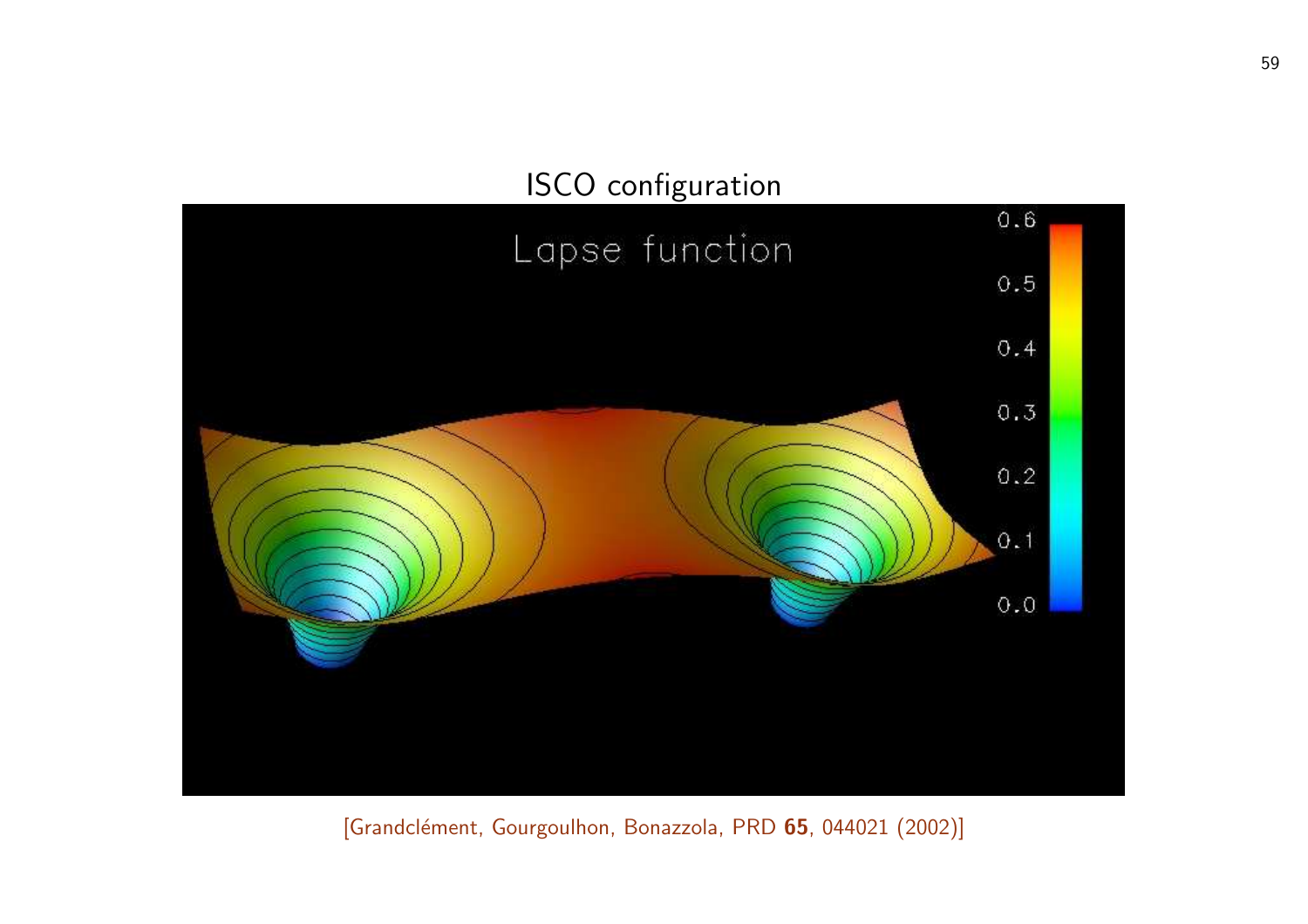#### ISCO configuration



[Grandclément, Gourgoulhon, Bonazzola, PRD 65, 044021 (2002)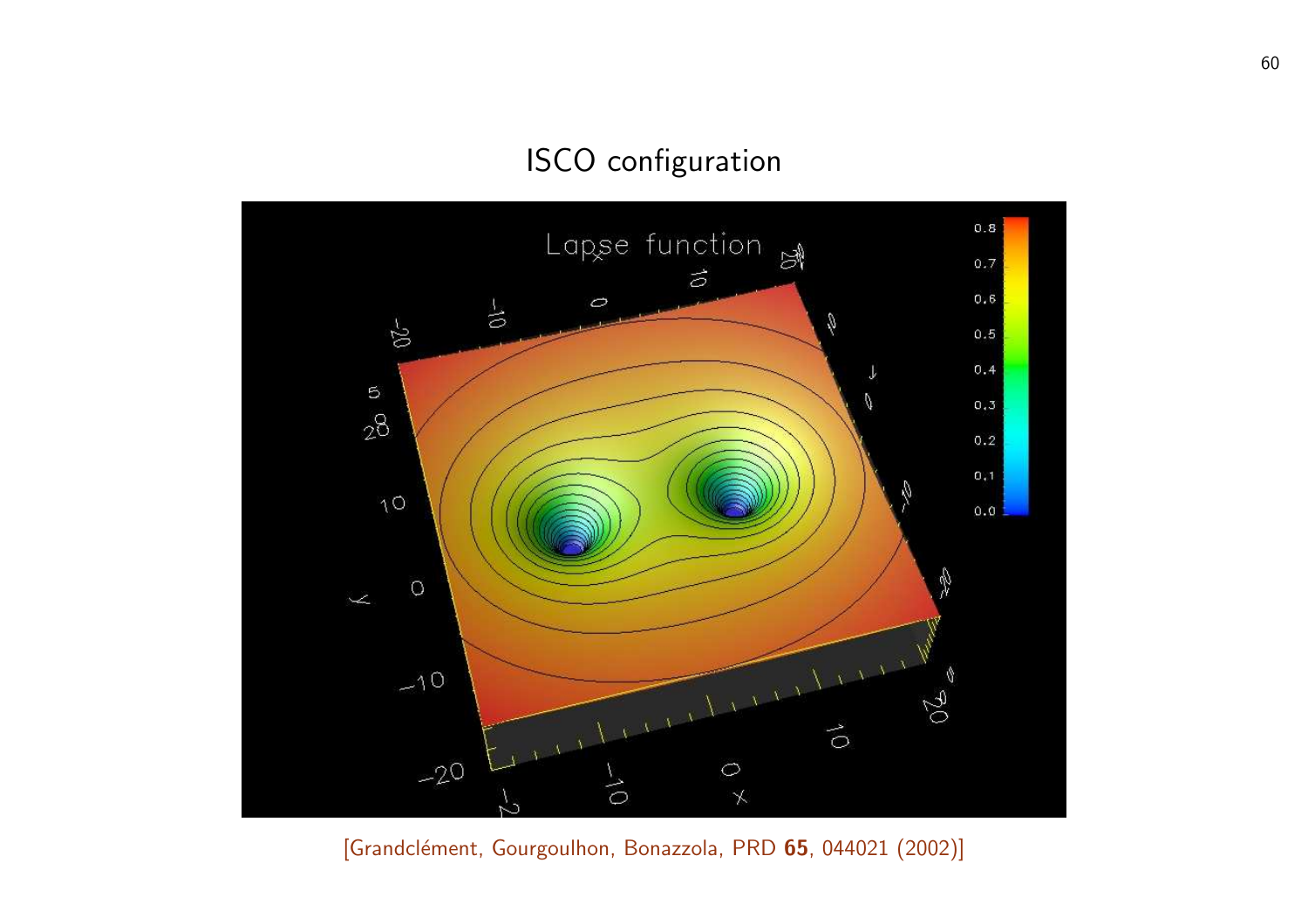#### **Comparison with Post-Newtonian computations**

Binding energy along an evolutionary sequence of equal-mass



[Damour, Gourgoulhon, Grandclément, PRD 66, 024007 (2002)]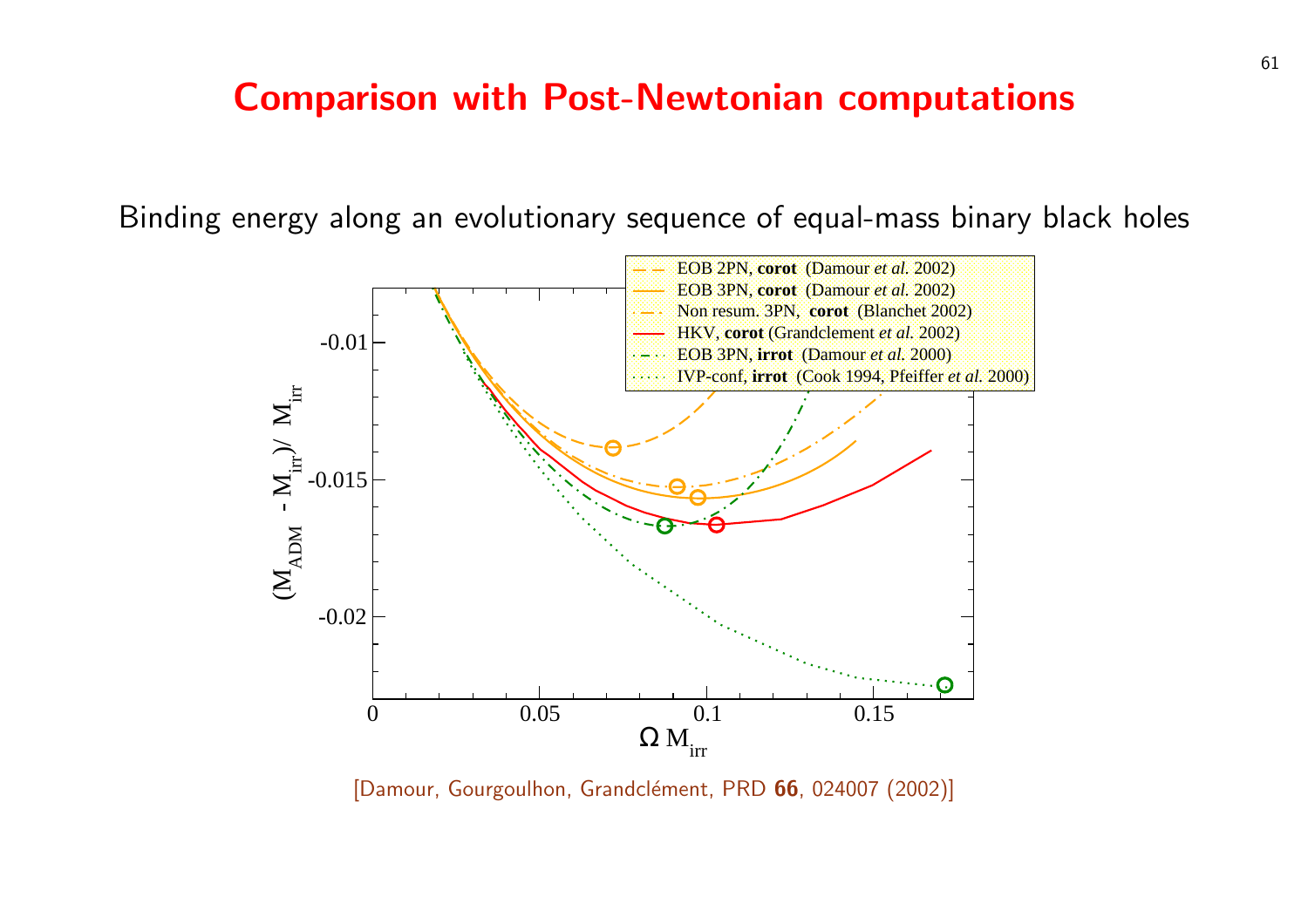### Location of the ISCO



[Damour, Gourgoulhon, Grandclément, PRD 66, 024007 (2002)]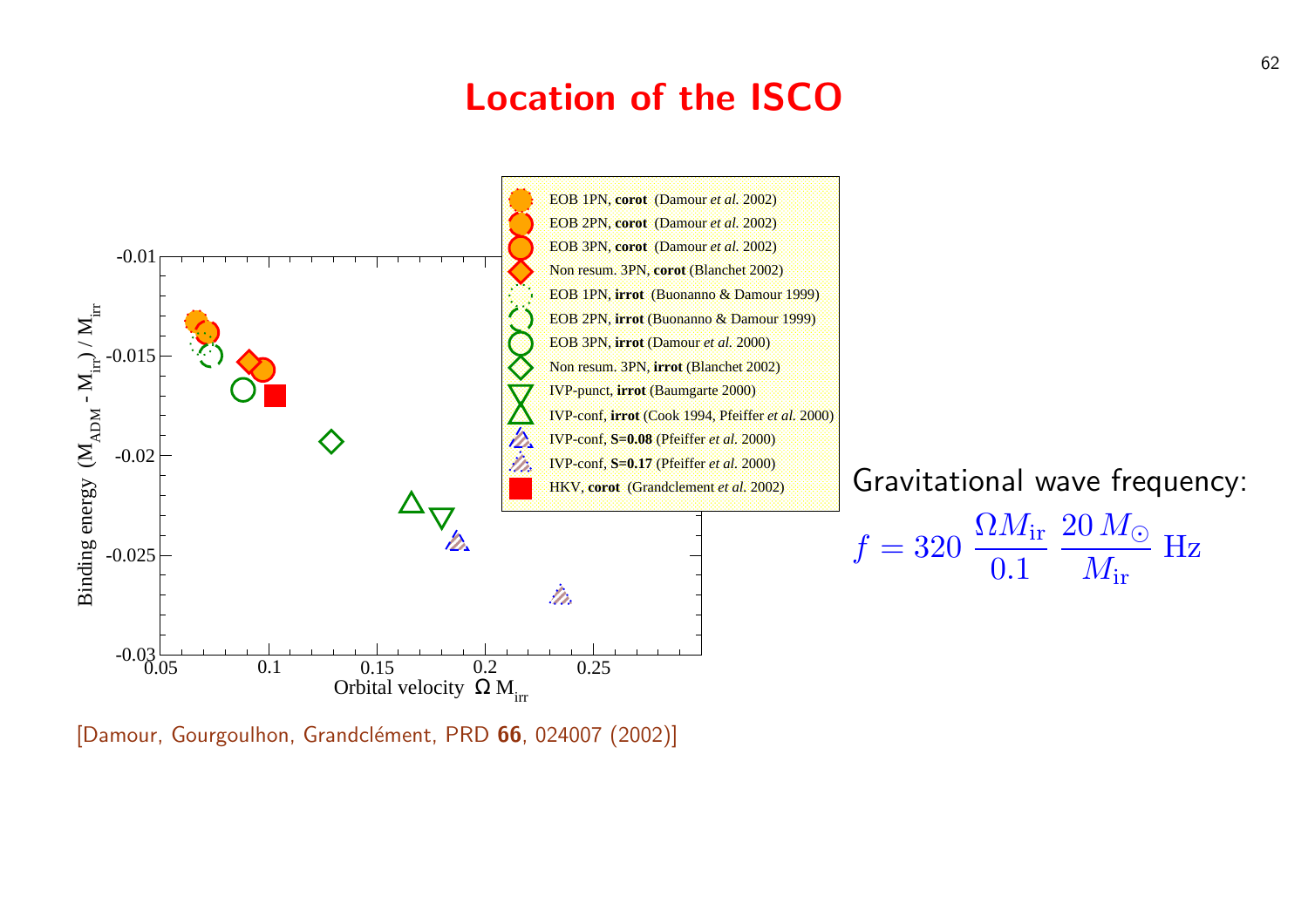### Results for binary NS

Baryon density  $(y=0)$ 



Isocontour of irrotational bina upon a polytro The compactne  $M/R = 0.14$  and is  $M/R = 0.16$ [Taniguchi & Gourgoull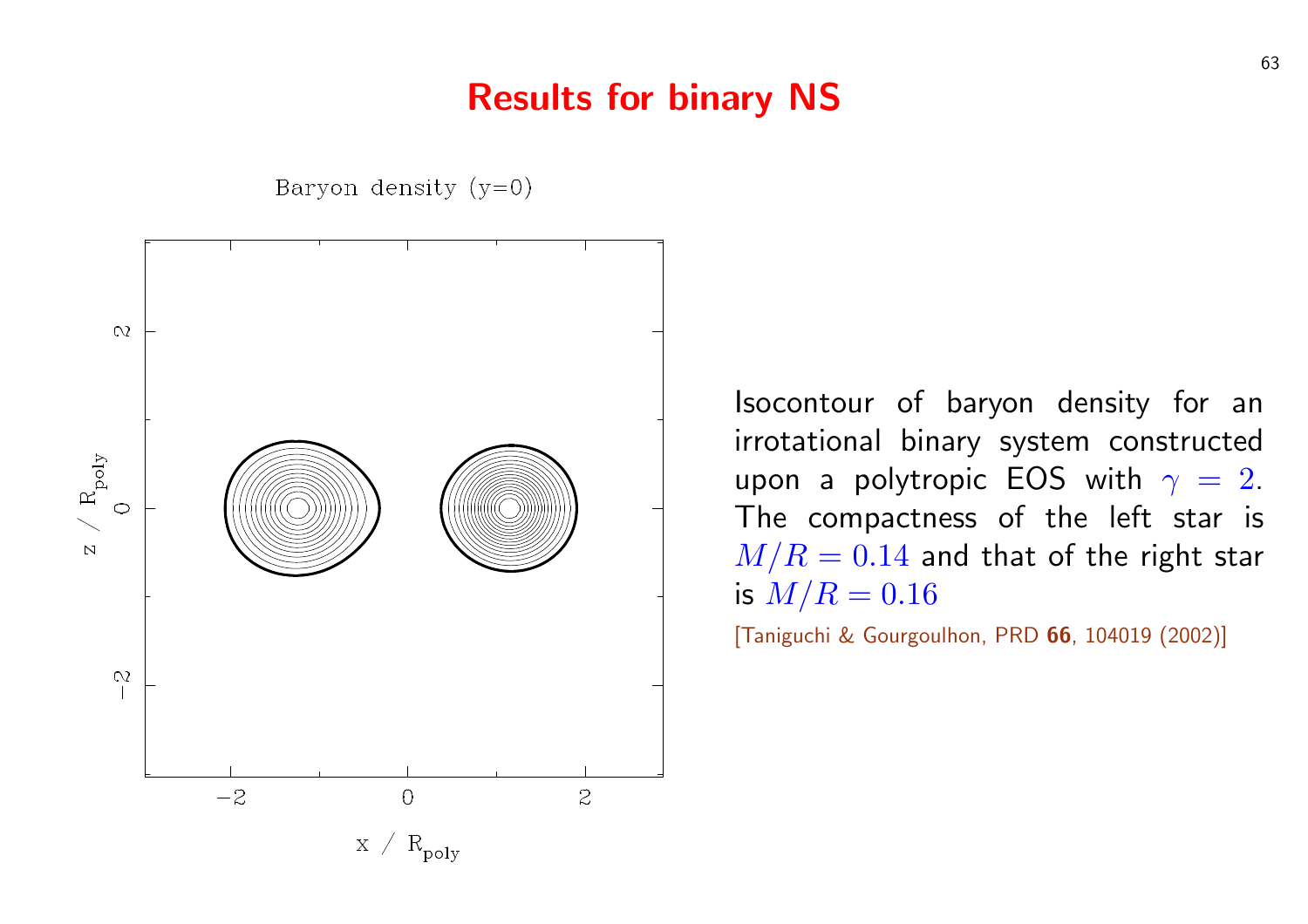#### **Comparing binary NS and binary BH seq**

![](_page_64_Figure_1.jpeg)

[Taniguchi & Gourgoulhon, gr-qc/0309045 (2003)]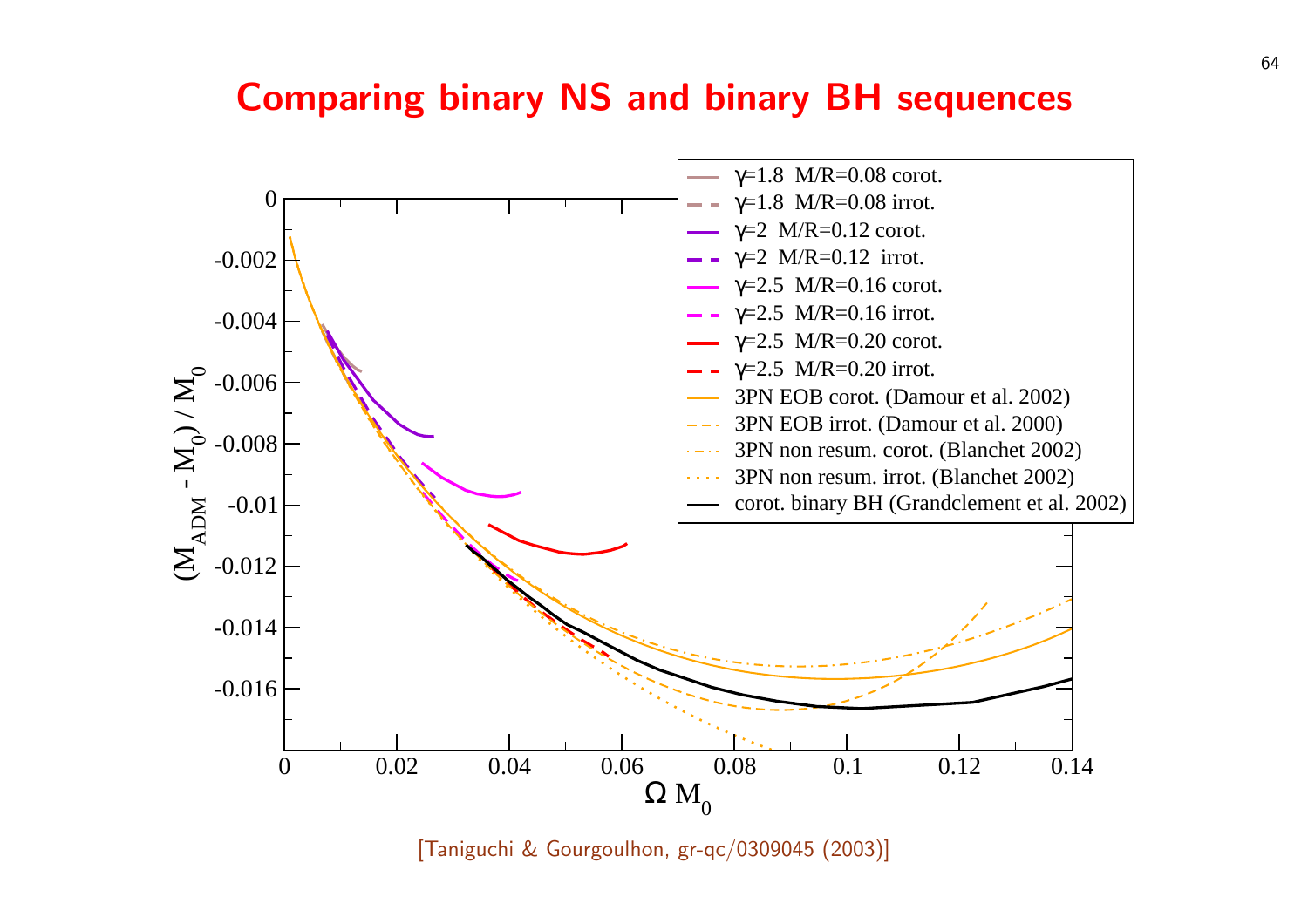# Source of the discrepancy between CTT+BY+EP and CTS+HKV

- $\mathsf{CTT}+\mathsf{BY}+\mathsf{EP}$  = Conformal Transverse Traceless decomposition of the constraints + Bowen-York extrinsic curvature  $+$  Effective Potential determination of the orbits
- $CTS+HKV =$  Conformal Thin Sandwich decomposition of the constraints  $+$  Helical Killing Vector
- Recall: both CTT+BY+EP and CTS+HKV methods employ a conformally flat 3-metric, so this cannot be the reason why  $CTT+BY+EP$  is far from post-Newtonian results.
- Two main differences between  $CTT+BY+EP$  and  $CTS+HKV$  approaches:
- Criterion for a circular orbit and determination of the orbital angular velocity  $\Omega$
- Extrinsic curvature of the  $t = \text{const}$  hypersurface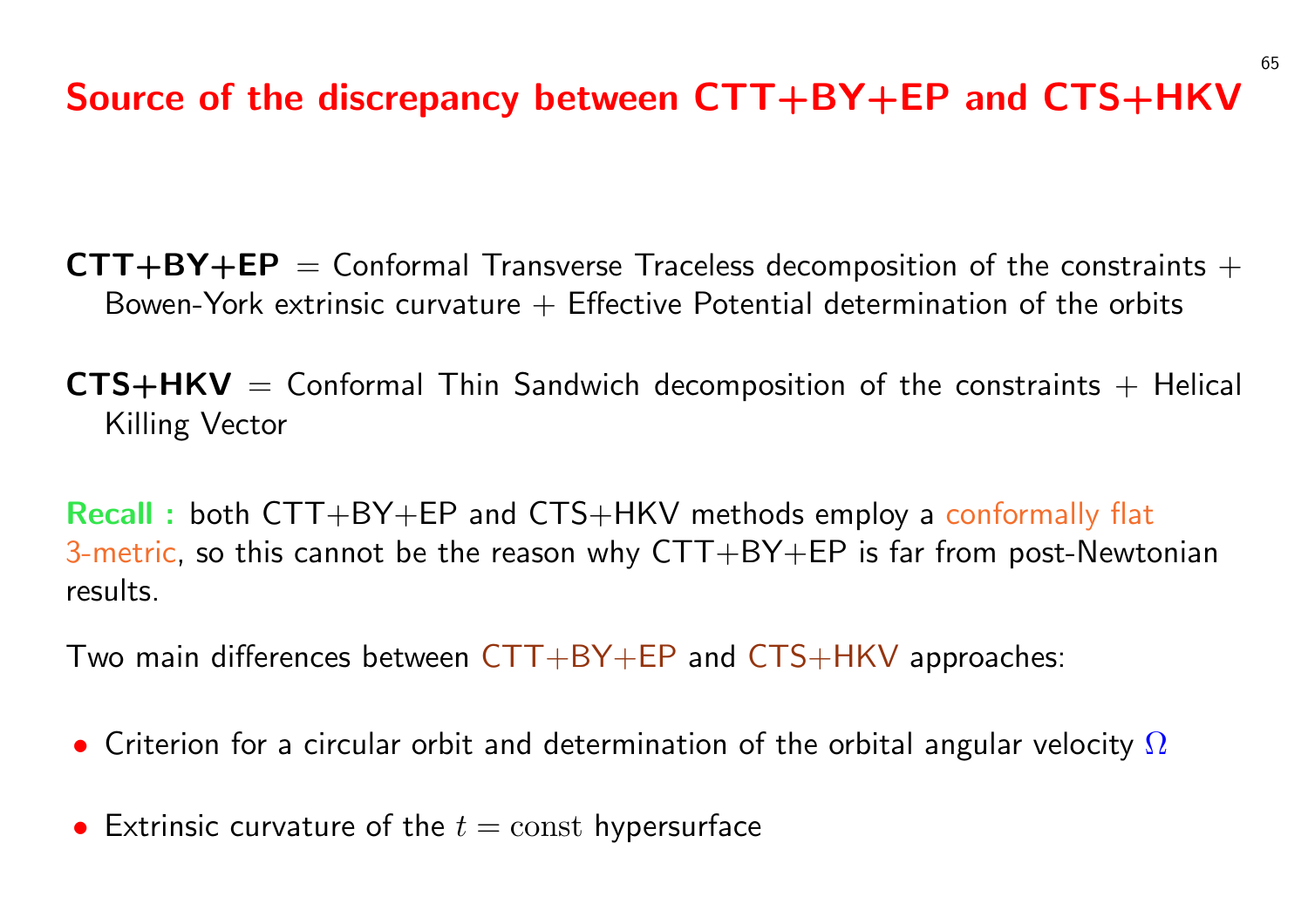# The source of discrepancy lies in the extrinsic

 $CTT+BY+EP$  definition of circular orbit and  $\Omega$  lacks of rigor, due definition of the binding energy. This is unavoidable, due to the in character of  $CTT+BY+EP$ :

no time in  $CTT+BY+EP \Rightarrow$  no well-defined velo

On the contrary CTS+HKV is intrinsically 4-dimensional, and its unambiguous.

However, despite these differences, it turns out that the two ways circular orbits yield the same result

- for irrotational black holes with the Bowen-York extrinsic curva
- for a simple analytical model of a spherical shell of collisionle Baumgarte 2002 [PRD <sup>66</sup>, 107501 (2002)])

 $\Rightarrow$  Main source of discrepancy: the extrinsic cu